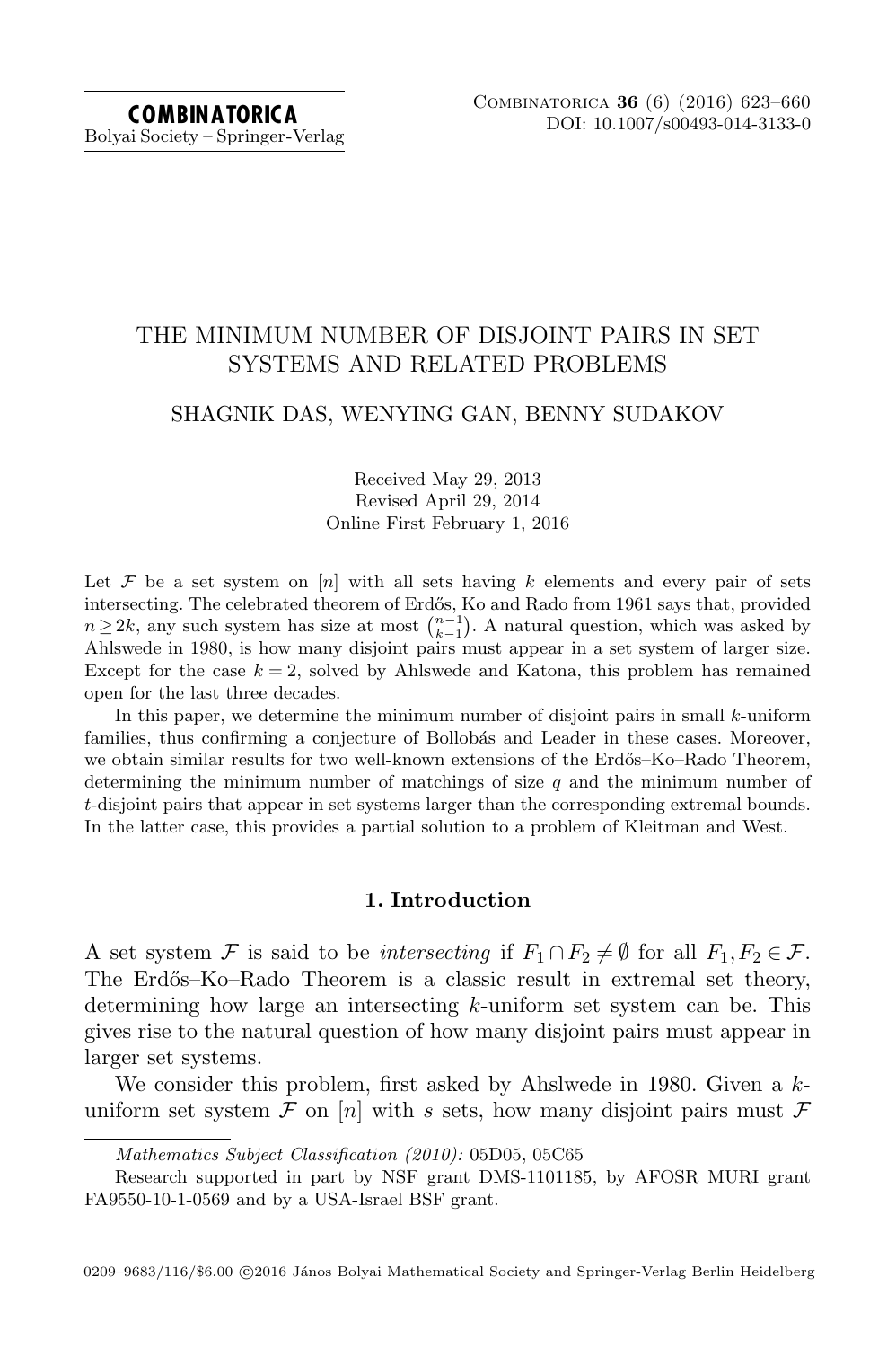contain? We denote the minimum by  $dp(n, k, s)$ , and determine its value for a range of system sizes  $s$ , thus confirming a conjecture of Bollobás and Leader in these cases. This results in a quantitative strengthening of the Erdős–Ko–Rado Theorem. We also provide similar results regarding some well-known extensions of the Erdős–Ko–Rado Theorem, which in particular allow us to partially resolve a problem of Kleitman and West.

We now discuss the Erdős–Ko–Rado Theorem and the history of this problem in greater detail, before presenting our new results.

#### 1.1. Intersecting systems

Extremal set theory is one of the most rapidly developing areas of combinatorics, having enjoyed tremendous growth in recent years. The field is built on the study of very robust structures, which allow for numerous applications to other branches of mathematics and computer science, including discrete geometry, functional analysis, number theory and complexity.

One such structure that has attracted a great deal of attention over the years is the intersecting set system; that is, a collection  $\mathcal F$  of subsets of  $[n]$ that is pairwise-intersecting. The most fundamental question one may ask is how large such a system can be. Observe that we must have  $|\mathcal{F}| \leq 2^{n-1}$ , since for every set  $F \subset [n]$ , we can have at most one of F and  $[n] \setminus F$  in  $F$ . This bound is easily seen to be tight, and there are in fact numerous extremal systems. For example, one could take the set system consisting of all sets containing some fixed  $i \in [n]$ . Another construction is to take all sets  $F \subset [n]$  of size  $|F| > \frac{n}{2}$  $\frac{n}{2}$ . If *n* is odd, this consists of precisely  $2^{n-1}$  sets. If *n* is even, then we must add an intersecting system of sets of size  $\frac{n}{2}$ ; for instance,  ${F \subset [n]: |F| = \frac{n}{2}}$  $\frac{n}{2}, 1 \in F$  would suffice.

In some sense, having large sets makes it easier for the system to be intersecting. This leads to the classic theorem of Erdős–Ko–Rado [\[14\]](#page-37-0), a central result in extremal set theory, which bounds the size of an intersecting set system with all sets restricted to have size k. Here we use  $\binom{[n]}{k}$  $\binom{n}{k}$  to denote all subsets of  $[n]$  of size k.

Theorem 1.1 (Erdős–Ko–Rado [\[14\]](#page-37-0), 1961). If  $n \geq 2k$ , and  $\mathcal{F} \subset \binom{[n]}{k}$  $\binom{n}{k}$  is an intersecting set system, then  $|\mathcal{F}| \leq {n-1 \choose k-1}$  $_{k-1}^{n-1}$ ).

This is again tight, as we may take all sets containing some fixed element  $i \in [n]$ , a system we call a *(full)* star with center i.

As is befitting of such an important theorem, there have been numerous extensions to many different settings, some of which are discussed in Ander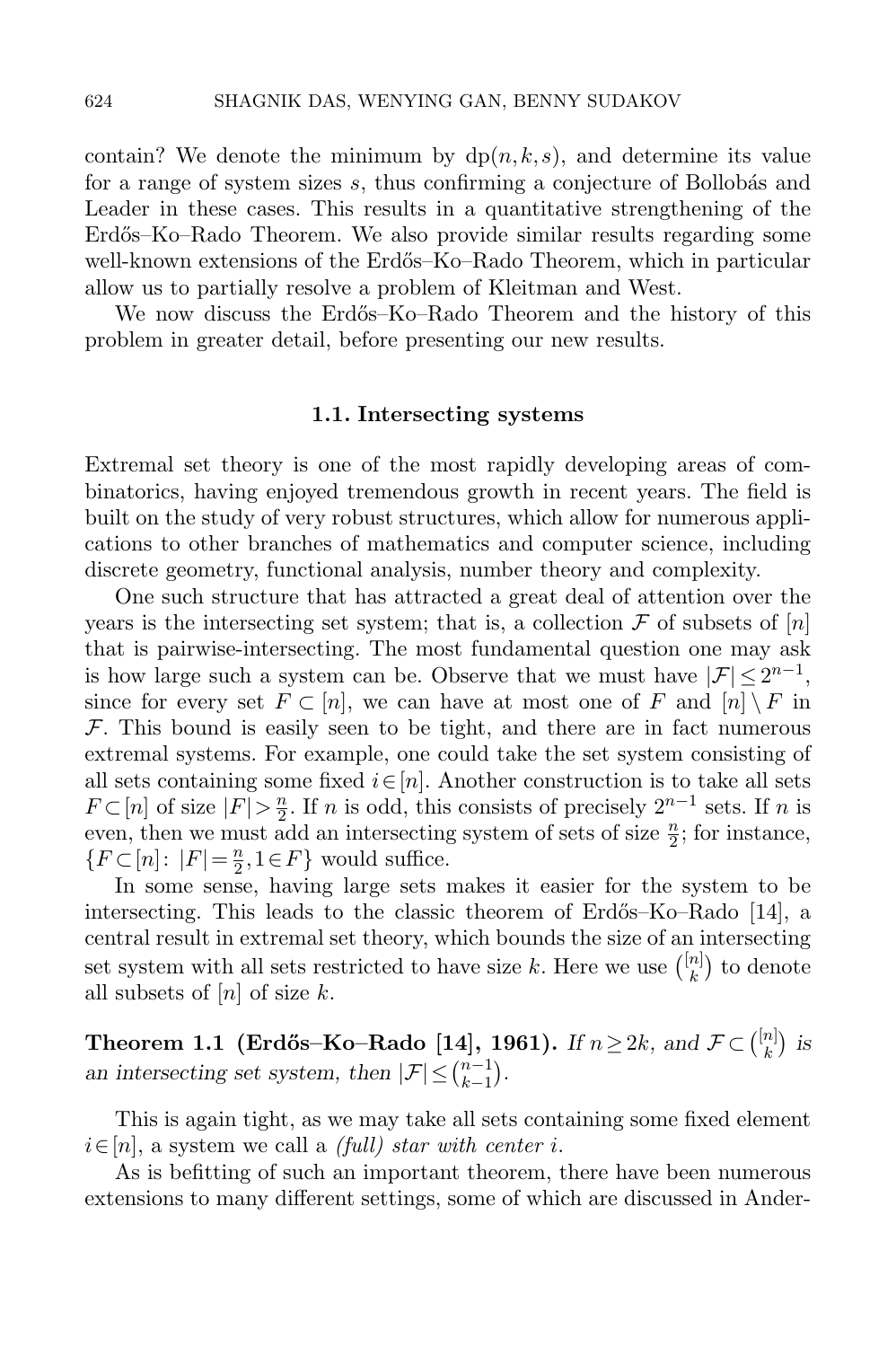son's book  $|6|$ . We are particularly interested in two, namely *t*-intersecting systems and *q*-matching-free systems.

A pair of sets  $F_1, F_2$  is said to be *t*-intersecting if  $|F_1 \cap F_2| \ge t$ , and *t*disjoint otherwise. A set system  $\mathcal F$  is *t*-intersecting if every pair of sets in the system is. When  $t = 1$ , we simply have an intersecting system. A natural construction of a *t*-intersecting system is to fix some *t*-set  $X \in \binom{[n]}{t}$  $\binom{n}{t}$ , and take all k-sets containing X; we call this a *(full) t-star with center X*. In their original paper, Erdős–Ko–Rado showed that, provided n was sufficiently large, this was best possible.

**Theorem 1.2 (Erdős–Ko–Rado** [\[14\]](#page-37-0), 1961). If  $n \ge n_0(k,t)$ , and  $\mathcal{F} \!\subset\! \binom{[n]}{k}$  $\binom{n}{k}$  is a t-intersecting set system, then  $|\mathcal{F}| \leq \binom{n-t}{k-t}$  $_{k-t}^{n-t}$ ).

There was much work done on determining the correct value of  $n_0(k, t)$ , and how large t-intersecting systems can be when  $n$  is small. This problem was completely resolved by the celebrated Complete Intersection Theorem of Ahlswede and Khachatrian [\[5\]](#page-36-1) in 1997.

The second extension we shall consider concerns matchings. A  $q$ -matching is a collection of  $q$  pairwise-disjoint sets. A set system is therefore intersecting if and only if it does not contain a 2-matching. As an extension of the Erdős– Ko–Rado Theorem, Erdős asked how large a  $q$ -matching-free k-uniform set system could be, and in [\[13\]](#page-37-1) showed that when n is large, the best construction consists of taking all sets meeting  $[q-1]$ . He further conjectured what the solution should be for small  $n$ , and this remains an open problem of great interest. For recent results on this conjecture, see, e.g., [\[16,](#page-37-2)[17,](#page-37-3)[19,](#page-37-4)[21\]](#page-37-5).

### 1.2. Beyond the thresholds

The preceding results are all examples of the typical extremal problem, which asks how large a structure can be without containing a forbidden configuration. In this paper, we study their Erdős–Rademacher variants, a name we now explain.

Arguably the most well-known result in extremal combinatorics is a theorem of Mantel  $[22]$  from 1907, which states that an *n*-vertex triangle-free graph can have at most  $\frac{n^2}{4}$  $\frac{h^2}{4}$  edges. In an unpublished result, Rademacher strengthened this theorem by showing that any graph with  $\frac{n^2}{4}$  $\frac{n^2}{4}$  + 1 edges must contain at least  $\frac{n}{2}$  $\frac{n}{2}$  | triangles. In [\[11\]](#page-37-7) and [\[12\]](#page-37-8), Erdős extended this first to graphs with a linear number of extra edges, and then to cliques larger than triangles. More generally, for any extremal problem, the corresponding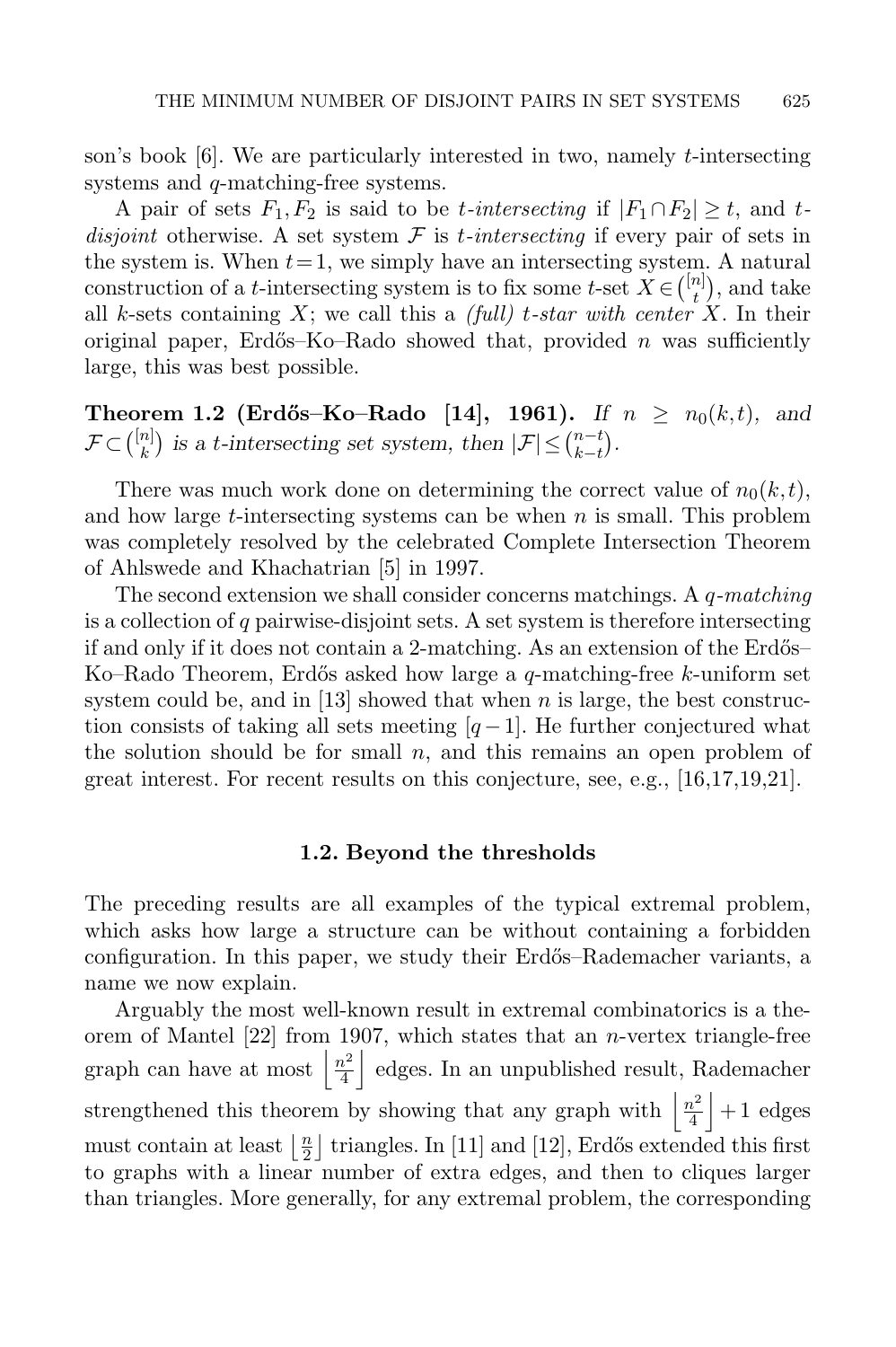Erdős–Rademacher problem asks how many copies of the forbidden configuration must appear in a structure larger than the extremal bound.

In the context of intersecting systems, the Erdős–Rademacher question was first investigated by Frankl [\[15\]](#page-37-9) and, independently, Ahlswede [\[1\]](#page-36-2) some forty years ago, who showed that the number of disjoint pairs of sets in a set system is minimized by taking the sets to be as large as possible.

<span id="page-3-1"></span>Theorem 1.3 (Frankl [\[15\]](#page-37-9), 1977; Ahlswede [\[1\]](#page-36-2), 1980).  $\textit{If}\sum_{i=k+1}^{n}\binom{n}{i}$  $\binom{n}{i}$  $s \leq \sum_{i=k}^{n} {n \choose i}$  $\binom{n}{i}$ , then the minimum number of disjoint pairs in a set system of size s is attained by some system  $\mathcal F$  with  $\cup_{i>k} \binom{[n]}{i}$  $\binom{n}{i}$  $\subseteq$   $\mathcal{F}$  $\subseteq$   $\cup_{i \geq k}$  $\binom{[n]}{i}$  $\binom{n}{i}$ .

Note that while this theorem provides the large-scale structure of extremal systems, it does not determine exactly which systems are optimal. Since we have  $\cup_{i>k} \binom{[n]}{i}$  $\binom{n}{i} \subset \mathcal{F}$ , each set of size k contributes the same number of disjoint pairs with larger sets. Hence, the total number of disjoint pairs is minimized by minimizing the number of disjoint pairs between the sets of size  $k$ , a problem raised by Ahlswede.

<span id="page-3-0"></span>Question 1.4 (Ahlswede [\[1\]](#page-36-2), 1980). Given  $0 \le s \le {n \choose k}$  $\binom{n}{k}$ , which k-uniform set systems  $\mathcal{F} \subset \binom{[n]}{k}$  ${k \choose k}$  with  $|\mathcal{F}|=s$  minimize the number of disjoint pairs?

By the Erdős–Ko–Rado Theorem, we know that when  $s \leq {n-1 \choose k-1}$  $\binom{n-1}{k-1}$ , we need not have any disjoint pairs, while for  $s > \binom{n-1}{k-1}$  $_{k-1}^{n-1}$ , there must be at least one disjoint pair. This question can thus be thought of as the Erd˝os–Rademacher problem for the Erd˝os–Ko–Rado Theorem.

This question is also deeply connected to the Kneser graph. The Kneser graph  $K(n, k)$  has vertices  $V = \binom{[n]}{k}$  $\binom{n}{k}$ , with vertices X and Y adjacent if and only if the sets are disjoint. An intersecting set system corresponds to an independent set in the Kneser graph. Question [1.4](#page-3-0) is thus asking which s vertices of the Kneser graph induce the smallest number of edges. Since the Kneser graph is regular, this is equivalent to the edge-isoperimetric problem of finding the largest bipartite subgraph of  $K(n,r)$  with one part of size s. Kneser graphs have been extensively studied, and the problem of determining their largest bipartite subgraphs was first raised by Poljak and Tuza in [\[23\]](#page-37-10).

In 2003, Bollobás and Leader [\[7\]](#page-36-3) presented a new proof of Theorem [1.3,](#page-3-1) by relaxing the problem to a continuous version and analyzing fractional set systems. They further considered Question [1.4,](#page-3-0) and conjectured that for small systems, the initial segment of the lexicographical ordering on  $\binom{[n]}{k}$  ${k \choose k}$  should be optimal. In the lexicographical ordering, we say  $A < B$  if  $\min(A \triangle B) \in A$ ; that is, we prefer sets with smaller elements. More generally,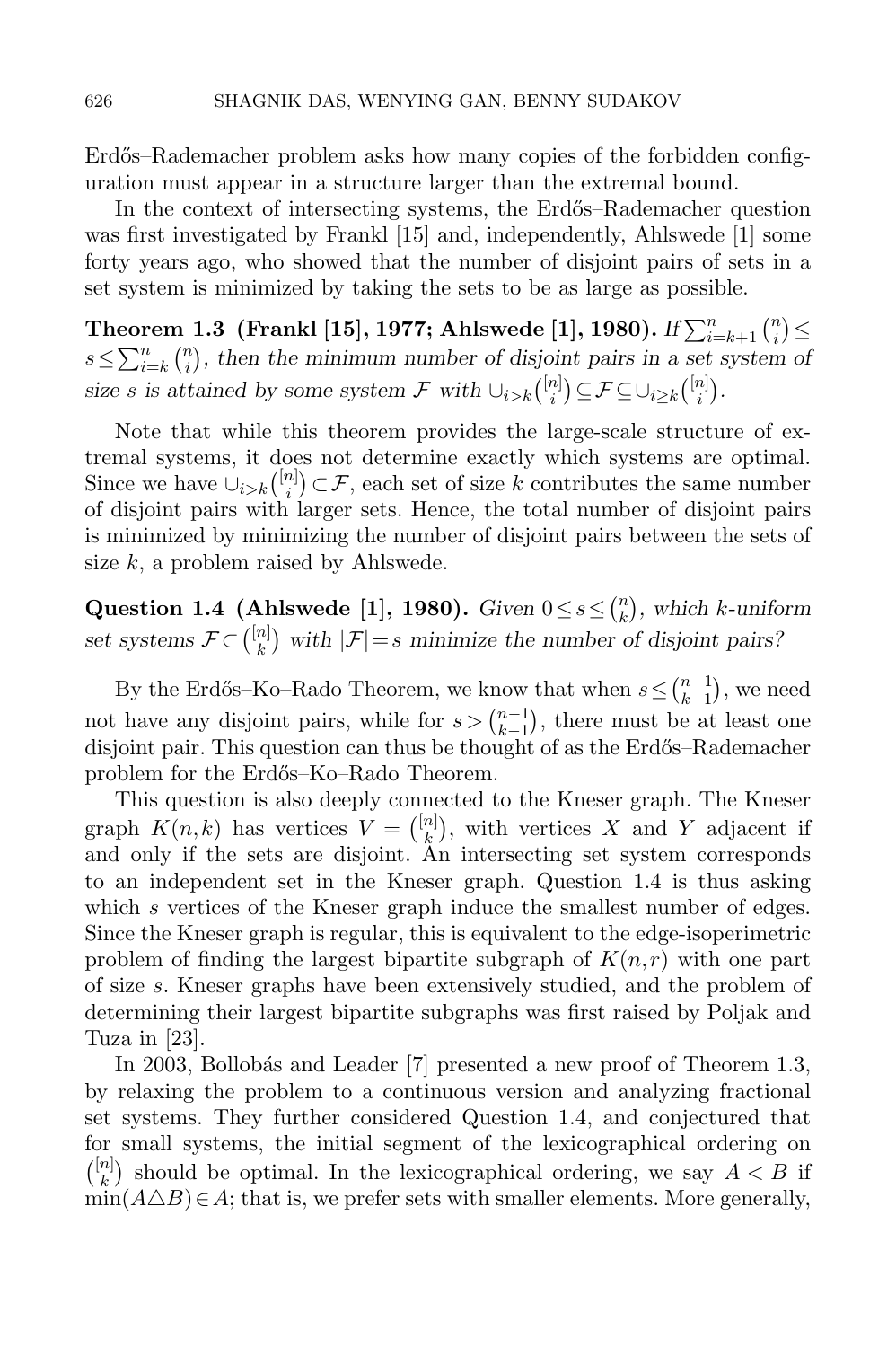Bollobás and Leader conjectured that all the extremal systems should take the form of what they named  $\ell$ -balls, as defined below. Note that a 1-ball is an initial segment of the lexicographical ordering.

<span id="page-4-0"></span>Conjecture 1.5 (Bollobás–Leader [\[7\]](#page-36-3), 2003). One of the systems  $\mathcal{A}_{r,l}$  =  $\left\{A \in \binom{[n]}{k}\right\}$  ${k \choose k}$ :  $|A \cap [r]| \ge \ell$  minimizes the number of disjoint pairs.

When  $k=2$ , we can think of a set system in  $\binom{\lfloor n\rfloor}{2}$  $\binom{n}{2}$  as a graph on *n* vertices, and are then asking for which graphs of a given size minimize the number of disjoint pairs of edges. This problem was solved by Ahslwede and Katona [\[4\]](#page-36-4) in 1978, who showed that the extremal graphs were always either the union of stars (a collection of vertices connected to all the other vertices), or their complement. In that paper, they asked for a different generalization, namely which k-uniform set systems minimize the number of  $(k-1)$ -disjoint pairs. This is the Erdős–Rademacher problem for t-intersecting systems when  $t=$  $k-1$ , and is known as the Kleitman–West problem, which shares some connections to information theory. An exact solution appears difficult to obtain, and a natural conjecture of Kleitman for this problem has been proven to be untrue by Ahlswede and Cai [\[2\]](#page-36-5). They later solved a continuous relaxation of the  $k = 3$  case in [\[3\]](#page-36-6), marking the furthest progress made on this problem.

#### 1.3. Our results

Our main result verifies Conjecture [1.5](#page-4-0) for small systems, showing that initial segments of the lexicographical ordering minimize the number of disjoint pairs. We denote by  $\mathcal{L}_{n,k}(s)$  the first s sets in the lexicographical ordering on  $\binom{[n]}{k}$  $\binom{n}{k}$ . Note that the size of  $\ell$  full stars, say with centers  $\{1, 2, \ldots, \ell\}$ , is  $\binom{n}{k}$  $\binom{n}{k} - \binom{n-\ell}{k}$  $\binom{-\ell}{k}$ . The following theorem shows that provided *n* is large enough with respect to k and  $\ell$ , it is optimal to take sets from the first  $\ell$  stars.

<span id="page-4-1"></span>**Theorem 1.6.** Provided  $n > 108k^2\ell(k+\ell)$  and  $0 \le s \le \binom{n}{k}$  $\binom{n}{k} - \binom{n-\ell}{k}$  $\binom{-\ell}{k},\ \mathcal{L}_{n,k}(s)$ minimizes the number of disjoint pairs among all systems of s sets in  $\binom{[n]}{k}$  $\binom{n}{k}$ .

As a by-product of our proof, we shall obtain a characterization of the extremal systems in this range, which we provide in Proposition [2.2.](#page-11-0) Corollary [2.4](#page-12-0) shows that we can also use Theorem [1.6](#page-4-1) to determine which systems are optimal when s is very close to  $\binom{n}{k}$  $\binom{n}{k}$ .

<span id="page-4-2"></span>We further show that  $\mathcal{L}_{n,k}(s)$  also minimizes the number of q-matchings.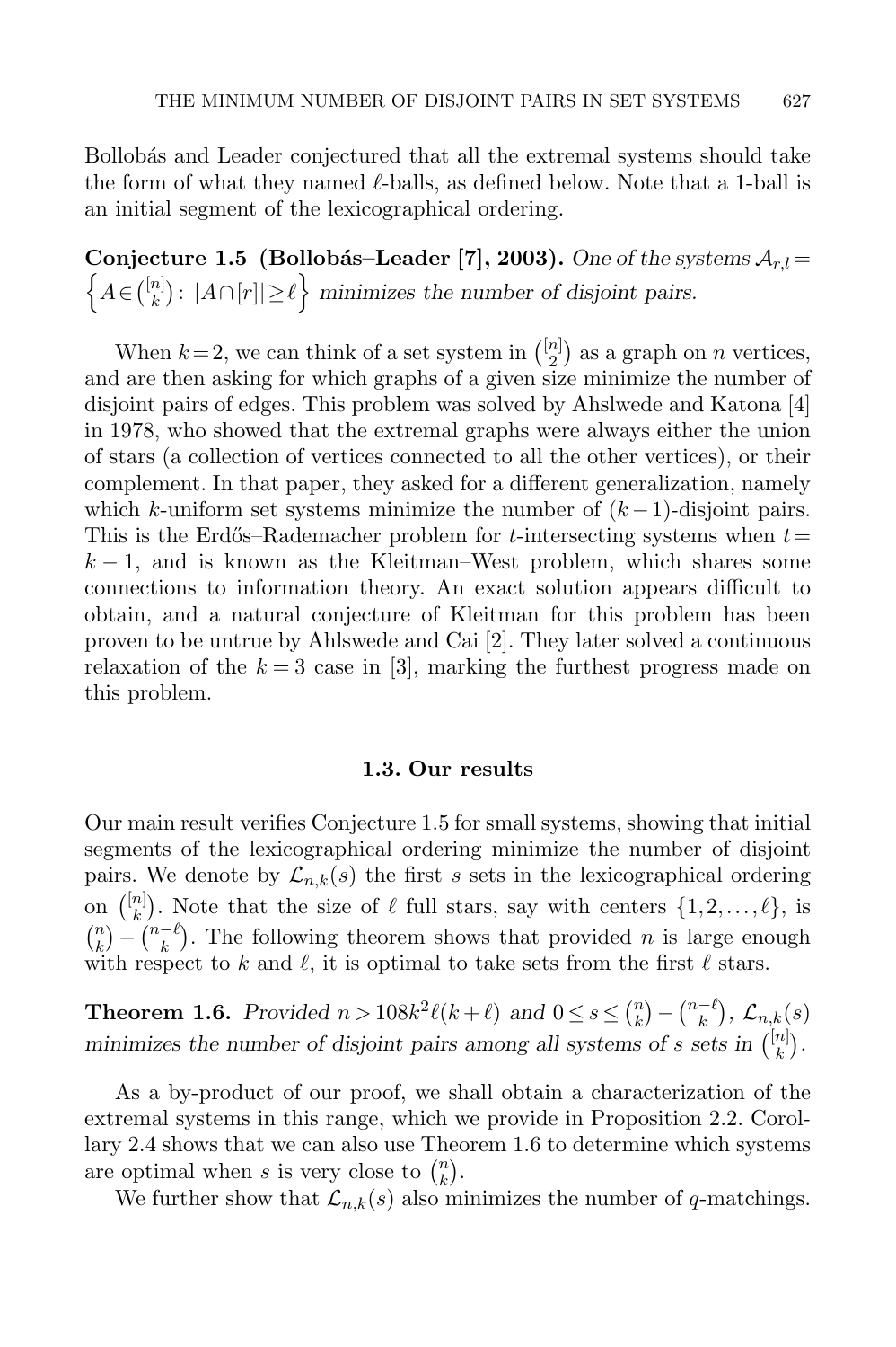**Theorem 1.7.** Provided  $n > n_1(k, q, \ell)$  and  $0 \leq s \leq {n \choose k}$  $\binom{n}{k} - \binom{n-\ell}{k}$  $\binom{-\ell}{k}, \mathcal{L}_{n,k}(s)$ minimizes the number of q-matchings among all systems of s sets in  $\binom{[n]}{k}$  $\binom{n}{k}$ .

Finally, we extend our methods to determine which systems minimize the number of t-disjoint pairs. When  $t=k-1$ , this provides a partial solution to the problem of Kleitman and West. When n is large with respect to  $k, t$  and  $\ell$ , an extremal system is contained in the union of  $\ell$  full t-stars. As we shall discuss in Section [4,](#page-19-0) not all such unions are isomorphic, and once again it is the lexicographical ordering that is optimal.

<span id="page-5-0"></span>**Theorem 1.8.** Provided  $n \ge n_2(k, t, \ell)$  and  $0 \le s \le \binom{n-t+1}{k-t+1} - \binom{n-t-\ell+1}{k-t+1}$ ,  $\mathcal{L}_{n,k}(s)$  minimizes the number of t-disjoint pairs among all systems of s sets in  $\binom{[n]}{k}$  $\binom{n}{k}$ .

We again characterize all extremal systems in Corollary [4.5,](#page-23-0) while Corol-lary [4.6](#page-24-0) provides the solution when s very close to  $\binom{n}{k}$  $\binom{n}{k}$ .

#### 1.4. Outline and notation

The remainder of the paper is organized as follows. In Section [2](#page-6-0) we study disjoint pairs, and prove Theorem [1.6.](#page-4-1) In Section [3,](#page-12-1) we consider the number of q-matchings, and prove Theorem [1.7.](#page-4-2) In Section [4,](#page-19-0) we extend our results to t-disjoint pairs, proving Theorem [1.8.](#page-5-0) In the final section we present some concluding remarks and open problems.

We denote by  $[n]$  the set of the first n positive integers, and use this as the ground set for our set systems. Given a set X,  $\binom{X}{k}$  is the system of all k-subsets of X. The number of disjoint pairs between two systems  $\mathcal F$  and G is given by  $dp(\mathcal{F}, \mathcal{G}) = |\{(F, G) \in \mathcal{F} \times \mathcal{G} : F \cap G = \emptyset\}|$ , and the number of disjoint pairs within a system  $\mathcal F$  is denoted by  $dp(\mathcal F) = \frac{1}{2} dp(\mathcal F, \mathcal F)$ .

For given n,k and s, we let  $dp(n, k, s)$  denote the minimum of  $dp(\mathcal{F})$ over all k-uniform set systems on [n] of size s. We define  $dp^{(q)}(\mathcal{F})$  and  $dp^{(q)}(n, k, s)$  similarly for the number of q-matchings in set systems, and  $dp_t(\mathcal{F}), dp_t(\mathcal{F}, \mathcal{G})$ , and  $dp_t(n, k, s)$  for the number of t-disjoint pairs.

Given any set system F, and a set  $X \subseteq [n]$ , we let  $\mathcal{F}(X) = \{F \in \mathcal{F} : X \subseteq F\}$ be those sets in the system containing X. If X is a singleton, we shall drop the set notation, and write  $\mathcal{F}(x)$ . Finally, we define a *cover* of a system to be a set X with  $\bigcup_{x\in X} \mathcal{F}(x) = \mathcal{F}$ ; that is, a set of elements that touches every set. A t-cover is a collection of t-sets such that every set in the system contains one of the t-sets.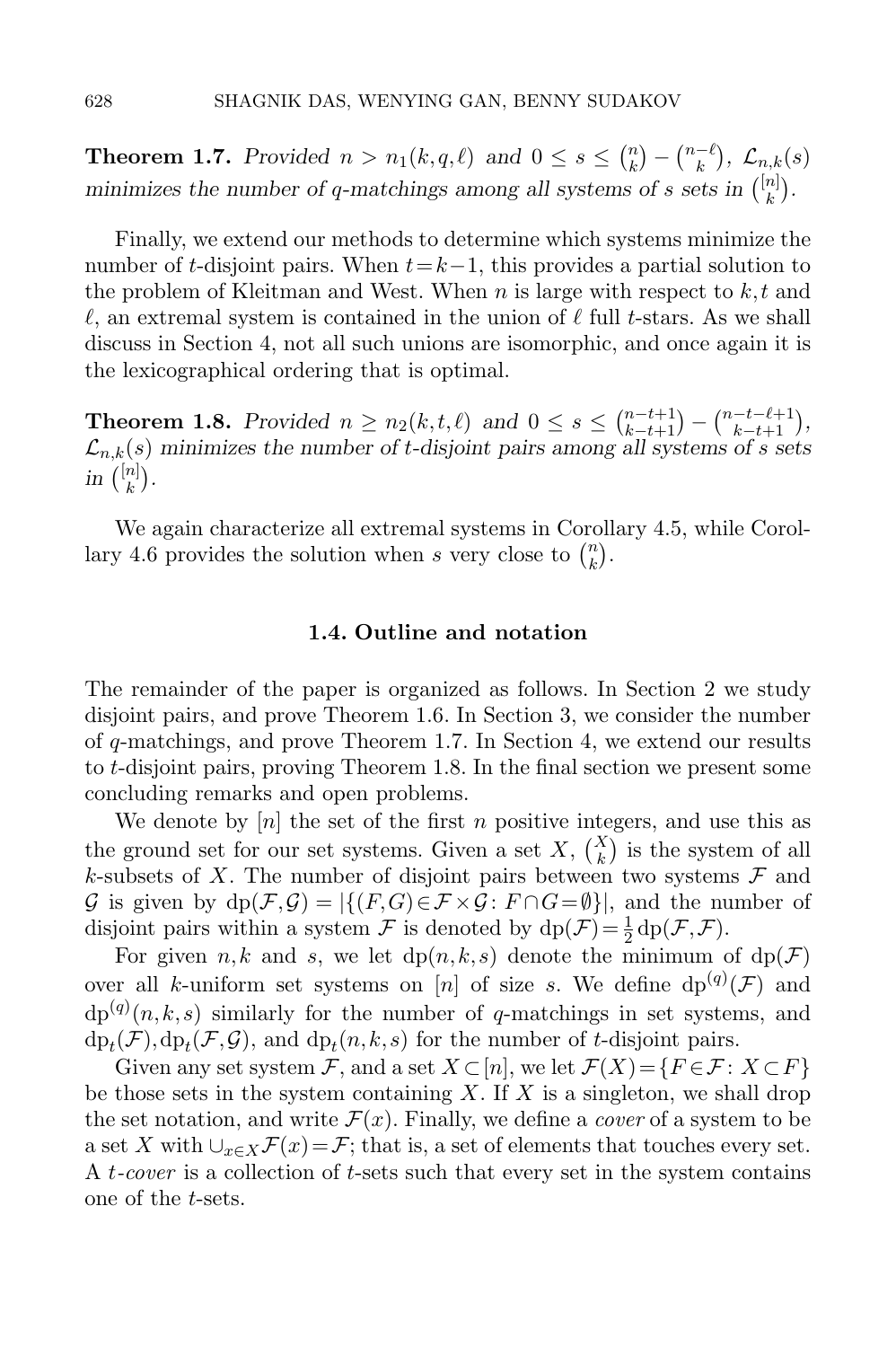#### 2. Disjoint Pairs

<span id="page-6-0"></span>In this section we will show that for small systems, initial segments of the lexicographical ordering,  $\mathcal{L}_{n,k}(s)$ , minimize the number of disjoint pairs. Note that when  $s \leq {n-1 \choose k-1}$  $\mathcal{L}_{n,k}(s)$  is a star, which is an intersecting system and thus clearly optimal. The following result of Katona et al [\[20\]](#page-37-11) shows that if we add one set to a full star, the resulting system will also be optimal.

**Proposition 2.1.** Suppose  $n \geq 2k$ . Any system  $\mathcal{F} \subset \binom{[n]}{k}$  $\binom{n}{k}$  with  $|\mathcal{F}| = \binom{n-1}{k-1}$  $\binom{n-1}{k-1}+1$ contains at least  $\binom{n-k-1}{k-1}$  $\binom{-k-1}{k-1}$  disjoint pairs.

Our first theorem shows that as we add sets to the system, we should try to cover our system with as few stars as possible, as is achieved by  $\mathcal{L}_{n,k}(s)$ . Later, in Proposition [2.2,](#page-11-0) we shall precisely characterize all extremal systems. We begin by recalling the statement of the theorem.

**Theorem 1.6.** Provided  $n > 108k^2\ell(k+\ell)$  and  $0 \le s \le \binom{n}{k}$  $\binom{n}{k} - \binom{n-\ell}{k}$  $\binom{-\ell}{k},\ \mathcal{L}_{n,k}(s)$ minimizes the number of disjoint pairs among all systems of s sets in  $\binom{[n]}{k}$  $\binom{n}{k}$ .

In our notation, the above theorem gives  $dp(n, k, s) = dp(\mathcal{L}_{n,k}(s))$  for such values of s. Let  $1 \leq r \leq \ell$  be such that  $\binom{n}{k}$  $\binom{n}{k} - \binom{n-r+1}{k}$  ${k+1 \choose k}$  <  $s \leq {n \choose k}$  $\binom{n}{k} - \binom{n-r}{k}$  $\binom{-r}{k}$ . Since  $\mathcal{L}_{n,k}(s)$  contains all sets meeting  $\{1,2,\ldots,r-1\}$ , and all the remaining sets contain  $r$ , we can provide an explicit formula for the minimum number of disjoint pairs.

$$
dp(n, k, s) = dp(\mathcal{L}_{n,k}(s))
$$
  
= 
$$
\sum_{i=1}^{r} \sum_{\substack{F \in \mathcal{L}_{n,k}(s) \\ \text{min } F=i}} |\{G \in \mathcal{L}_{n,k}(s) : \text{ min } G < i, F \cap G = \emptyset\}|
$$
  
= 
$$
\sum_{i=2}^{r-1} {n-i \choose k-1} \sum_{j=1}^{i-1} {n-j-k \choose k-1}
$$
  
+ 
$$
\left(s - \sum_{i=1}^{r-1} {n-i \choose k-1} \right) \sum_{j=1}^{r-1} {n-j-k \choose k-1}.
$$

It will be useful to have a simpler upper bound on  $dp(n, k, s)$ . Note that we can assign each set in  $\mathcal{L}_{n,k}(s)$  to an element of  $[r]$  it contains. It can then only be disjoint from sets assigned to different elements. In the worst case, an equal number of sets is assigned to each element, giving the bound

(1) 
$$
\mathrm{dp}(n,k,s) \leq {r \choose 2} \left(\frac{s}{r}\right)^2 = \frac{1}{2} \left(1 - \frac{1}{r}\right) s^2.
$$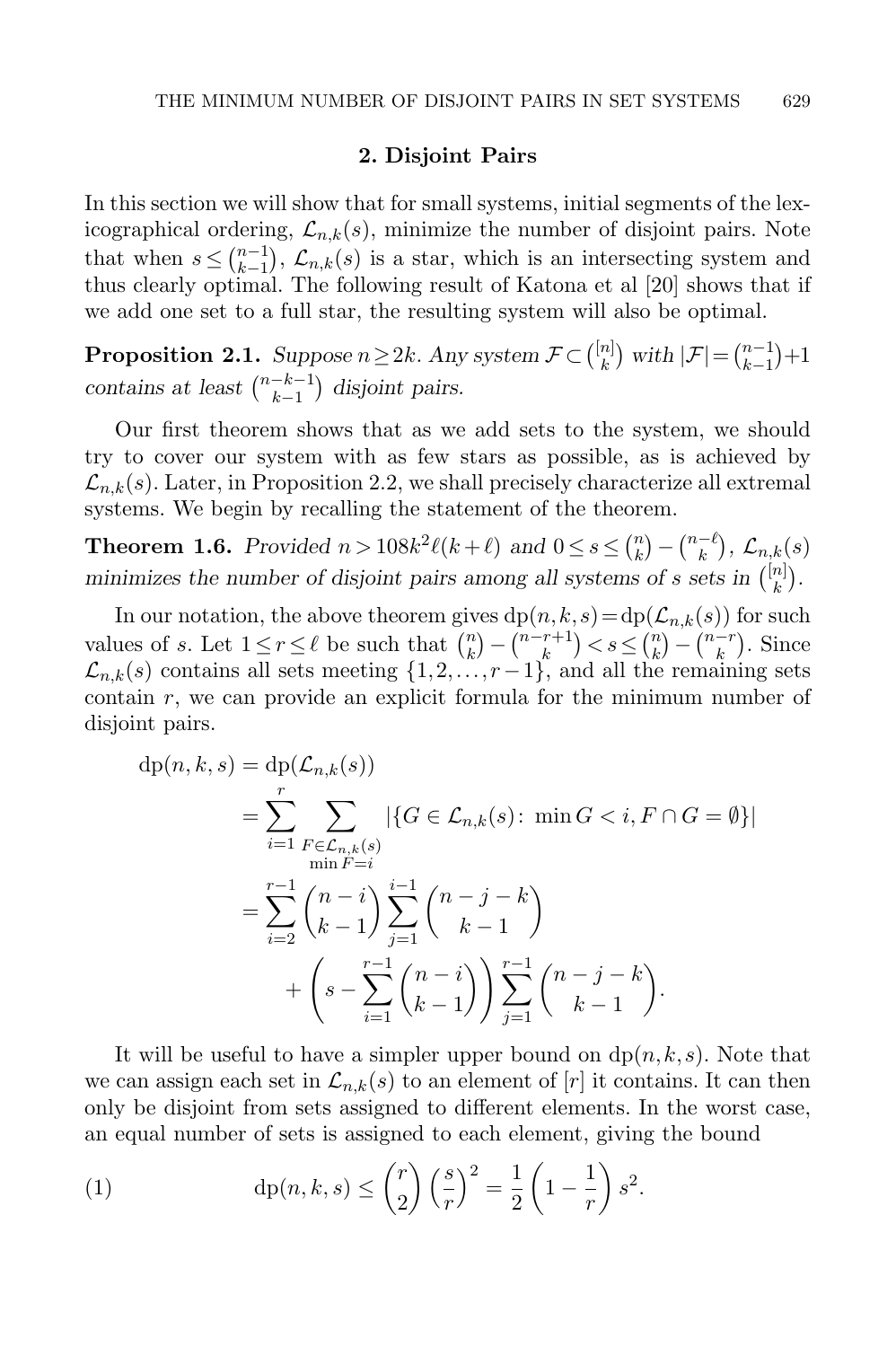We shall often require bounds on  $\binom{n-2}{k-2}$  $\binom{n-2}{k-2}$  in terms of s. Since  $\mathcal{L}_{n,k}(s)$  contains all sets meeting  $[r-1]$  and n is large, the Bonferroni Inequalities give

<span id="page-7-0"></span>
$$
s = |\mathcal{L}_{n,k}(s)| \ge (r-1) \binom{n-1}{k-1} - \binom{r-1}{2} \binom{n-2}{k-2}
$$
  
(2) 
$$
= \left( \frac{(r-1)(n-1)}{k-1} - \binom{r-1}{2} \right) \binom{n-2}{k-2} \ge \frac{rn}{3k} \binom{n-2}{k-2}.
$$

Our proof of Theorem [1.6](#page-4-1) will proceed according to the following steps. First we shall argue that if a family  $\mathcal F$  has at most  $\frac{1}{2} \left(1 - \frac{1}{r}\right)$  $(\frac{1}{r}) s^2$  disjoint pairs, then it must contain a popular element; that is, some  $x \in [n]$  contained in many sets of  $\mathcal F$ . The second step consists of a series of arguments to show that  $\mathcal F$  can be covered by r elements. The final step will then show that among all families that can be covered by r elements,  $\mathcal{L}_{n,k}(s)$  minimizes the number of disjoint pairs.

**Proof of Theorem [1.6.](#page-4-1)** We prove the theorem by induction on  $n$  and  $s$ . For the base case, suppose  $0 \leq s \leq {n \choose k}$  $\binom{n}{k} - \binom{n-1}{k}$  $\binom{-1}{k} = \binom{n-1}{k-1}$  $\binom{n-1}{k-1}$ . In this range,  $\mathcal{L}_{n,k}(s)$ is a star, consisting only of sets containing 1, and thus obviously minimizes the number of disjoint pairs.

For the induction step, let F be an extremal family with  $|\mathcal{F}| = s > \binom{n-1}{k-1}$  $\binom{n-1}{k-1},$ and so  $r \geq 2$ . Suppose first that F contains a full star. Without loss of generality, we may assume  $\mathcal F$  has all sets containing 1, so  $\mathcal F(1) = \Big\{ F \in \binom{[n]}{k} \Big\}$  $\begin{bmatrix} n \\ k \end{bmatrix}$ :  $1 \in F$ . Since  $\mathcal{F}(1)$  is an intersecting family, we have  $dp(\mathcal{F}) = dp(\mathcal{F}(1), \mathcal{F} \setminus \mathcal{F}(1))+$  $dp(\mathcal{F} \backslash \mathcal{F}(1))$ . Now any set  $F \in \mathcal{F}$  with  $1 \notin F$  is disjoint from exactly  $\binom{n-k-1}{k-1}$  $\binom{-k-1}{k-1}$  sets in  $\mathcal{F}(1)$ , giving  $dp(\mathcal{F}(1), \mathcal{F} \setminus \mathcal{F}(1)) = |\mathcal{F} \setminus \mathcal{F}(1)| \binom{n-k-1}{k-1}$  $\binom{-k-1}{k-1} =$  $\left(s - \binom{n-1}{k-1}\right)$  $\binom{n-1}{k-1}$   $\binom{n-k-1}{k-1}$  $\mathcal{F}_{k-1}^{k-1}$ , regardless of the structure of  $\mathcal{F}\setminus\mathcal{F}(1)$ . Since  $\mathcal{F}\setminus\mathcal{F}(1)$ is a family of  $s - \binom{n-1}{k-1}$  $\binom{n-1}{k-1}$  sets in  $[n] \setminus \{1\}$ , our induction hypothesis implies  $dp(F \setminus F(1))$  is minimized by the initial segment of the lexicographical order. Since  $\mathcal{L}_{n,k}(s)$  consists of all sets containing 1, and the initial segment of the lexicographical order on  $[n]\setminus\{1\}$ , it follows that  $\mathcal{L}_{n,k}(s)$  is optimal, as claimed.

Hence, we may assume that  $\mathcal F$  does not contain any full star. Consequently, given any  $F \in \mathcal{F}$  and  $x \in [n]$ , we may replace F by a set containing x.

**Step 1:** Show there exists some  $x \in [n]$  with  $|\mathcal{F}(x)| \ge \frac{s}{3r}$ .

We begin by showing there cannot be too many moderately popular elements.

<span id="page-7-1"></span>Claim 1.  $|\{x: |\mathcal{F}(x)| \ge \frac{s}{3kr}\}| < 6kr$ .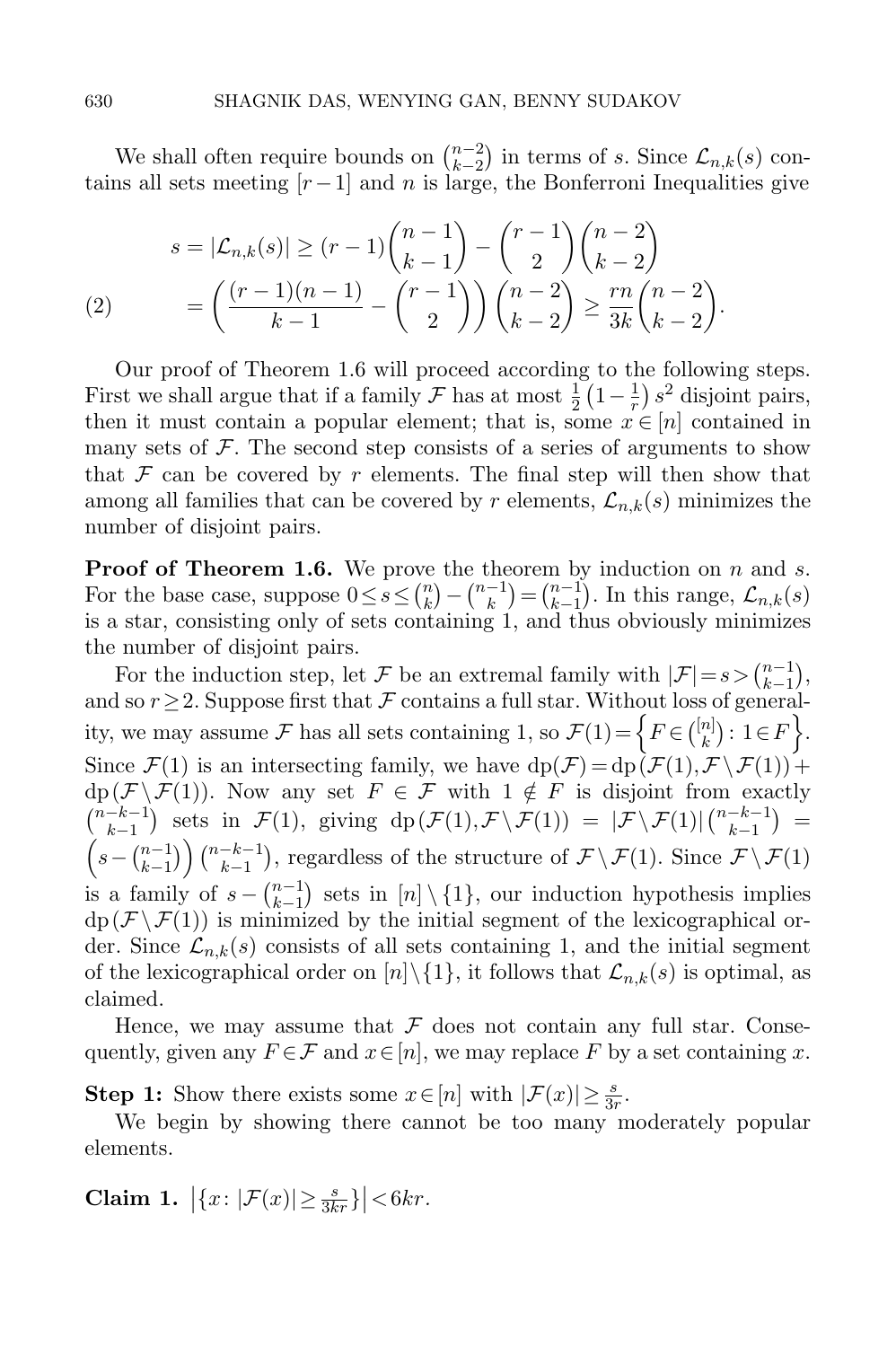**Proof.** Suppose not, and consider  $X \subset \{x : |\mathcal{F}(x)| \geq \frac{s}{3kr}\}\$  with  $|X| = 6kr$ . Using [\(2\)](#page-7-0), we have

$$
s = |\mathcal{F}| \geq |\bigcup_{x \in X} \mathcal{F}(x)| \geq \sum_{x \in X} |\mathcal{F}(x)| - \sum_{x, y \in X} |\mathcal{F}(x) \cap \mathcal{F}(y)|
$$
  
 
$$
\geq |X| \cdot \frac{s}{3kr} - {|\mathcal{X}| \choose 2} {n-2 \choose k-2} \geq 2s - 18k^2r^2 \cdot \frac{3k}{nr}s = \left(2 - \frac{54k^3r}{n}\right)s.
$$

Since  $n > 54k^3r$ , we reach a contradiction.

We now show the existence of a popular element.

<span id="page-8-1"></span>**Claim 2.** There is some  $x \in [n]$  with  $|\mathcal{F}(x)| > \frac{s}{30}$  $\frac{s}{3r}$ .

**Proof.** Since  $\mathcal F$  is extremal, we must have

$$
\frac{1}{2}\left(1-\frac{1}{r}\right)s^2 \ge \mathrm{dp}(\mathcal{L}_{n,k}(s)) \ge \mathrm{dp}(\mathcal{F}) = \frac{1}{2}\sum_{F \in \mathcal{F}} \mathrm{dp}(F,\mathcal{F}).
$$

Now  $dp(F,\mathcal{F})=s-|U_{x\in F}\mathcal{F}(x)|\geq s-\sum_{x\in F}|\mathcal{F}(x)|$ , and so we have

$$
\left(1 - \frac{1}{r}\right)s^2 \ge \sum_{F \in \mathcal{F}} \left(s - \sum_{x \in F} |\mathcal{F}(x)|\right) = s^2 - \sum_{F \in \mathcal{F}} \sum_{x \in F} |\mathcal{F}(x)|
$$

$$
= s^2 - \sum_x |\mathcal{F}(x)|^2.
$$

Let  $X = \{x : |\mathcal{F}(x)| \ge \frac{s}{3kr}\}\,$  and note that by the previous claim,  $|X| < 6kr$ . Moreover, without loss of generality, suppose 1 is the most popular element, so  $|\mathcal{F}(x)| \leq |\mathcal{F}(1)|$  for all x. We split the above sum into those  $x \in X$  and those  $x \notin X$ , giving

<span id="page-8-0"></span>
$$
(3) \quad \frac{s^2}{r} \leq \sum_{x \in X} |\mathcal{F}(x)|^2 + \sum_{x \notin X} |\mathcal{F}(x)|^2 \leq |\mathcal{F}(1)| \sum_{x \in X} |\mathcal{F}(x)| + \frac{s}{3kr} \sum_{x \notin X} |\mathcal{F}(x)|.
$$

We bound the first sum by noting that

$$
\sum_{x \in X} |\mathcal{F}(x)| \le |\cup_{x \in X} \mathcal{F}(x)| + \sum_{\{x,y\} \subset X} |\mathcal{F}(x) \cap \mathcal{F}(y)| \le s + {|\mathcal{X}| \choose 2} {n-2 \choose k-2}
$$
  

$$
\le \left(1 + \frac{54k^3r}{n}\right)s \le 2s,
$$

using [\(2\)](#page-7-0) and our bound on n. The second sum is bounded by  $\sum_{x \notin X} |\mathcal{F}(x)| \leq$  $\sum_{x} |\mathcal{F}(x)| = ks$ . Substituting these bounds in [\(3\)](#page-8-0) gives  $\frac{s^2}{r} \leq 2|\mathcal{F}(1)|s + \frac{s^2}{3r}$  $rac{s^2}{3r}$ and so  $|\mathcal{F}(1)| \geq \frac{s}{3r}$ , as required.

This concludes Step 1.

П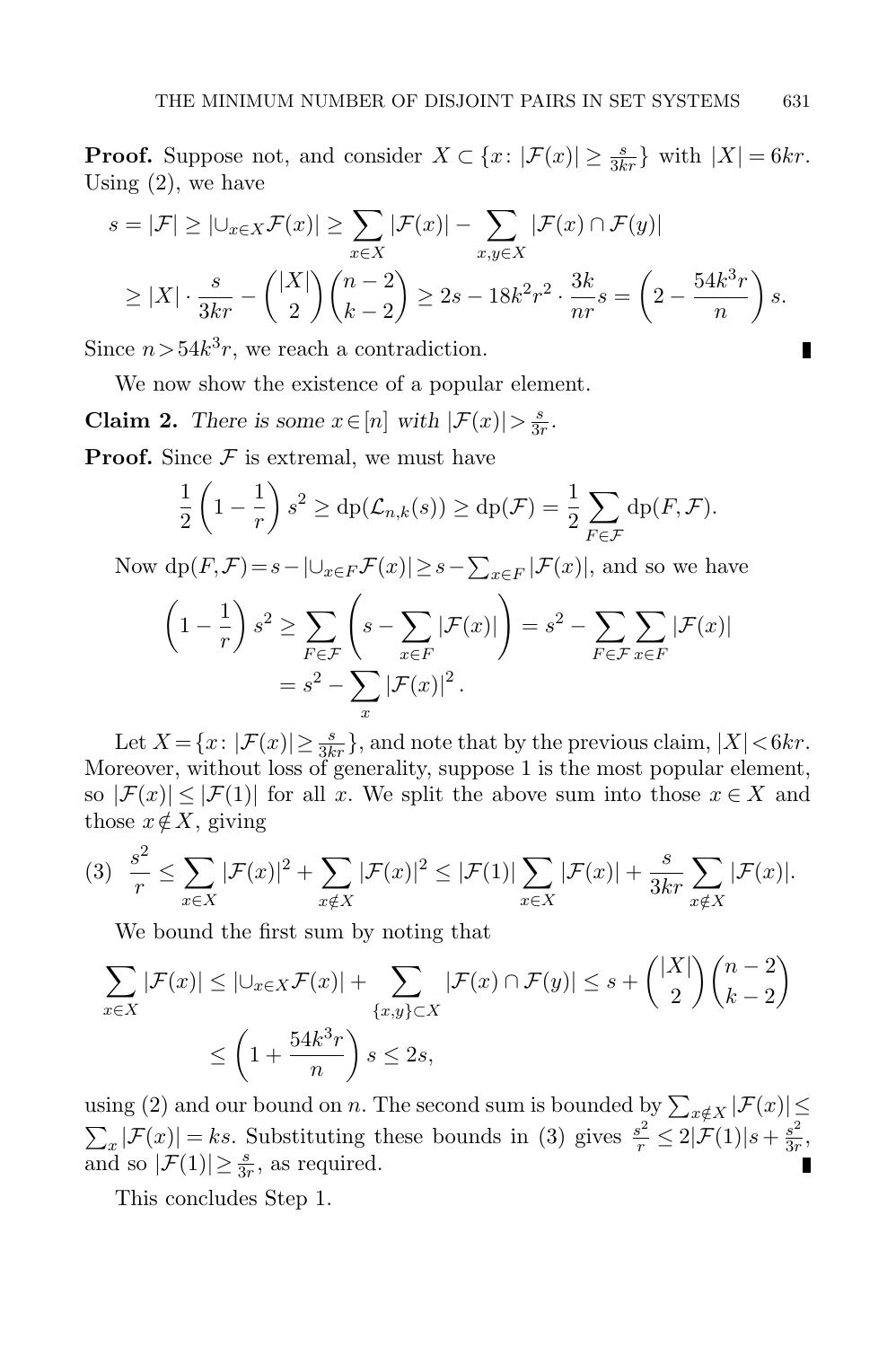**Step 2:** Show there is a cover of size  $r$ .

We begin by using the existence of a popular element to argue that there is a reasonably small cover, and then provide a number of claims that together imply an extremal family must in fact be covered by r elements.

<span id="page-9-0"></span>**Claim 3.** 
$$
X = \{x : |\mathcal{F}(x)| \ge \frac{s}{3kr}\}\
$$
is a cover for  $\mathcal{F}$ .

**Proof.** Suppose for contradiction  $X$  is not a cover. Then there must be some set  $F \in \mathcal{F}$  with  $F \cap X = \emptyset$ , and so  $|\mathcal{F}(x)| < \frac{s}{3kr}$  for all  $x \in F$ . Hence  $\operatorname{dp}(F,\mathcal{F}) = s - |\bigcup_{x \in F} \mathcal{F}(x)| \geq s - \sum_{x \in F} |\mathcal{F}(x)| > s - \frac{s}{3s}$  $\frac{s}{3r}$ . On the other hand, by Claim [2,](#page-8-1) we may assume  $|\mathcal{F}(1)| \geq \frac{3}{3r}$ . Thus if G is any set containing 1, we have  $dp(G, \mathcal{F}) \leq s - |\mathcal{F}(1)| = s - \frac{s}{3s}$  $\frac{s}{3r}$ . Hence, replacing F with such a set G, which is possible since  $\mathcal{F}(1)$  is not a full star, would decrease the number of disjoint pairs in  $F$ , contradicting its optimality.

Hence X must be a cover for  $\mathcal F$ , as claimed.

By Claim [1,](#page-7-1) we have  $|X| \leq 6kr$ . Take a minimal subcover of X containing 1; without loss of generality, we may assume this subcover is  $[m]$ , for some  $r \leq m \leq 6kr$ . We shall now proceed to show that an extremal family must have  $m=r$ , giving rise to the smallest possible cover.

П

Rather than working with the subfamilies  $\mathcal{F}(i)$ ,  $i \in [m]$ , we shall avoid double-counting by instead considering the subsystems  $\mathcal{F}^*(i) = \{F \in$  $\mathcal{F}: \min F = i$ . Note that the systems  $\mathcal{F}^*(i)$  partition  $\mathcal{F}.$ 

<span id="page-9-1"></span>**Claim 4.** For every  $i, j \in [m]$ , we have  $|\mathcal{F}^*(i)| \geq |\mathcal{F}^*(j)| - \frac{3mk^2}{rn}s$ .

**Proof.** First we claim that there is some  $F \in \mathcal{F}$  with  $F \cap [m] = \{i\}$ , which in particular implies  $F \in \mathcal{F}^*(i)$ . Indeed, the number of sets in  $\mathcal{F}(i)$  containing another element in [m] is less than  $m \binom{n-2}{k-2}$  $\binom{n-2}{k-2} \leq \frac{3mk}{rn}$  $\frac{3mk}{rn} s \leq \frac{18k^2}{n}$  $\frac{3k^2}{n}s < \frac{s}{3kr}$ . However, since  $[m]$  is a subcover of X from Claim [3,](#page-9-0) it follows that  $|\mathcal{F}(i)| \geq \frac{s}{3kr}$ , and thus we must have our desired set  $F \in \mathcal{F}^*(i)$ .

For any  $j \in [m] \setminus \{i\}, F$  can intersect at most  $k {n-2 \choose k-2}$  $_{k-2}^{n-2}$  sets in  $\mathcal{F}(j)$ , since each of these sets must contain both  $j$  and one element from  $F$ . Summing over all  $j$  and using  $(2)$  gives

$$
dp(F, \mathcal{F}) = \sum_{j \neq i} dp(F, \mathcal{F}^*(j)) \ge \sum_{j \neq i} \left[ |\mathcal{F}^*(j)| - k {n-2 \choose k-2} \right]
$$
  
=  $s - |\mathcal{F}^*(i)| - (m-1)k {n-2 \choose k-2} \ge s - |\mathcal{F}^*(i)| - \frac{3mk^2}{rn}s.$ 

On the other hand, if we were to replace  $F$  with a set containing j, it would intersect at least those sets in  $\mathcal{F}^*(j)$ , and so introduce at most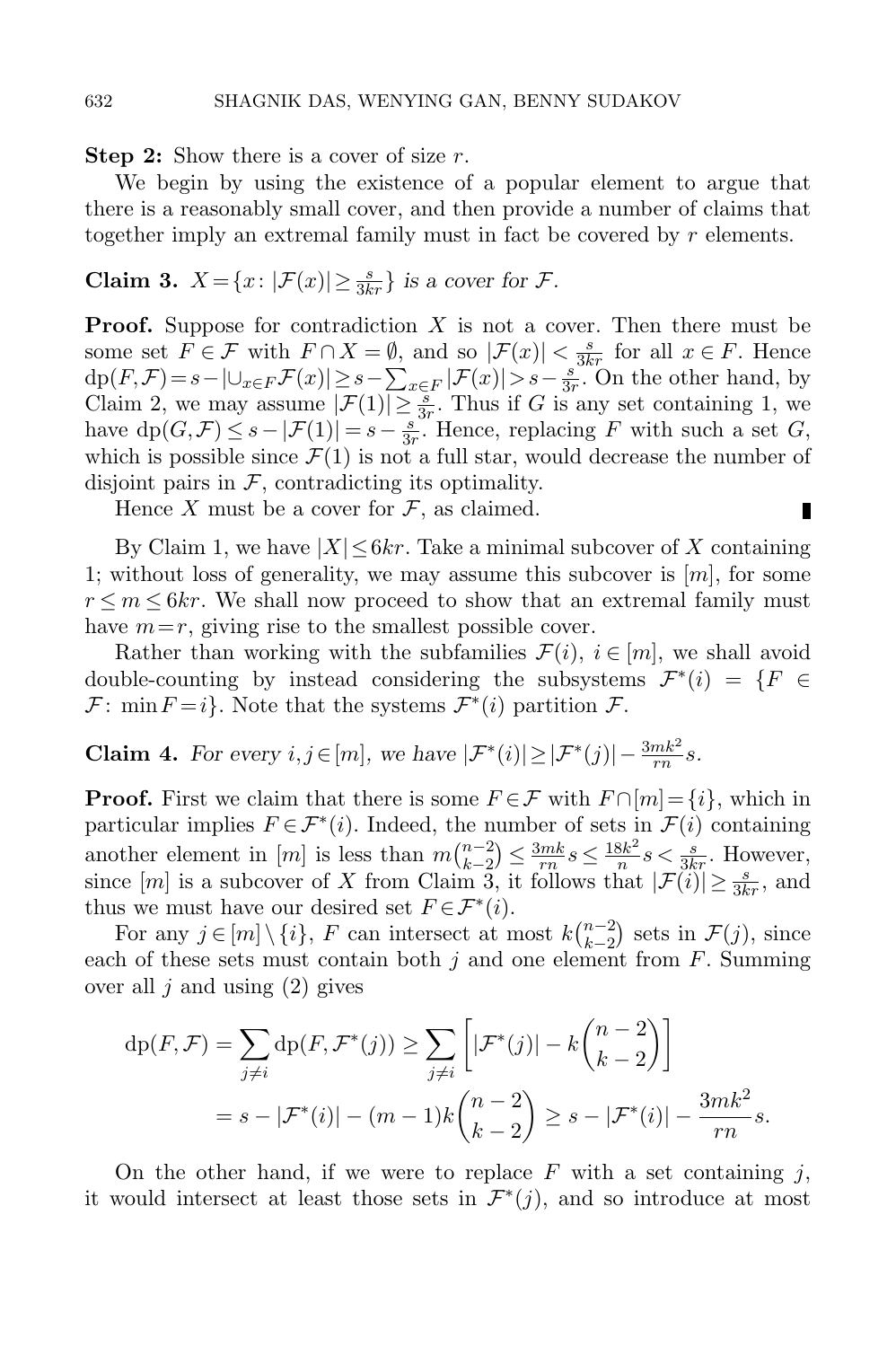$$
s - |\mathcal{F}^*(j)|
$$
 disjoint pairs. Since  $\mathcal{F}$  is an extremal family, we must have  $s - |\mathcal{F}^*(j)| \geq s - |\mathcal{F}^*(i)| - \frac{3mk^2}{rn}s$ , or  $|\mathcal{F}^*(i)| \geq |\mathcal{F}^*(j)| - \frac{3mk^2}{rn}s$ , as required.

Claim 5.  $m \leq 6r$ .

**Proof.** We shall now bound  $|\mathcal{F}^*(i)|$  by taking  $j = 1$  in Claim [4.](#page-9-1) Recall that by Claim [2](#page-8-1) we have  $|\mathcal{F}(1)| = |\mathcal{F}^*(1)| \ge \frac{s}{3r}$ , and from Claim [1](#page-7-1) it follows that  $m \leq 6kr$ . Since  $n > 108k^3r$ , these bounds give

$$
|\mathcal{F}^*(i)| \ge |\mathcal{F}^*(1)| - \frac{3mk^2}{rn}s \ge \frac{s}{3r} - \frac{18k^3}{n}s \ge \frac{s}{6r}.
$$

п

Since  $s = |\bigcup_{i=1}^{m} \mathcal{F}^*(i)| = \sum_{i=1}^{m} |\mathcal{F}^*(i)| \geq m \cdot \frac{s}{6i}$  $\frac{s}{6r}$ , we must have  $m \leq 6r$ .

With this tighter bound on  $m$ , we are now able to better estimate the number of disjoint pairs in  $\mathcal{F}$ , and in doing so show that we must actually have  $m=r$  if  $\mathcal F$  is extremal.

<span id="page-10-0"></span>**Claim 6.** If F minimizes the number of disjoint pairs, then F can be covered by r elements.

**Proof.** Since  $\{\mathcal{F}^*(i)\}$  partitions  $\mathcal{F}$  into intersecting families, we have  $dp(\mathcal{F}) = \sum_{i < j} dp(\mathcal{F}^*(i), \mathcal{F}^*(j)).$  For  $i < j$ , note that every set  $F \in \mathcal{F}^*(j)$ can intersect at most  $k\binom{n-2}{k-2}$  $\binom{n-2}{k-2}$  sets in  $\mathcal{F}^*(i)$ , since those sets would have to contain one element from  $\overline{F}$  as well as i. This shows that  $dp(\mathcal{F}^*(i), \mathcal{F}^*(j)) \ge$  $(|\mathcal{F}^*(i)| - k \binom{n-2}{k-2}$  $\binom{n-2}{k-2}$  |  $\mathcal{F}^*(j)$ . Moreover, note that Claim [4](#page-9-1) implies the bound  $|\mathcal{F}^*(1)| \leq \frac{s}{m} + \frac{3mk^2}{rn}$  $\frac{mk^2}{rn}s$ , since we must have some  $i \in [m]$  with  $|\mathcal{F}^*(i)| \leq$ 1  $\frac{1}{m} \sum_{j=1}^{m} |\mathcal{F}^*(j)| = \frac{s}{m}$  $\frac{s}{m}$ , and  $|\mathcal{F}^*(i)| \geq |\mathcal{F}^*(1)| - \frac{3mk^2}{rn} s$ . Thus

$$
dp(\mathcal{F}) \geq \sum_{i < j} \left( |\mathcal{F}^*(i)| - k{n-2 \choose k-2} \right) |\mathcal{F}^*(j)|
$$
\n
$$
= \sum_{i < j} |\mathcal{F}^*(i)| |\mathcal{F}^*(j)| - k{n-2 \choose k-2} \sum_j (j-1) |\mathcal{F}^*(j)|
$$
\n
$$
\geq \frac{1}{2} \left( \left( \sum_i |\mathcal{F}^*(i)| \right)^2 - \sum_i |\mathcal{F}^*(i)|^2 \right) - mk{n-2 \choose k-2} \sum_j |\mathcal{F}^*(j)|
$$
\n
$$
\geq \frac{1}{2} \left( s^2 - |\mathcal{F}^*(1)| \sum_i |\mathcal{F}^*(i)| \right) - mk{n-2 \choose k-2} \sum_j |\mathcal{F}^*(j)|
$$
\n
$$
\geq \frac{1}{2} \left( s^2 - \left( \frac{s}{m} + \frac{3mk^2}{rn} s \right) s \right) - \frac{3mk^2}{rn} s^2 = \frac{1}{2} \left( 1 - \frac{1}{m} - \frac{9mk^2}{rn} \right) s^2.
$$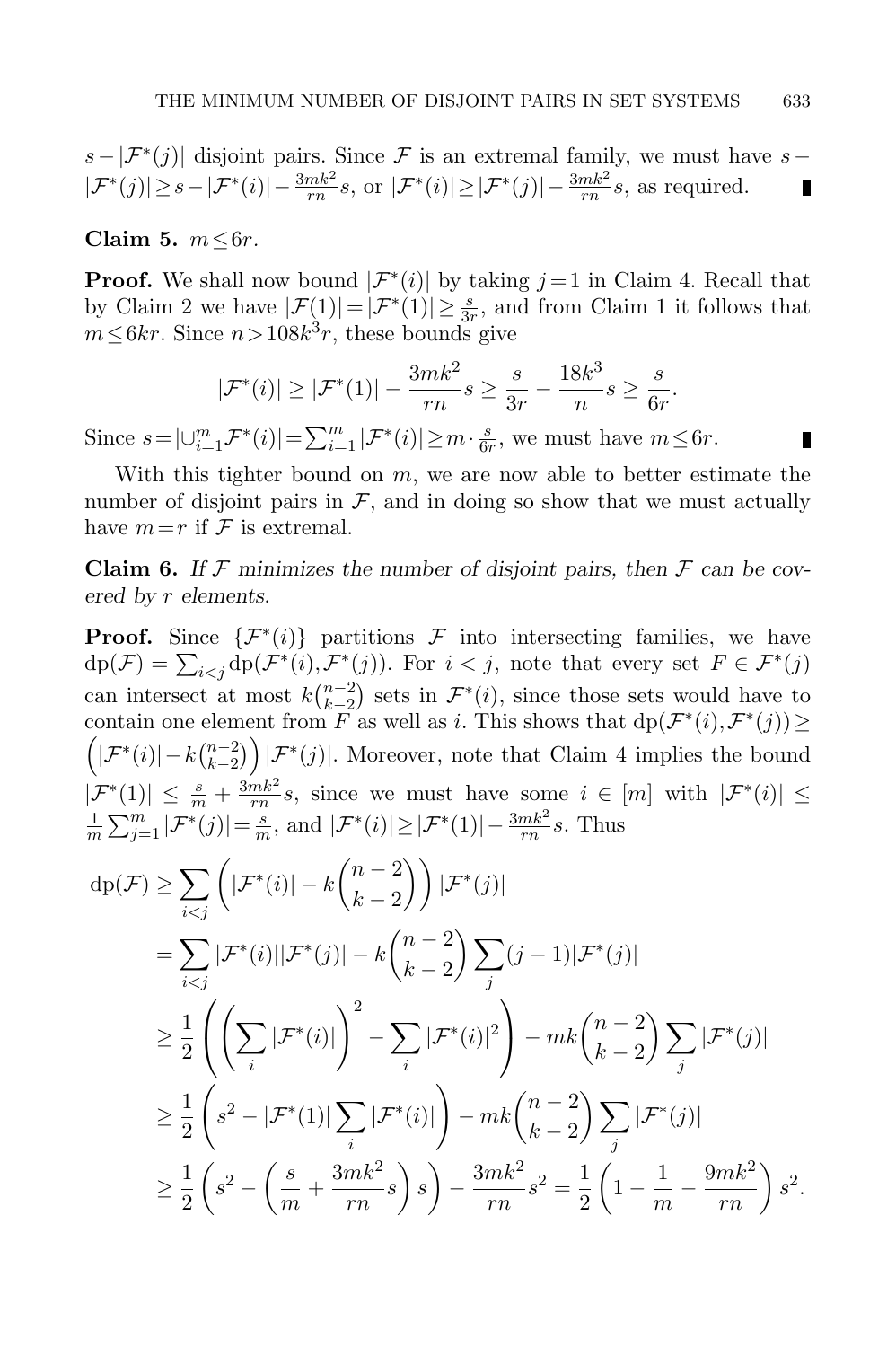On the other hand, since F is extremal, we have  $dp(\mathcal{F}) \le dp(\mathcal{L}_{n,k}(s)) \le$  $\frac{1}{r}$  s<sup>2</sup>, and so we must have  $\frac{1}{r} \leq \frac{1}{m} + \frac{9mk^2}{rn} \leq \frac{1}{m} + \frac{54k^2}{n}$ 1  $rac{1}{2}(1-\frac{1}{r})$  $\frac{4k^2}{n}$ . Since  $n >$  $54k^2r(k+r) \ge 54k^2r(r+1)$ , we have  $\frac{54k^2}{n} < \frac{1}{r} - \frac{1}{r+1}$ , and hence we require  $m \leq r$ . Thus F can be covered by r elements. П

This completes Step 2.

**Step 3:** Show that  $\mathcal{L}_{n,k}(s)$  is optimal.

We will now complete the induction argument by showing that  $\mathcal{L}_{n,k}(s)$ is indeed an extremal family. From the preceding steps we know  $\mathcal F$  must be covered by r elements, which we may assume to be  $[r]$ . We shall now use a complementarity argument to deduce the optimality of  $\mathcal{L}_{n,k}(s)$ .

Let  $\mathcal{A} = \left\{ A \in \binom{[n]}{k} \right\}$  $\mathbb{R}^{n}$ :  $A\cap[r]\neq\emptyset$  be all sets meeting  $[r]$ , so we have  $\mathcal{F}\subset\mathcal{A}$ . Let  $\mathcal{G} = \mathcal{A} \setminus \mathcal{F}$ . We have

$$
dp(\mathcal{F}) = dp(\mathcal{A}) - dp(\mathcal{G}, \mathcal{A}) + dp(\mathcal{G}),
$$

since only disjoint pairs contained in  $\mathcal F$  survive on the right-hand side.

Since  $dp(\mathcal{A})$  is determined solely by r, and hence s, but is independent of the structure of  $F$ , we may treat that term as a constant.

We have  $dp(\mathcal{G}, \mathcal{A}) = \sum_{G \in \mathcal{G}} dp(G, \mathcal{A})$ . For any G,  $dp(G, \mathcal{A})$  is determined by  $|G \cap [r]|$ , and is maximized when  $|G \cap [r]| = 1$ . For  $\mathcal{F} = \mathcal{L}_{n,k}(s)$ , we have  $G \cap [r] = \{r\}$  for all  $G \in \mathcal{G}$ , and so  $\mathcal{L}_{n,k}(s)$  maximizes dp $(\mathcal{G}, \mathcal{A})$ .

Finally, we obviously have  $dp(\mathcal{G}) \geq 0$ , with equality in the case of  $\mathcal{F} =$  $\mathcal{L}_{n,k}(s)$ .

Hence, it follows that  $\mathcal{L}_{n,k}(s)$  minimizes the number of disjoint pairs, completing the proof.

This proof also allows us to characterize all extremal systems.

<span id="page-11-0"></span>**Proposition 2.2.** Provided  $n > 108k^2r(k+r)$  and  $\binom{n}{k}$  $\binom{n}{k} - \binom{n-r+1}{k}$  $\binom{r+1}{k} \leq s \leq \binom{n}{k}$  $\binom{n}{k}$  –  $\binom{n-r}{k}$  $\binom{-r}{k}$ , then a set system  $\mathcal{F} \subset \binom{[n]}{k}$  $\binom{n}{k}$  of size s minimizes the number of disjoint pairs if and only if it has one of the two following structures:

- (i) F contains  $r-1$  full stars, with the remaining sets forming an intersecting system, or
- (ii) F has a cover X of size r, and if  $\mathcal{G} = \left\{ G \in \binom{[n]}{k} \right\}$  $\mathbb{E}_{k}^{[n]} \setminus \mathcal{F}: G \cap X \neq \emptyset$ , then  $\mathcal G$  is intersecting, and  $|G \cap X|=1$  for all  $G \in \mathcal G$ .

**Proof.** We prove the proposition by induction on n and s. If  $0 \le s \le {n-1 \choose k-1}$  $\binom{n-1}{k-1},$ then clearly a system is extremal if and only if it is intersecting, as there need not be any disjoint pairs. Since  $r=1$  for this value of s, this is covered by case (i).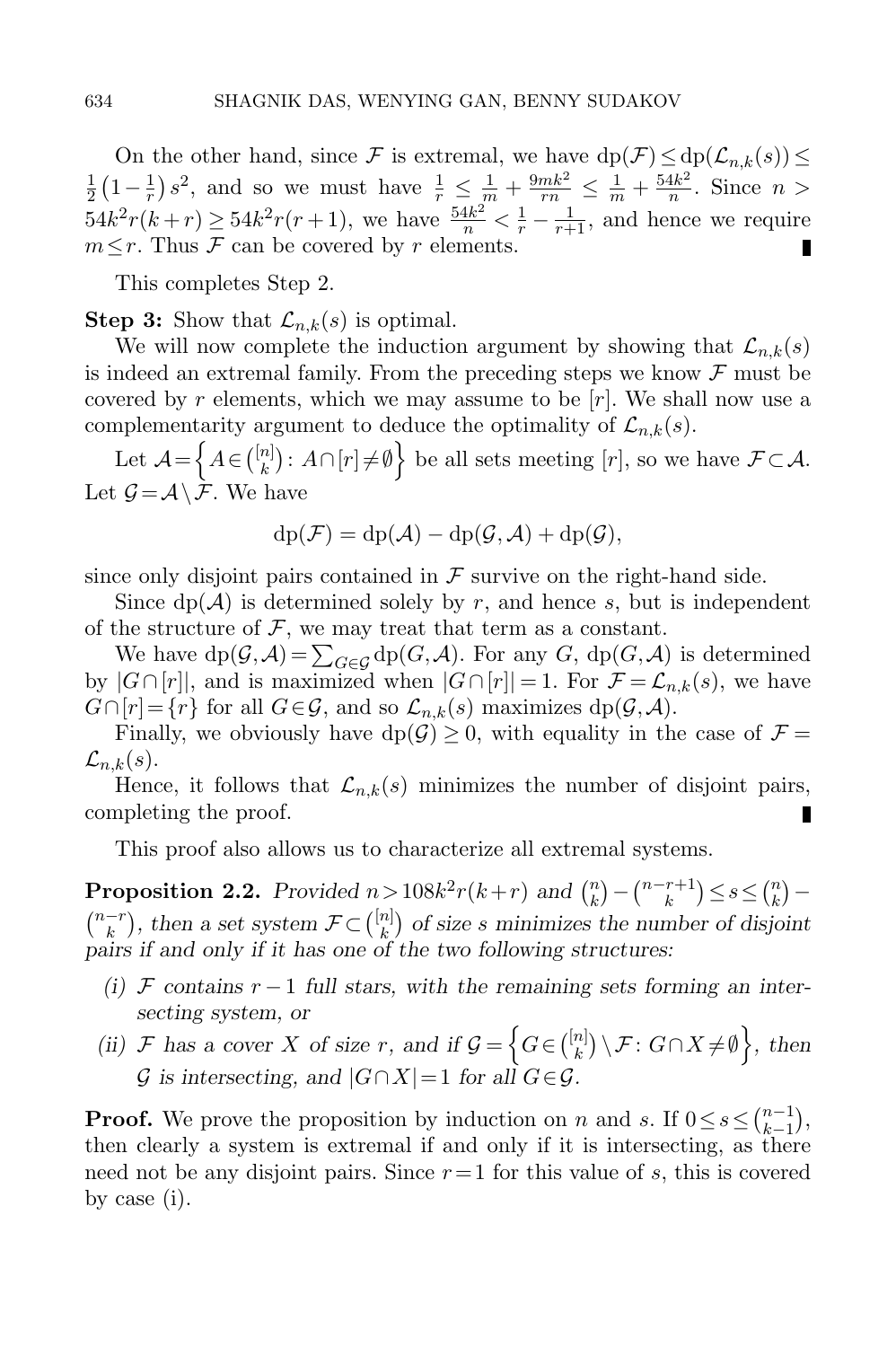For the induction step, note that if  $\mathcal F$  is extremal and contains a full star, say  $\mathcal{F}(1)$ , then  $\mathcal{F} \backslash \mathcal{F}(1)$  must also be extremal. Applying the induction hypothesis gives the result, since adding a full star to either (i) or (ii) preserves the structure.

Hence, we may assume there is no full star. Claim [6](#page-10-0) then shows that  $\mathcal F$ has a cover of size  $r$ , while the complementarity argument from Step 3 gives the above characterization of the system  $\mathcal{G}$ .

Finally, we use Theorem [1.6](#page-4-1) to determine which large systems minimize the number of disjoint pairs. Recall that, as explained in Section [1,](#page-0-0) we can view this problem as an edge-isoperimetric for the Kneser graph, which is regular. The following lemma links the edge-isoperimetric problem for small and large vertex sets in regular graphs.

<span id="page-12-2"></span>**Lemma 2.3.** Let  $G = (V, E)$  be a regular graph on n vertices. Then  $S \subset V$ minimizes the number of edges  $e(S)$  over all sets of  $|S|$  vertices if and only if  $V \ S$  minimizes the number of edges over all sets of  $n-|S|$  vertices.

**Proof.** Let  $s = |S|$ , and suppose G is d-regular. Summing the degrees of vertices in  $S$ , we have

$$
2e(S) = ds - e(S, V \setminus S) = ds - (d(n - s) - 2e(V \setminus S)) = d(2s - n) + 2e(V \setminus S),
$$

п

and so  $e(S)$  is minimized if and only if  $e(V \setminus S)$  is.

The following corollary, which is a direct consequence of Theorem [1.6](#page-4-1) and Lemma [2.3,](#page-12-2) shows that the complement of the lexicographical initial segments are optimal when s is close to  $\binom{n}{k}$  $\binom{n}{k}$ .

<span id="page-12-0"></span>**Corollary 2.4.** Provided  $n > 108k^2\ell(k+\ell)$  and  $\binom{n-\ell}{k}$  $\binom{-\ell}{k} \leq s \leq \binom{n}{k}$  $\binom{n}{k}$ ,  $\binom{[n]}{k}$  $\binom{n}{k}$  $\mathcal{L}_{n,k}\left(\binom{n}{k}-s\right)$  minimizes the number of disjoint pairs.

### 3. q-matchings

<span id="page-12-1"></span>In this section, we determine which set systems minimize the number of  $q$ -matchings. This extends Theorem [1.6,](#page-4-1) which is the case  $q = 2$ . Note that when  $|\mathcal{F}| = s \leq {n \choose k}$  $\binom{n}{k} - \binom{n-q+1}{k}$  $\binom{q+1}{k}$ , the lexicographical initial segment does not contain any q-matchings, as all sets meet  $[q-1]$ . Indeed, this is known to be the largest such family when  $n > (2q - 1)k - q$ , as proven by Frankl [\[16\]](#page-37-2). We shall show that, provided n is suitably large,  $\mathcal{L}_{n,k}(s)$  continues to be optimal for families of size up to  $\binom{n}{k}$  $\binom{n}{k} - \binom{n-\ell}{k}$  $\binom{-\ell}{k}$ . Unlike for Theorem [1.6,](#page-4-1) we have made no attempt to optimize the dependence of  $n$  on the other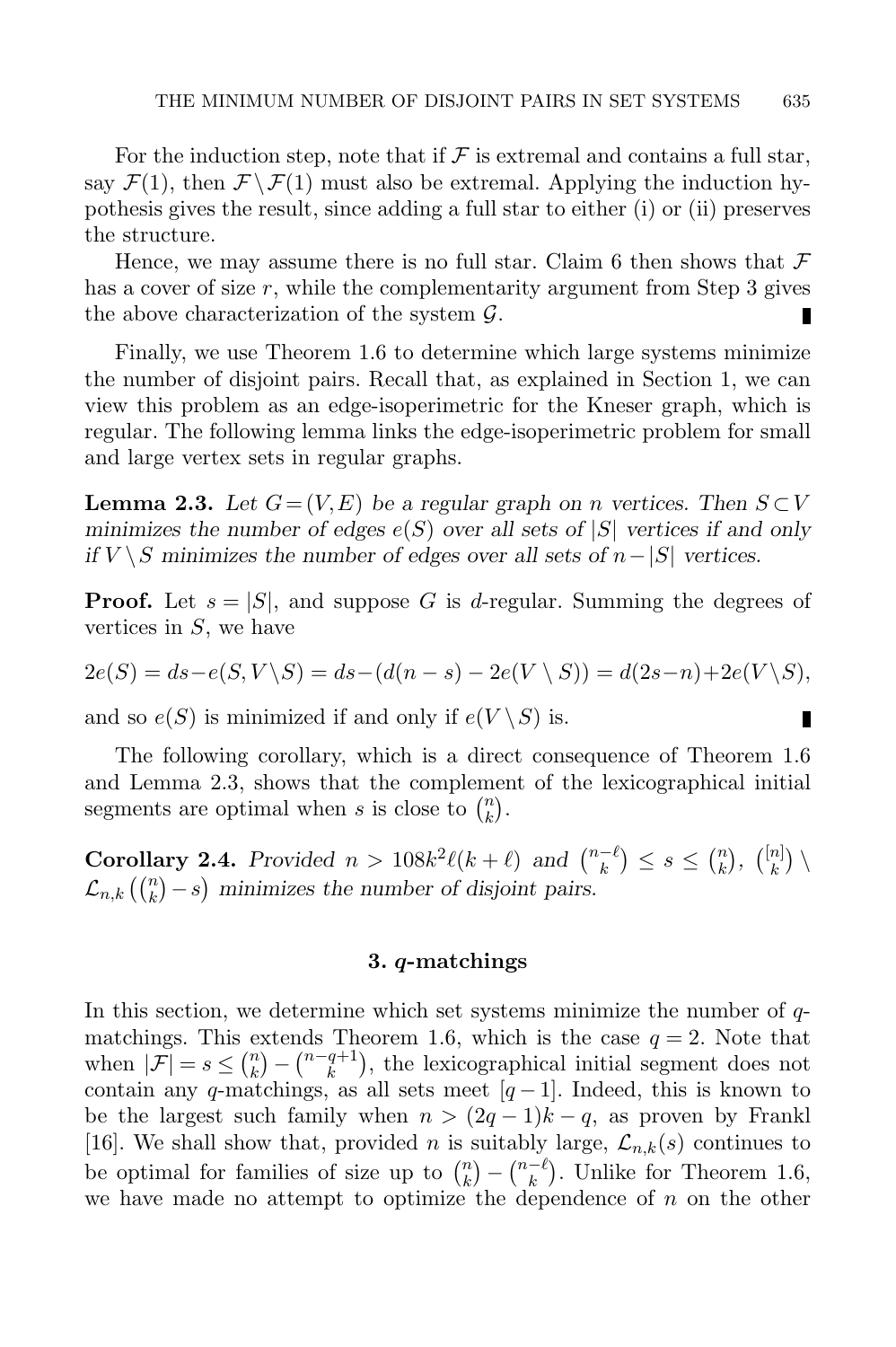parameters. We provide our calculations in asymptotic notation for ease of presentation, where we fix the parameters  $k, \ell$  and q to be constant and let  $n \to \infty$ . However, our result should certainly hold for  $n > C\ell^2 k^5(\ell^2 + k^2)e^{3q}$ .

Our proof strategy will be very similar to before: we will first find a popular element, deduce the existence of a smallest possible cover, and then use a complementarity argument to show that the initial segment of the lexicographical order is optimal. The main difference is in the definition of popular - rather than considering how many sets contain the element  $x$ , we shall be concerned with how many  $(q-1)$ -matchings have a set containing x. To this end, we introduce some new notation. Given a set family  $\mathcal{F}$ , and a set F, let  $\mathcal{F}^{(q)}(F)$  denote the number of q-matchings  $\{F_1, F_2, \ldots, F_q\}$  in  $\mathcal F$ with  $\bigcup_{i=1}^q F_i \cap F \neq \emptyset$ . Similarly, for some  $x \in [n]$ , we let  $\mathcal{F}^{(q)}(x) = \mathcal{F}^{(q)}(\{x\})$ be the number of q-matchings with  $x \in \bigcup_{i=1}^{q} F_i$ .

**Theorem 1.7.** Provided  $n > n_1(k,q,\ell)$  and  $0 \leq s \leq {n \choose k}$  $\binom{n}{k} - \binom{n-k}{k}$  $\binom{-\ell}{k},\,\,\mathcal{L}_{n,k}(s)$ minimizes the number of q-matchings among all systems of s sets in  $\binom{[n]}{k}$  $\binom{n}{k}$ .

As before, we start with some estimates on  $dp^{(q)}(\mathcal{L}_{n,k}(s))$ . Let r be such that  $\binom{n}{k}$  $\binom{n}{k} - \binom{n-r+1}{k}$  $\binom{r+1}{k} < s \leq \binom{n}{k}$  $\binom{n}{k} - \binom{n-r}{k}$  $\binom{-r}{k}$ . We may assign each set in  $\mathcal{L}_{n,k}(s)$  to one of its elements in  $[r]$ . Note that a q-matching cannot contain two sets assigned to the same element, and so to obtain a  $q$ -matching, we must choose sets from different elements in  $[r]$ . By convexity, the worst case is when the sets are equally distributed over  $[r]$ , giving the upper bound

<span id="page-13-0"></span>(4) 
$$
\mathrm{dp}^{(q)}(\mathcal{L}_{n,k}(s)) \leq {r \choose q} \left(\frac{s}{r}\right)^q.
$$

In this case we shall also require a lower bound. Note that  $\mathcal{L}_{n,k}(s)$  contains all sets meeting  $[r-1]$ , with the remaining sets containing  $\{r\}$ ; suppose there are  $\alpha \binom{n-1}{k-1}$  $\binom{n-1}{k-1}$  such sets. Note that we have  $s = \binom{n}{k}$  $\binom{n}{k} - \binom{n-r+1}{k}$  $\binom{n+1}{k} + \alpha \binom{n-1}{k-1}$  $\binom{n-1}{k-1}$  $(r-1)\binom{n-1}{k-1}$  $\binom{n-1}{k-1} + \alpha \binom{n-1}{k-1}$  $_{k-1}^{n-1}$ ), so  $\binom{n-1}{k-1}$  $\binom{n-1}{k-1} \geq \frac{s}{r-1+\alpha}.$ 

We shall consider two types of q-matchings - those with one of the  $\alpha \binom{n-1}{k-1}$  $\binom{n-1}{k-1}$ sets that only meet  $[r]$  at r, and those without. For the first type, we have  $\alpha \binom{n-1}{k-1}$  $\binom{n-1}{k-1}$  choices for the set containing r. For the remaining sets in the qmatching, we will avoid any overcounting by restricting ourselves to sets that only contain one element from  $[r-1]$ . We can then make one of  $\binom{r-1}{q-1}$  $\binom{r-1}{q-1}$ choices for how the remaining  $q-1$  sets will meet  $[r-1]$ . For each such set, we must avoid all other elements in  $[r]$  and all previously used elements, leaving us with at least  $\binom{n-kq-r}{k-1}$  $\binom{-kq-r}{k-1} = (1-o(1))\binom{n-1}{k-1}$  $_{k-1}^{n-1}$  options.

For the second type of q-matchings, there are  $\binom{r-1}{q}$  $\binom{-1}{q}$  ways to choose how the sets meet  $[r-1]$ , and then at least  $\binom{n-kq-r}{k-1}$  $\binom{-kq-r}{k-1}$  choices for each set. Hence,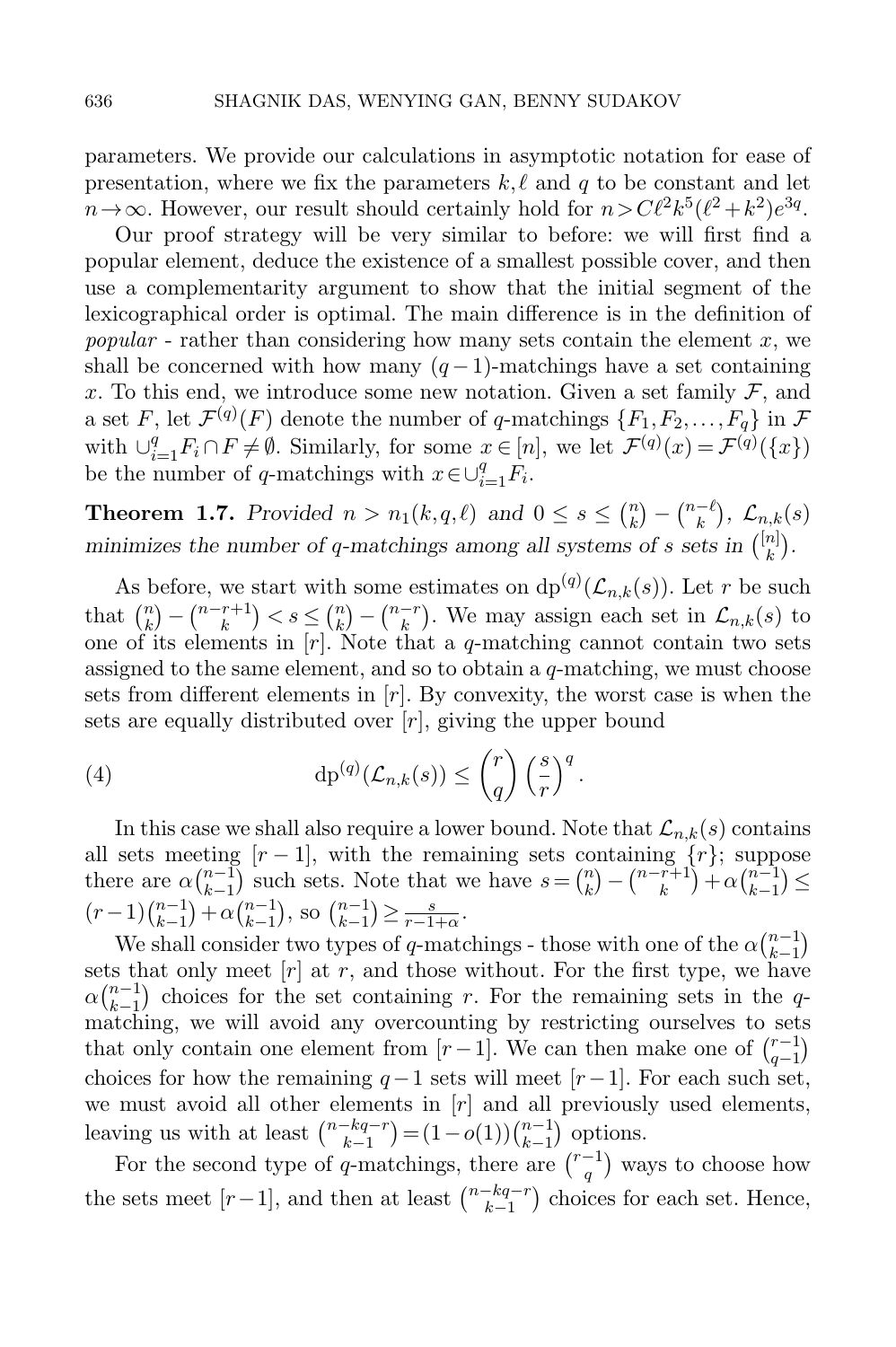in total we have

$$
dp^{(q)}(\mathcal{L}_{n,k}(s)) \ge (1 - o(1)) \left( \alpha \binom{r-1}{q-1} + \binom{r-1}{q} \right) \binom{n-1}{k-1}^q
$$
  
 
$$
\ge (1 - o(1)) \left( \frac{\alpha \binom{r-1}{q-1} + \binom{r-1}{q}}{(r-1+\alpha)^q} \right) s^q.
$$

For any  $s > 0$ , this function of  $\alpha$  is monotone increasing when  $0 \leq \alpha \leq 1$ , and so the right-hand side is minimized when  $\alpha = 0$ . This gives the lower bound

(5) 
$$
\mathrm{dp}^{(q)}(\mathcal{L}_{n,k}(s)) \geq (1 - o(1)) \binom{r-1}{q} \left(\frac{s}{r-1}\right)^q.
$$

<span id="page-14-0"></span>Having established these bounds, we now prove Theorem [1.7.](#page-4-2)

**Proof of Theorem [1.7.](#page-4-2)** Our proof is by induction, on  $n, q$  and s. The base case for  $q=2$  is given by Theorem [1.6](#page-4-1)<sup>1</sup>. As noted earlier, if  $s \leq {n \choose k}$  $\binom{n}{k} - \binom{n-q+1}{k}$  $\binom{q+1}{k},$ then  $\mathcal{L}_{n,k}(s)$  does not contain any q-matchings, and hence is clearly optimal. Hence, we may proceed to the induction step, with  $q \geq 3$  and  $\binom{n}{k}$  $\binom{n}{k} - \binom{n-q+1}{k}$  ${k^{q+1} \choose k}$  $s \leq {n \choose k}$  $\binom{n}{k} - \binom{n-\ell}{k}$  $\binom{-\ell}{k}$ . In particular, we have  $q \leq r \leq \ell$  and  $s = \Omega(n^{k-1})$ .

Let  $\mathcal F$  be an extremal system of size s. We again first consider the case where  $F$  contains a full star, which we shall assume to be all sets containing 1. We split our  $q$ -matchings based on whether or not they meet 1, giving  $dp^{(q)}(\mathcal{F}) = |\mathcal{F}^{(q)}(1)| + dp^{(q)}(\mathcal{F} \setminus \mathcal{F}(1)).$ 

Note that every  $(q-1)$ -matching not meeting 1 can be extended to a q-matching by exactly  $\binom{n-k(q-1)-1}{k-1}$  $\binom{(q-1)-1}{k-1}$  sets containing 1, so  $|\mathcal{F}^{(q)}(1)| =$  $dp^{(q-1)}(\mathcal{F}\backslash\mathcal{F}(1))\binom{n-k(q-1)-1}{k-1}$  $(k-1)(q-1)-1)$ . By the induction hypothesis, dp<sup>(q-1)</sup>( $\mathcal{F}\setminus\mathcal{F}(1)$ ) is minimized by the lexicographical order. Similarly,  $dp^{(q)}(\mathcal{F} \setminus \mathcal{F}(1))$  is also minimized by the lexicographical order, and hence we deduce that  $dp^{(q)}(\mathcal{F}) \ge dp^{(q)}(\mathcal{L}_{n,k}(s)).$ 

Thus we may assume that  $\mathcal F$  does not contain any full stars. Hence, for any  $x \in [n]$  and any  $F \in \mathcal{F}$ , we may replace F by a set containing x.

**Step 1:** Show there is a popular element  $x \in [n]$ , with  $|\mathcal{F}^{(q-1)}(x)| = \Omega(s^{q-1})$ .

A  $(q-1)$ -matching in F can be extended to a q-matching by a set  $F \in \mathcal{F}$ precisely when the other  $q-1$  sets do not meet F. Thus F is in dp<sup> $(q-1)(\mathcal{F})-$ </sup>  $[\mathcal{F}^{(q-1)}(F)]$  q-matchings. Summing over all F gives

$$
q \cdot \mathrm{dp}^{(q)}(\mathcal{F}) = \sum_{F \in \mathcal{F}} \left( \mathrm{dp}^{(q-1)}(\mathcal{F}) - |\mathcal{F}^{(q-1)}(F)| \right)
$$

<sup>&</sup>lt;sup>1</sup> Alternatively, we may use the trivial base case of  $q = 1$ , where we merely count the number of sets.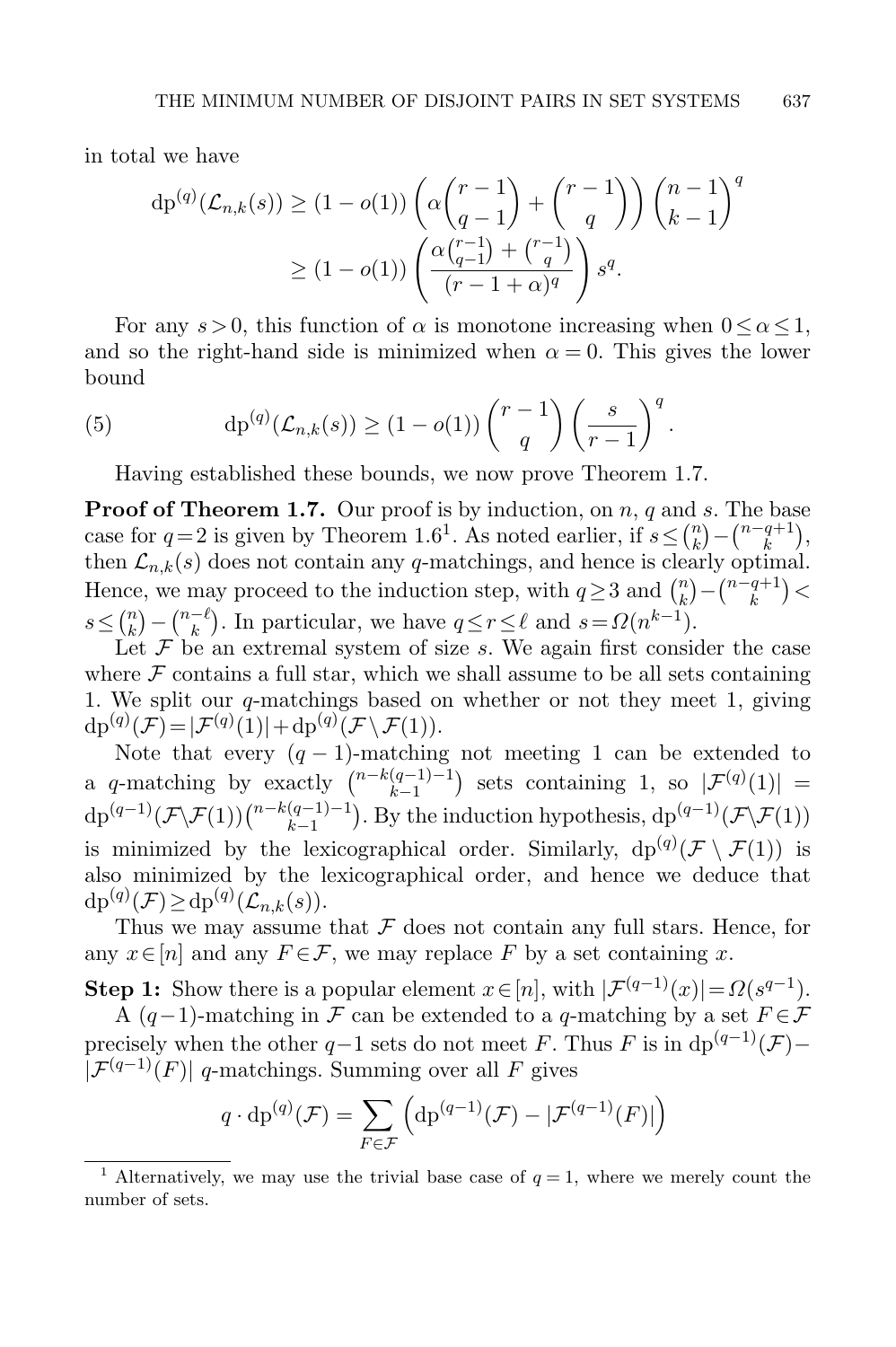$$
= s \cdot dp^{(q-1)}(\mathcal{F}) - \sum_{F \in \mathcal{F}} |\mathcal{F}^{(q-1)}(F)|.
$$

By the induction hypothesis,  $dp^{(q-1)}(\mathcal{F}) \ge dp^{(q-1)}(\mathcal{L}_{n,k}(s))$ , and since  $\mathcal F$  is extremal, we must have  $dp^{(q)}(\mathcal{F}) \leq dp^{(q)}(\mathcal{L}_{n,k}(s))$ . Combining these facts with the bounds from  $(4)$  and  $(5)$ , we get

$$
\sum_{F \in \mathcal{F}} |\mathcal{F}^{(q-1)}(F)| = s \cdot dp^{(q-1)}(\mathcal{F}) - q \cdot dp^{(q)}(\mathcal{F})
$$
\n
$$
\geq s \cdot dp^{(q-1)}(\mathcal{L}_{n,k}(s)) - q \cdot dp^{(q)}(\mathcal{L}_{n,k}(s))
$$
\n
$$
\geq (1 - o(1)) \binom{r-1}{q-1} \frac{s^q}{(r-1)^{q-1}} - q \binom{r}{q} \frac{s^q}{r^q} = \Omega(s^q).
$$

Averaging over the s sets in F, we must have  $|\mathcal{F}^{(q-1)}(F)| = \Omega(s^{q-1})$  for some  $F \in \mathcal{F}$ . Since  $\mathcal{F}^{(q-1)}(F) = \cup_{x \in F} \mathcal{F}^{(q-1)}(x)$ , by averaging over the k elements in F we have  $|\mathcal{F}^{(q-1)}(x)| = \Omega(s^{q-1})$  for some  $x \in F$ .

This completes Step 1.

**Step 2:** Show there is a cover of size  $r$ .

From Step 1, we know there is some popular element, which we may assume to be 1. We start by showing the existence of a reasonably small cover.

**Claim 7.**  $X = \{x : |\mathcal{F}^{(q-1)}(x)| \geq \frac{1}{k} |\mathcal{F}^{(q-1)}(1)|\}$  is a cover for  $\mathcal{F}$ .

**Proof.** Suppose for contradiction that X was not a cover for  $\mathcal{F}$ . Then there is some set  $F \in \mathcal{F}$  such that  $F \cap X = \emptyset$ , and so  $|\mathcal{F}^{(q-1)}(x)| < \frac{1}{k}$  $\frac{1}{k} \left| \mathcal{F}^{(q-1)}(1) \right|$  for all  $x \in F$ . Since  $\mathcal{F}^{(q-1)}(F) = \bigcup_{x \in F} \mathcal{F}^{(q-1)}(x)$ , the number of q-matchings F is contained in is given by

$$
dp^{(q-1)}(\mathcal{F}) - \left| \mathcal{F}^{(q-1)}(F) \right| \ge dp^{(q-1)}(\mathcal{F}) - \sum_{x \in F} \left| \mathcal{F}^{(q-1)}(x) \right|
$$

$$
> dp^{(q-1)}(\mathcal{F}) - \left| \mathcal{F}^{(q-1)}(1) \right|.
$$

On the other hand, a set containing 1 can be in at most  $dp^{(q-1)}(\mathcal{F})$  –  $\left|\mathcal{F}^{(q-1)}(1)\right|$  q-matchings. Since  $\mathcal{F}(1)$  is not a full star, we may replace F with a set containing 1, which would decrease the number of  $q$ -matchings in F. This contradicts the optimality of F, and it follows that X is a cover.

Having shown that this set  $X$  is a cover, we now show that  $X$  is not too big; its size is bounded by a function of k, q and  $\ell$ .

Claim 8.  $|X|=O(1)$ .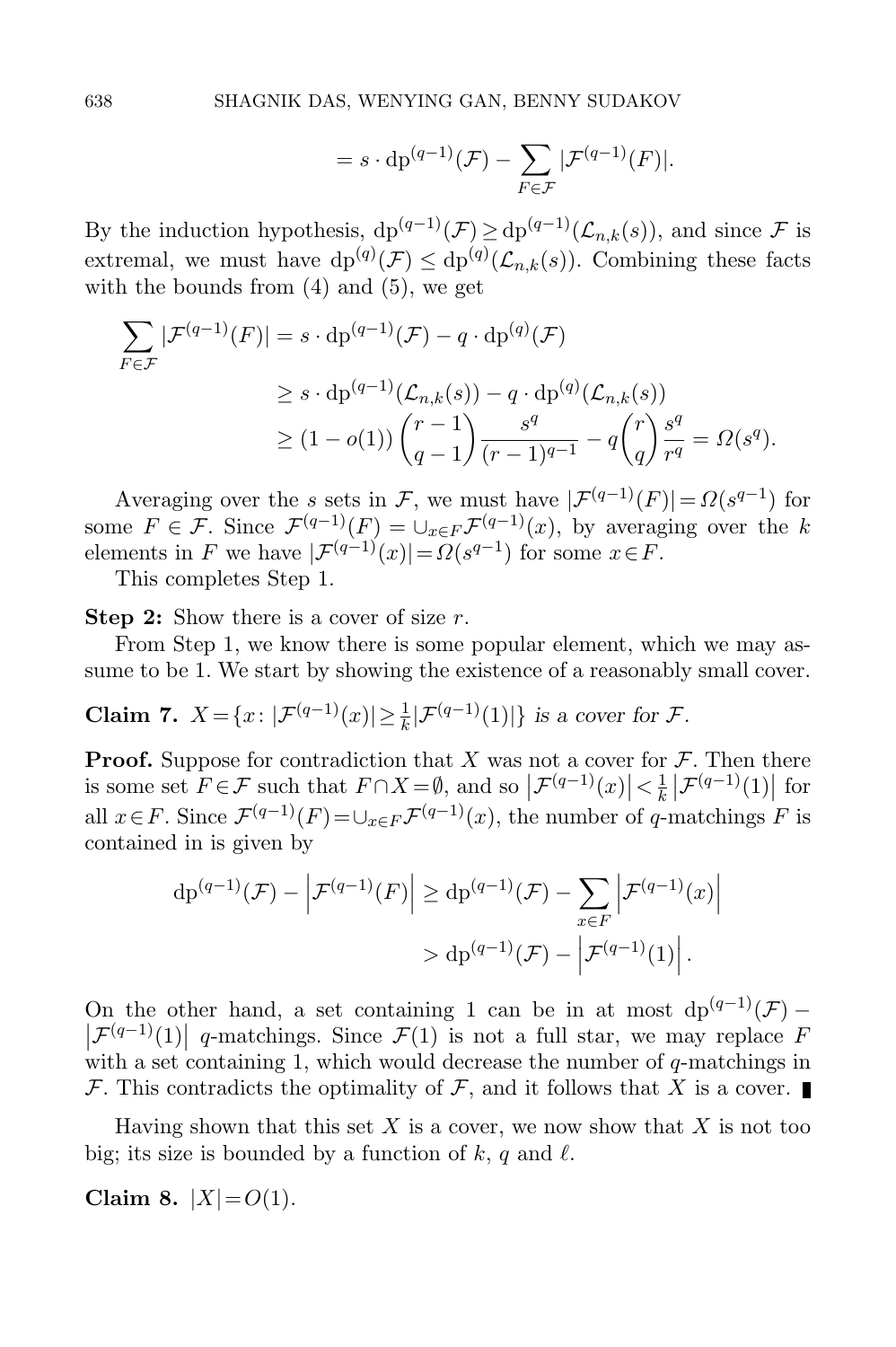**Proof.** As there can be at most  $s^{q-1}$  ( $q-1$ )-matchings in  $\mathcal{F}$ , we have

$$
\frac{1}{k}|\mathcal{F}^{(q-1)}(1)||X| \leq \sum_{x \in X} |\mathcal{F}^{(q-1)}(x)| \leq \sum_{x \in [n]} |\mathcal{F}^{(q-1)}(x)|
$$

$$
= k(q-1) dp^{(q-1)}(\mathcal{F}) \leq k(q-1)s^{q-1}.
$$

Since  $|\mathcal{F}^{(q-1)}(1)| = \Omega(s^{q-1})$ , this gives  $|X| = O(1)$ , as required.

Now take a minimal subcover of X, which we may assume to be  $[m]$ , where  $m = O(1)$ . We shall shift our focus from  $(q-1)$ -matchings to the individual sets themselves. For each  $i \in [m]$ , we shall let  $\mathcal{F}^{-}(i) = \{F \in$  $\mathcal{F}: F \cap [m] = \{i\}$  be those sets in  $\mathcal F$  that meet  $[m]$  precisely at i; by the minimality of the cover, these subsystems are non-empty. Since any set in  $\mathcal{F}(i)\setminus\mathcal{F}^-(i)$  must contain not just i but also some other element in  $[m]$ , we have  $|\mathcal{F}^{-}(i)| \geq |\mathcal{F}(i)| - m\binom{n-2}{k-2}$  $\binom{n-2}{k-2} = |\mathcal{F}(i)| - o(s).$ 

We will now show that for an extremal system, we must have  $m=r$ . We first require the following claim.

<span id="page-16-1"></span>**Claim 9.** For any  $i, j \in [m]$ , we have  $|\mathcal{F}(i)| = |\mathcal{F}(j)| + o(s)$ .

**Proof.** Recall that set  $F \in \mathcal{F}$  contributes  $dp^{(q-1)}(\mathcal{F}) - |\mathcal{F}^{(q-1)}(F)|$  qmatchings to F. By estimating  $|\mathcal{F}^{(q-1)}(F)|$  for sets containing i or j, we shall show that if  $|\mathcal{F}(i)|$  and  $|\mathcal{F}(j)|$  are very different, then we can decrease the number of q-matchings by shifting sets.

Consider a set  $F \in \mathcal{F}^-(i)$ . We wish to bound  $|\mathcal{F}^{(q-1)}(F)|$ .

For every  $(q-1)$ -matching in  $\mathcal{F}^{(q-1)}(F)$ , we must have at least one of the sets in the  $(q-1)$ -matching meeting F. Either this set can contain i, in which case there are  $|\mathcal{F}(i)|$  possibilities, or it contains some element in  $F \setminus \{i\}$ , as well as some element in  $[m]$ . However, the number of options in the latter case is at most  $mk\binom{n-2}{k-2}$  $\binom{n-2}{k-2} = o(s)$ . We can then count the number of possibilities for the other sets in the matching just as we did when establishing the inequalities [\(4\)](#page-13-0) and [\(5\)](#page-14-0). First we choose representatives  $A\subset [m]\setminus\{i\}$  for the other q−2 sets, and then we choose sets corresponding to the given elements; that is,  $H \in \mathcal{F}(a)$  for all  $a \in A$ . This provides an overestimate for  $\left| \mathcal{F}^{(q-1)}(F) \right|$ , as some of these collections of  $q-1$  sets may not be disjoint, while some are counted multiple times. However, we do obtain the upper bound

<span id="page-16-0"></span>(6) 
$$
|\mathcal{F}^{(q-1)}(F)| \le (1+o(1)) |\mathcal{F}(i)| \sum_{A \in \binom{[m]\setminus \{i\}}{q-2}} \prod_{a \in A} |\mathcal{F}(a)|.
$$

We now consider replacing  $F$  by some set  $G$  containing  $j$ , and determine how many new  $q$ -matchings would be formed. The number of  $q$ -matchings

П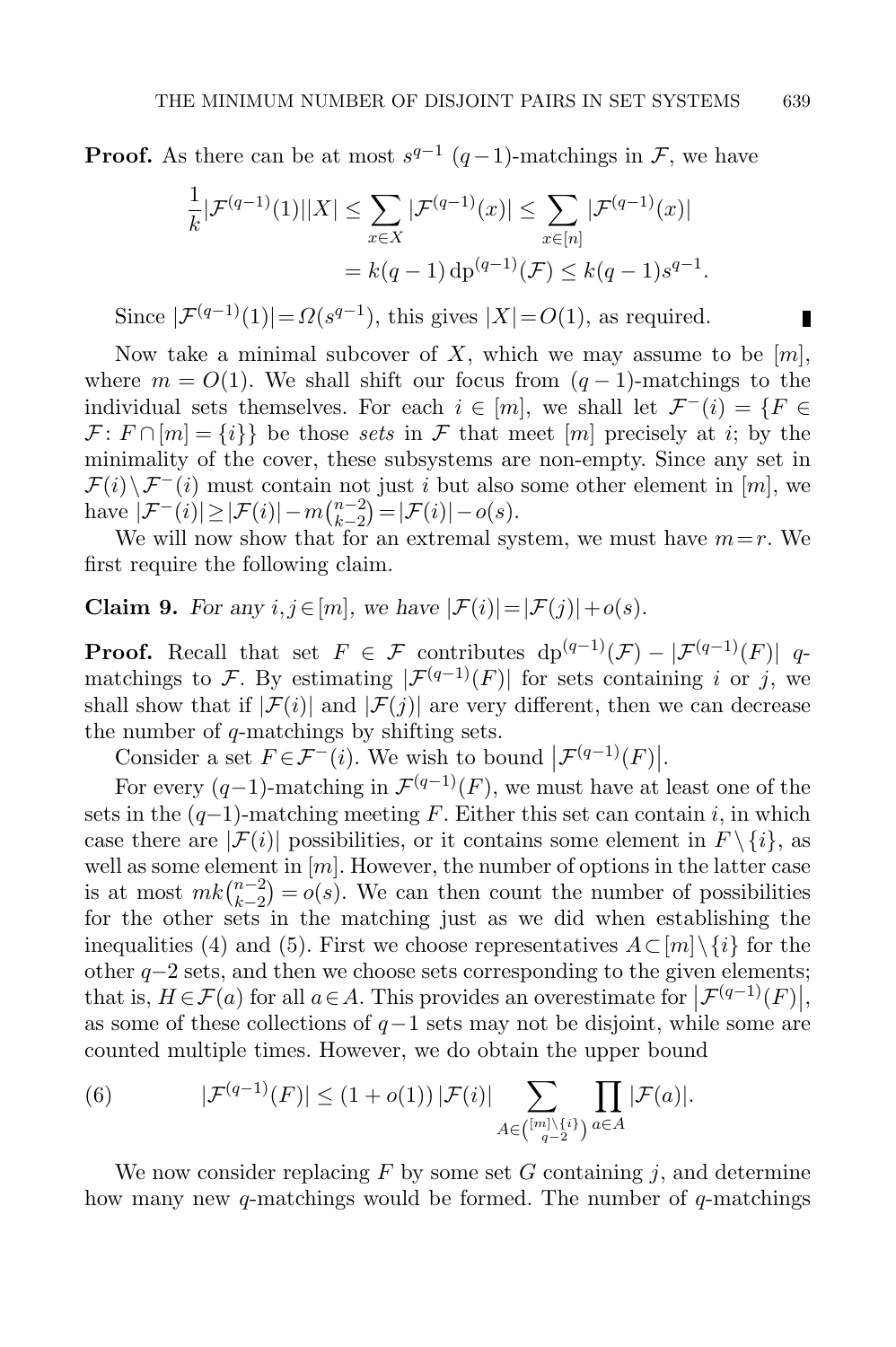G contributes is  $dp^{(q-1)}(\mathcal{F}) - |\mathcal{F}^{(q-1)}(G)| \leq dp^{(q-1)}(\mathcal{F}) - |\mathcal{F}^{(q-1)}(j)|$ , since  $j \in G$ .

To bound  $|\mathcal{F}^{(q-1)}(j)|$ , note that we can form  $(q-1)$ -matchings containing j by first choosing a set from  $\mathcal{F}^{-}(j)$ , then choosing a set of  $q-2$  other representatives  $A \subset [m] \setminus \{j\}$ , and choosing disjoint sets  $H \in \mathcal{F}^-(a)$ ,  $a \in A$ . To ensure the sets we choose are disjoint, we must avoid any elements we have already used. There can be at most  $k(q-1)$  such elements, and so we have to avoid at most  $\binom{n-1}{k-1}$  $\binom{n-1}{k-1} - \binom{n-k(q-1)-1}{k-1}$  $\binom{(q-1)-1}{k-1} \leq k(q-1) \binom{n-2}{k-2}$  $\binom{n-2}{k-2} = o(s)$  sets each time. By choosing the sets from  $\mathcal{F}^{-}(a)$ , and not  $\mathcal{F}(a)$ , we ensure there is no overcounting, as each such  $(q-1)$ -matching has a unique set of representatives in  $[m]$ . Thus we have the bound

<span id="page-17-0"></span>(7)  

$$
\left|\mathcal{F}^{(q-1)}(j)\right| \geq \left|\mathcal{F}^{-}(j)\right| \sum_{A \in \binom{[m]\setminus\{j\}}{q-2}} \prod_{a \in A} \left(\left|\mathcal{F}^{-}(a)\right| - o(s)\right)
$$

$$
= (1 - o(1))\left|\mathcal{F}(j)\right| \sum_{A \in \binom{[m]\setminus\{j\}}{q-2}} \prod_{a \in A} \left|\mathcal{F}(a)\right|,
$$

since  $|\mathcal{F}^{-}(a)| = |\mathcal{F}(a)| - o(s)$  for all  $a \in [m]$ .

Since F is optimal, we must have  $|\mathcal{F}^{(q-1)}(F)| \geq |\mathcal{F}^{(q-1)}(G)|$ . Comparing [\(6\)](#page-16-0) and [\(7\)](#page-17-0), we find

$$
(1+o(1)) |\mathcal{F}(i)| \sum_{A \in \binom{[m]\setminus\{i\}}{q-2}} \prod_{a \in A} |\mathcal{F}(a)|
$$
  
 
$$
\geq (1-o(1)) |\mathcal{F}(j)| \sum_{A \in \binom{[m]\setminus\{j\}}{q-2}} \prod_{a \in A} |\mathcal{F}(a)|.
$$

Some terms appear on both sides of the inequality, and so taking the difference gives

$$
(|\mathcal{F}(i)| - |\mathcal{F}(j)|) \sum_{A \in \binom{[m] \setminus \{i,j\}}{q-2}} \prod_{a \in A} |\mathcal{F}(a)| \ge o(s^{q-1}).
$$

This implies  $|\mathcal{F}(i)| \geq |\mathcal{F}(j)| + o(s)$ . By symmetry, the reverse inequality also holds, and thus  $|\mathcal{F}(i)| = |\mathcal{F}(j)| + o(s)$ , as required. П

Note that we have

$$
s = |\mathcal{F}| = \left| \bigcup_{i \in [m]} \mathcal{F}(i) \right| \geq \sum_{i=1}^{m} |\mathcal{F}(i)| - \sum_{i < j} |\mathcal{F}(i) \cap \mathcal{F}(j)|.
$$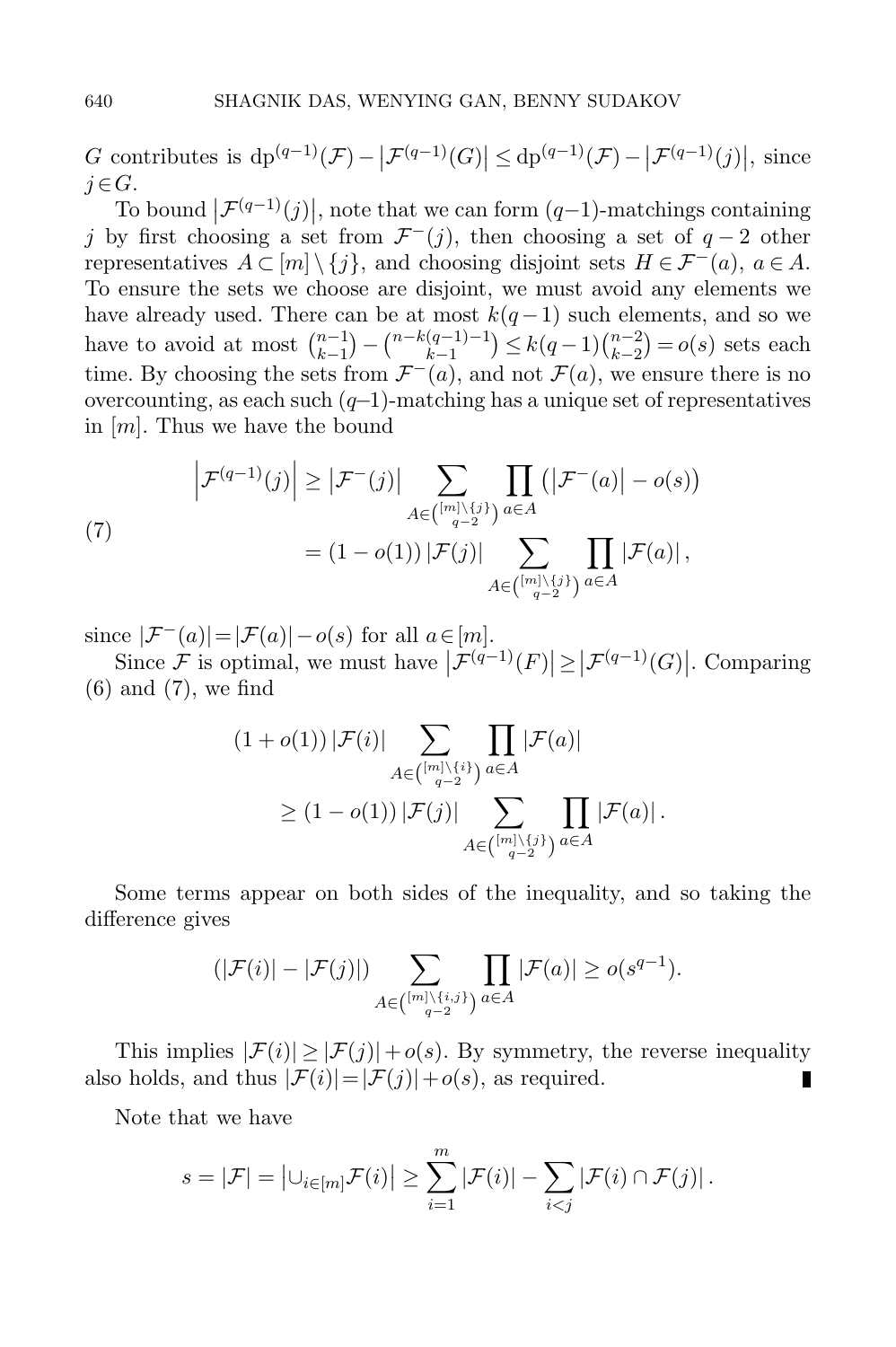Since  $|\mathcal{F}(i) \cap \mathcal{F}(j)| \leq {n-2 \choose k-2}$  $\binom{n-2}{k-2} = o(s)$  for all *i, j*, it follows that  $\sum_{i=1}^{m} |\mathcal{F}(i)| =$  $s+o(s)$ . Claim [9](#page-16-1) shows that all the stars have approximately the same size, and so  $|\mathcal{F}(i)| = \frac{s}{m} + o(s)$  for each  $1 \leq i \leq m$ . We can now show that we have a smallest possible cover.

**Claim 10.** If  $\mathcal F$  is extremal, then  $\mathcal F$  can be covered by r elements.

**Proof.** Now that we have control over the sizes of the subsystems  $\mathcal{F}(i)$ , we can estimate the number of q-matchings the system contains. As in our cal-culations for Claim [9,](#page-16-1) we can obtain a  $q$ -matching by choosing a collection A of q elements in  $[m]$ , and then choosing sets from the corresponding subsystems  $\mathcal{F}(a), a \in A$ . In order for this choice of sets to form a q-matching, each set we choose should avoid the elements of the previously chosen sets, of which there can be at most  $k(q-1)$ . Moreover, to avoid overcounting, we shall choose sets from  $\mathcal{F}^{-}(a)$ , and so shall avoid the other  $m-1$  elements of [m]. Thus, for a given  $a \in A$ , the forbidden sets are those containing a, and one of at most  $k(q-1)+m-1$  other elements, and so we forbid at most  $(k(q-1)+m-1)$  $\binom{n-2}{k-2}$  $\binom{n-2}{k-2} = o(s)$  sets. Thus we have

$$
\mathrm{dp}^{(q)}(\mathcal{F}) \ge \sum_{A \in \binom{[m]}{q}} \prod_{a \in A} \left( |\mathcal{F}(a)| - o(s) \right) = (1 - o(1)) \binom{m}{q} \left( \frac{s}{m} \right)^q.
$$

On the other hand, since F is extremal, we must have  $dp^{(q)}(\mathcal{F}) \leq$  $\binom{r}{q}$  $\left(\frac{s}{r}\right)^q$ . As  $\binom{m}{q}$   $\left(\frac{s}{m}\right)^q$  is increasing in m, these bounds imply  $dp^{(q)}(\mathcal{L}_{n,k}(s)) \leq {r \choose q}$ we must have  $m=r$ . П

This concludes Step 2.

**Step 3:** Show that  $\mathcal{L}_{n,k}(s)$  is optimal.

We complete the induction by showing that  $\mathcal{L}_{n,k}(s)$  does indeed minimize the number of q-matchings. From the previous steps, we may assume that an extremal system  $\mathcal F$  is covered by  $[r]$ . As before, we shall let  $\mathcal{A} = \left\{ A \in \binom{[n]}{k} \right\}$  $\mathcal{L}^{(n)}_k$ :  $A\cap [r]\neq \emptyset$ , so  $\mathcal{F}\subset \mathcal{A}$ , and we let  $\mathcal{G}=\mathcal{A}\setminus \mathcal{F}$ . Note that for every  $G \in \mathcal{G}$ ,  $dp^{(q-1)}(\mathcal{A}) - |\mathcal{A}^{(q-1)}(G)|$  counts the number of q-matchings in  $\mathcal A$  containing  $G$ . Hence

$$
dp^{(q)}(\mathcal{F}) \ge dp^{(q)}(\mathcal{A}) - \sum_{G \in \mathcal{G}} \left( dp^{(q-1)}(\mathcal{A}) - |\mathcal{A}^{(q-1)}(G)| \right)
$$
  
=  $dp^{(q)}(\mathcal{A}) - |\mathcal{G}| dp^{(q-1)}(\mathcal{A}) + \sum_{G \in \mathcal{G}} |\mathcal{A}^{(q-1)}(G)|.$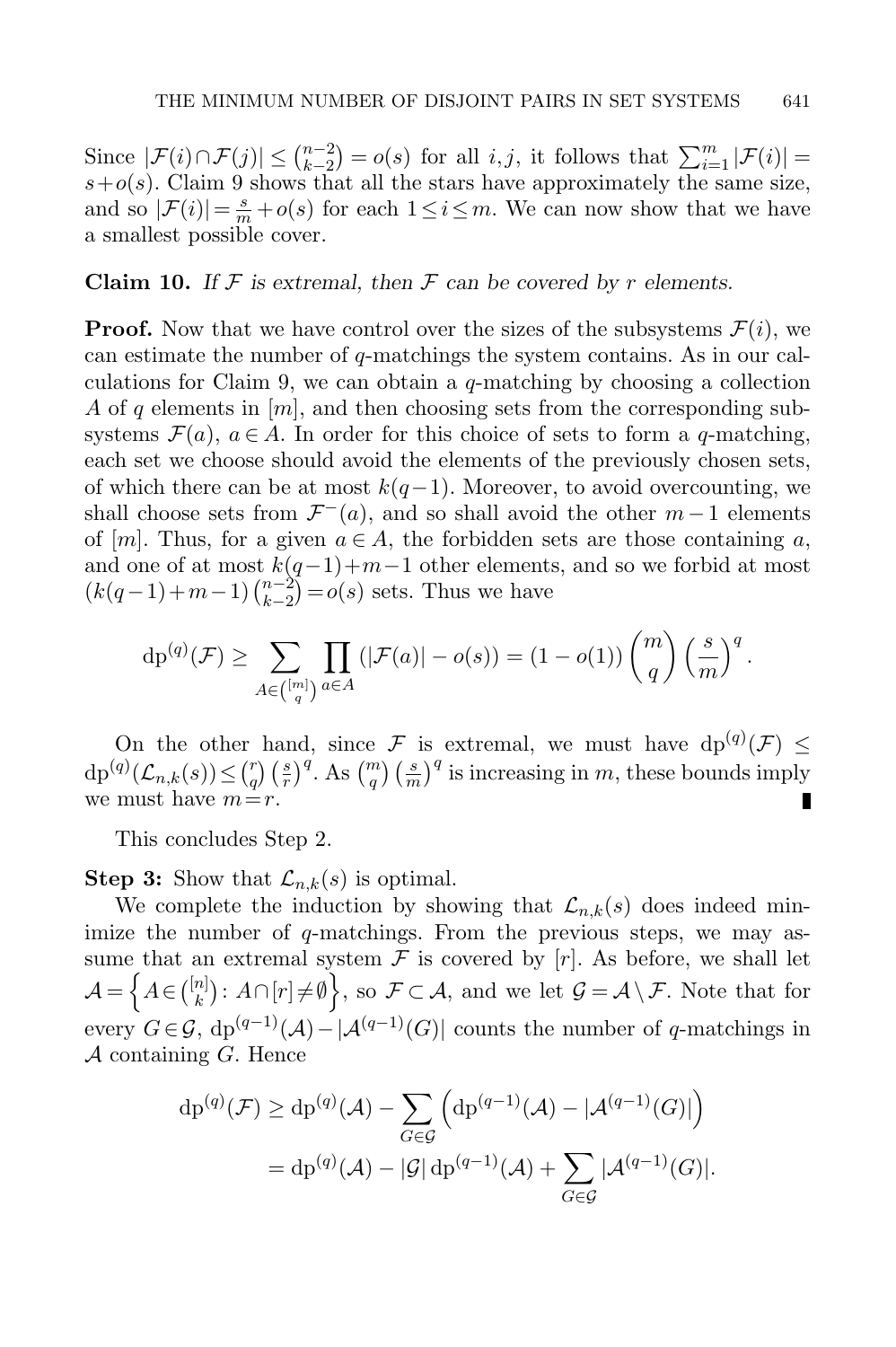Now the first two terms are independent of the structure of  $\mathcal F$ . We claim that  $\left|\mathcal{A}^{(q-1)}(G)\right|$  is minimized when  $|G\cap [r]| = 1$ . Indeed, fix some  $G \in \mathcal{G}$ . Note that the number of  $(q-1)$ -matchings in A that only meet G outside [r] is at most  $krbinom{n-2}{k-2}$  $\binom{n-2}{k-2} s^{q-2} = o(s^{q-1}),$  since we must choose one of k elements of G and one of  $\overline{r}$  elements of  $[r]$  for the set to contain, and then there are at most  $s^{q-2}$  choices for the remaining  $q-2$  sets. Hence almost all the  $(q-1)$ matchings in  $\mathcal{A}^{(q-1)}(G)$  meet G in  $G \cap [r]$ , and thus  $|\mathcal{A}^{(q-1)}(G)|$  is obviously minimized when  $|G \cap [r]| = 1$ .

When  $\mathcal{F} = \mathcal{L}_{n,k}(s)$ , we have  $G \cap [r] = \{r\}$  for all  $G \in \mathcal{G}$ , and so the righthand side is minimized. Moreover, because  $\mathcal G$  is an intersecting system, it follows that every  $(q-1)$ -matching in A can contain at most 1 set from  $\mathcal{G}$ , and so the above inequality is in fact an equality. This shows that  $\mathcal{L}_{n,k}(s)$ minimizes the number of q-matchings.

This completes the induction step, and thus the proof of Theorem [1.7.](#page-4-2)

## 4. t-disjoint pairs

<span id="page-19-0"></span>We now seek a different extension of Theorem [1.6.](#page-4-1) Recall that we call a pair of sets  $F_1, F_2$  t-intersecting if  $|F_1 \cap F_2| \geq t$ , and t-disjoint otherwise. As shown by Wilson [\[24\]](#page-37-12), provided  $n \ge (k-t+1)(t+1)$ , the largest t-intersecting system consists of  $\binom{n-t}{k-t}$  $_{k-t}^{n-t}$ ) sets that share a common t-set  $X \in \binom{[n]}{t}$  $\binom{n}{t}$ ; we call such a system a *(full)* t-star with center X. Note that  $\mathcal{L}_{n,k}$   $\binom{n-t}{k-t}$  $\binom{n-t}{k-t}$ ) is itself a t-star with center  $[t]$ . In the following theorem, we show that when n is sufficiently large, the minimum number of t-disjoint pairs is attained by taking full tstars. In this setting, not all unions of t-stars are isomorphic, as the structure depends on how the centers intersect. We show that it is optimal to have the centers be the first few sets in the lexicographical ordering on  $\binom{[n]}{t}$  $\binom{n}{t}$ , which is the case for  $\mathcal{L}_{n,k}(s)$ .

**Theorem 1.8.** Provided  $n \ge n_2(k, t, \ell)$  and  $0 \le s \le \binom{n-t+1}{k-t+1} - \binom{n-t-\ell+1}{k-t+1}$ ,  $\mathcal{L}_{n,k}(s)$  minimizes the number of t-disjoint pairs among all systems of s sets in  $\binom{[n]}{k}$  $\binom{n}{k}$ .

It shall sometimes be helpful to count the number of t-intersecting pairs instead of t-disjoint pairs. Thus we introduce the notation  $int_t(\mathcal{F})$  to represent the number of t-intersecting pairs of sets in  $\mathcal{F}$ , and  $\text{int}_t(\mathcal{F}, \mathcal{G})$  $|\{(F,G)\in\mathcal{F}\times\mathcal{G}:|F\cap G|\geq t\}|$  to count the number of cross-t-intersections between  $\mathcal F$  and  $\mathcal G$ . Note that a set  $F$  is t-intersecting with itself, since  $|F \cap F| = k > t$ . Since  $\sum_{F \in \mathcal{F}} \text{int}_t(F, \mathcal{F})$  counts the t-intersecting pairs between distinct sets twice, and those with the same set only once, we obtain the identity  $\sum_{F \in \mathcal{F}} \text{int}_t(F,\mathcal{F}) = 2 \text{int}_t(\mathcal{F}) - |\mathcal{F}|.$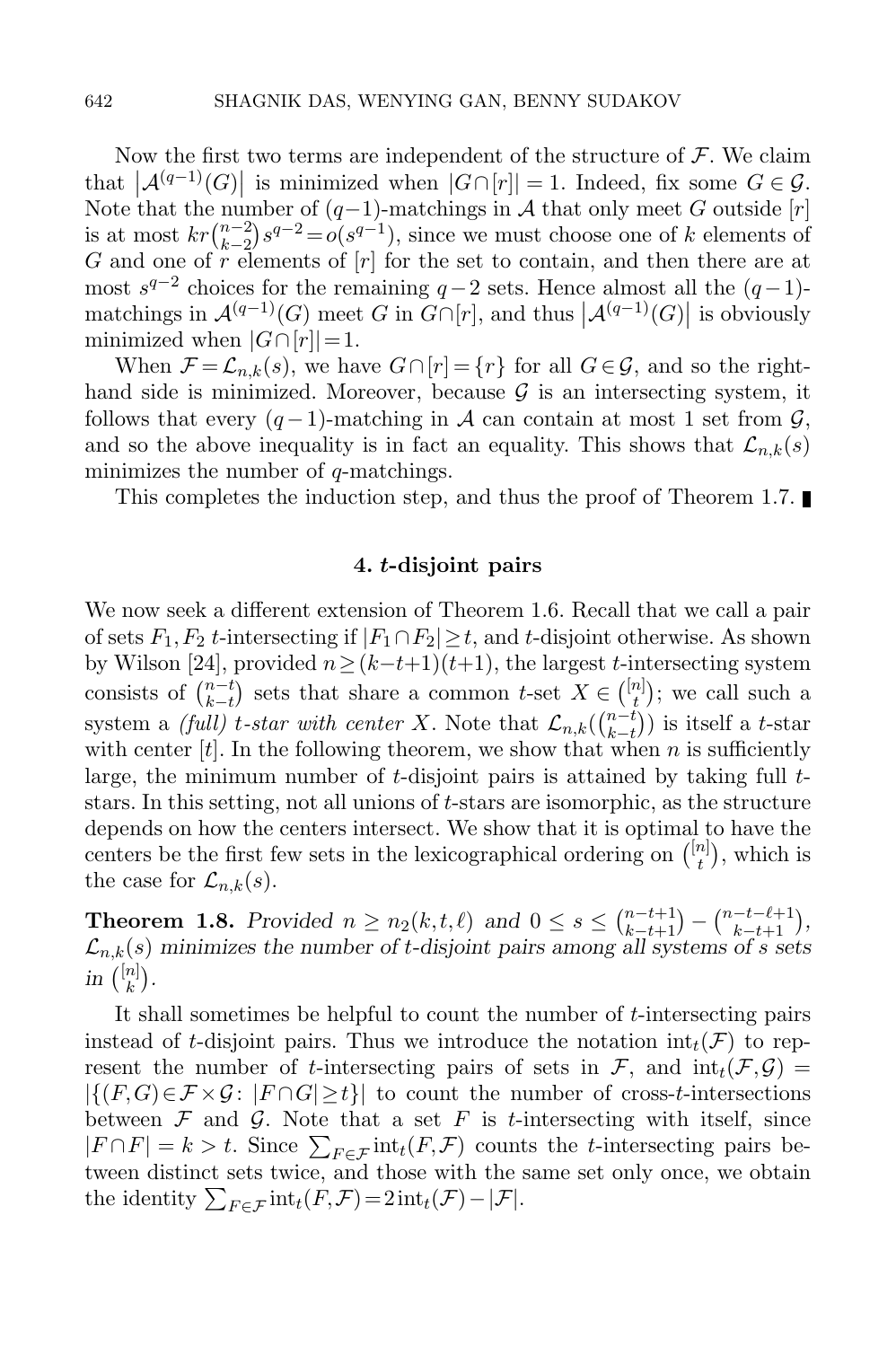We begin with a heuristic calculation that suggests why it is optimal to have full t-stars. Let F be a full t-star, say with center  $X \in \binom{[n]}{t}$  $\binom{n}{t}$ , and let F be a set not containing X. For a set G in  $\mathcal F$  to be t-intersecting with  $F, G$ must contain the t elements of X, as well as some  $t-|F \cap X|$  elements from F. The number of such sets G is maximized when  $|F \cap X| = t-1$ , giving

<span id="page-20-2"></span>(8) 
$$
\text{int}_{t}(F,\mathcal{F}) \leq (k-t+1)\binom{n-t-1}{k-t-1} = O(n^{k-t-1}) = o(|\mathcal{F}|).
$$

Hence, if a t-star does not contain a set  $F$ ,  $F$  is t-disjoint from almost all its members. It should thus be optimal to take full t-stars, as that is where the t-intersections come from. Indeed, this turns out to be the case. As we shall see, for a set system  $\mathcal{F}$ , the leading term in  $dp_t(\mathcal{F})$  is determined by the number of t-stars in  $\mathcal F$ . While unions of t-stars may be non-isomorphic, the differences only affect the lower order terms of  $dp_t(\mathcal{F})$ .

In order to prove Theorem [1.8,](#page-5-0) we shall require a few preliminary results. Proposition [4.1](#page-20-0) can be thought of as a rough characterization of extremal systems, as it shows that the extremal systems should be supported on the right number of t-stars. To this end, it will be useful to define an almost full t-star to be a t-star in F containing  $(1-o(1))\binom{n-t}{k-t}$  $_{k-t}^{n-t}$ ) sets. Formally, this means that for all fixed k, t and l, there is some sufficiently small  $\varepsilon = \varepsilon(k, t, \ell) > 0$ , and a t-star is almost full if it contains  $(1-\varepsilon) \binom{n-t}{k-t}$  $\binom{n-t}{k-t}$  sets.

<span id="page-20-0"></span>**Proposition 4.1.** Suppose  $n \ge n_2(k, \ell, t)$ , and  $\binom{n-t+1}{k-t+1} - \binom{n-t-r+2}{k-t+1} < s \le$  $\binom{n-t+1}{k-t+1} - \binom{n-t-r+1}{k-t+1}$ . If  $\mathcal{F} \subset \binom{[n]}{k}$  $\binom{n}{k}$  has the minimum number of *t*-disjoint pairs over all systems of s sets, then either:

- (i)  $\mathcal F$  contains  $r-1$  full t-stars,
- (ii)  $\mathcal F$  consists of r almost full t-stars, or
- (iii)  $\mathcal F$  consists of  $r-1$  almost full t-stars.

Once we have determined the large-scale structure of the extremal systems, the following lemmas allow us to analyze the lower-order terms and determine that the lexicographical ordering is indeed optimal.

<span id="page-20-1"></span>Lemma [4.2](#page-20-1) shows that of all unions of  $r$  full  $t$ -stars, the lexicographical ordering contains the fewest sets. This may seem to contradict the lexicographical ordering being optimal, given that the heuristic given by [\(8\)](#page-20-2) suggests that it is optimal to take as few t-stars as possible, and hence we might try to make the union of these stars accommodate as many sets as possible. However, it is because there is more overlap between the lexicographical t-stars that there are fewer t-disjoint pairs between stars.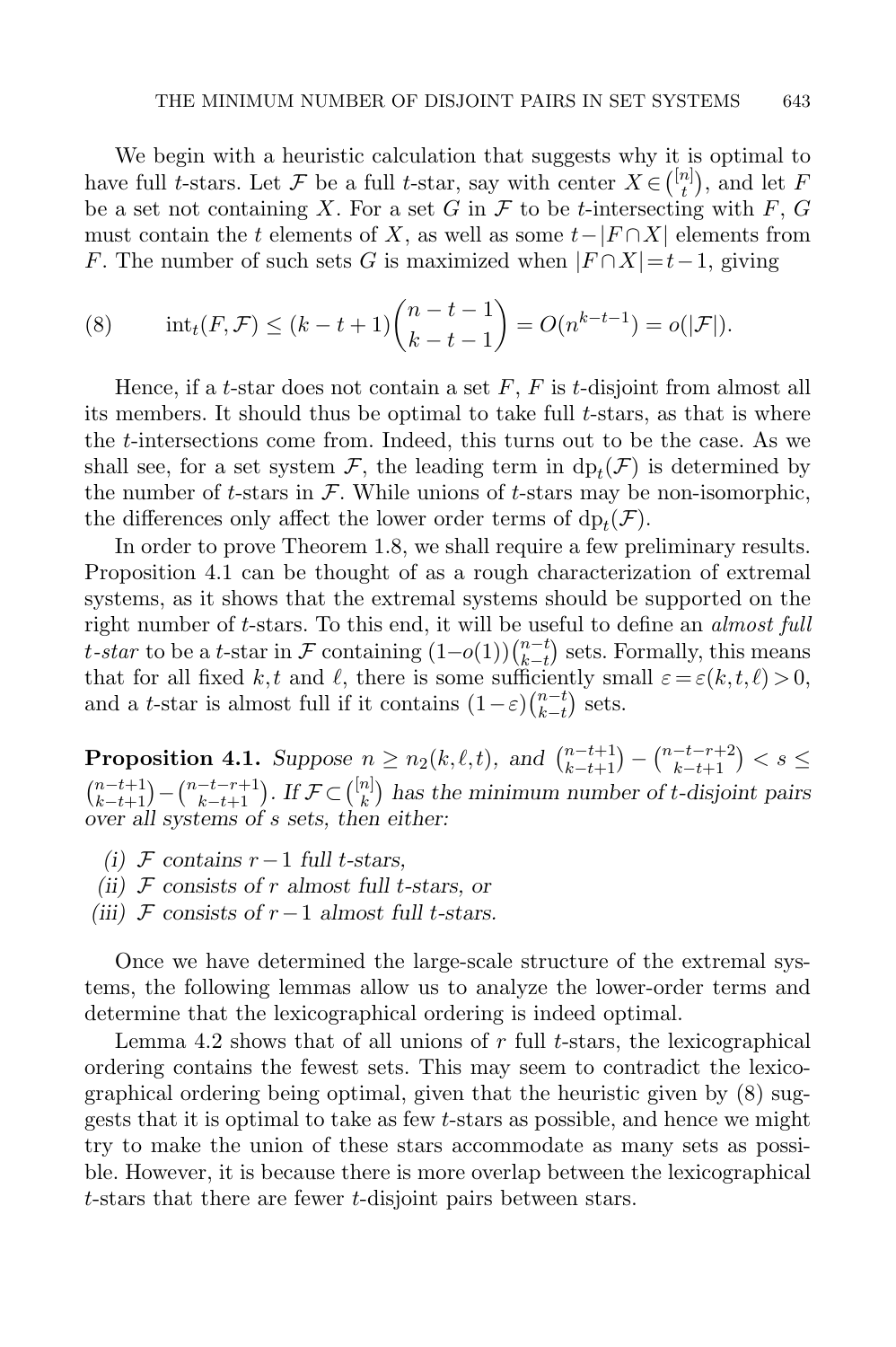**Lemma 4.2.** Suppose  $n \ge n_2(k,t,r)$ , and let F be the union of r full t-stars in  $\binom{[n]}{k}$  $\binom{n}{k}$ . Then  $|\mathcal{F}| \geq \binom{n-t+1}{k-t+1} - \binom{n-t-r+1}{k-t+1}$ , with equality if and only if  $\mathcal{F}$  is isomorphic to  $\mathcal{L}_{n,k}\left(\binom{n-t+1}{k-t+1}-\binom{n-t-r+1}{k-t+1}\right)$ .

The next lemma shows that if we have  $r$  full  $t$ -stars, and add a new set to the system, we minimize the number of new t-disjoint pairs created when we have the lexicographical initial segment.

<span id="page-21-0"></span>Lemma 4.3. Suppose  $n \ge n_2(k,t,r)$ , let  $\mathcal{L} = \mathcal{L}_{n,k} \left( \binom{n-t+1}{k-t+1} - \binom{n-t-r+1}{k-t+1} \right)$ be the first  $r$  full t-stars in the lexicographical order, and let  $L$  be a set containing  $\{1,2,\ldots,t-1\}$  that is not in  $\mathcal L$ . Let  $\mathcal F$  be the union of r full tstars with centers  $\{X_1, X_2, \ldots, X_r\}$ , and let F be any k-set not in F. Then  $d p_t(F, \mathcal{F}) \ge d p_t(L, \mathcal{L})$ , with equality if and only if  $\mathcal{F} \cup \{F\}$  is isomorphic to  $\mathcal{L}\cup\{L\}.$ 

However, the comparison in Lemma [4.3](#page-21-0) is not entirely fair, as Lemma [4.2](#page-20-1) shows that  $\mathcal L$  will have fewer sets than  $\mathcal F$ , while we ought to be comparing systems of the same size. We do this in our final lemma, in the cleanest case when the system  $\mathcal F$  is a union of full *t*-stars.

<span id="page-21-1"></span>**Lemma 4.4.** Suppose  $n \ge n_2(k,t,r)$ , let F be the union of r full t-stars with centers  $X_i$ ,  $1 \le i \le r$ , and let  $\mathcal{L} = \mathcal{L}_{n,k}(|\mathcal{F}|)$ . Then  $dp_t(\mathcal{F}) \ge dp_t(\mathcal{L})$ , with equality if and only if  $\mathcal F$  is isomorphic to  $\mathcal L$ .

Armed with Proposition [4.1](#page-20-0) and these three lemmas, whose proofs we defer until later in this section, we now show how to deduce Theorem [1.8.](#page-5-0)

**Proof of Theorem [1.8.](#page-5-0)** Let r be such that  $\binom{n-t+1}{k-t+1} - \binom{n-t-r+2}{k-t+1} < s \leq$  $\binom{n-t+1}{k-t+1} - \binom{n-t-r+1}{k-t+1}$ . In this range  $\mathcal{L}_{n,k}(s)$  consists of  $r-1$  full t-stars, with the remaining sets forming a partial rth t-star. If  $r=1$ , then  $\mathcal{L}_{n,k}(s)$  is tintersecting, and therefore clearly optimal. Hence, we may assume  $r \geq 2$ , and in particular this implies  $s = \Omega(n^{k-t})$ .

Suppose  $\mathcal F$  is an optimal system of size s. By analyzing the three cases in Proposition [4.1](#page-20-0) in turn, we shall show that  $dp_t(\mathcal{F}) \ge dp_t(\mathcal{L}_{n,k}(s))$ , thus completing the proof of Theorem [1.8.](#page-5-0)

Case (i): Suppose F contains r -1 full t-stars, whose union we shall denote by  $\mathcal{F}_1$ , and  $s_2 = s - |\mathcal{F}_1|$  other sets, denoted by  $\mathcal{F}_2$ . We then have

$$
\begin{aligned} \mathrm{dp}_t(\mathcal{F}) &= \mathrm{dp}_t(\mathcal{F}_1) + \mathrm{dp}_t(\mathcal{F}_1, \mathcal{F}_2) + \mathrm{dp}_t(\mathcal{F}_2) \ge \mathrm{dp}_t(\mathcal{F}_1) + \mathrm{dp}_t(\mathcal{F}_1, \mathcal{F}_2) \\ &= \mathrm{dp}_t(\mathcal{F}_1) + \sum_{F \in \mathcal{F}_2} \mathrm{dp}_t(F, \mathcal{F}_1) \ge \mathrm{dp}_t(\mathcal{F}_1) + s_2 \cdot \mathrm{dp}_t(F_0, \mathcal{F}_1), \end{aligned}
$$

where  $F_0 \in \mathcal{F}_2$  minimizes  $dp_t(F, \mathcal{F}_1)$ .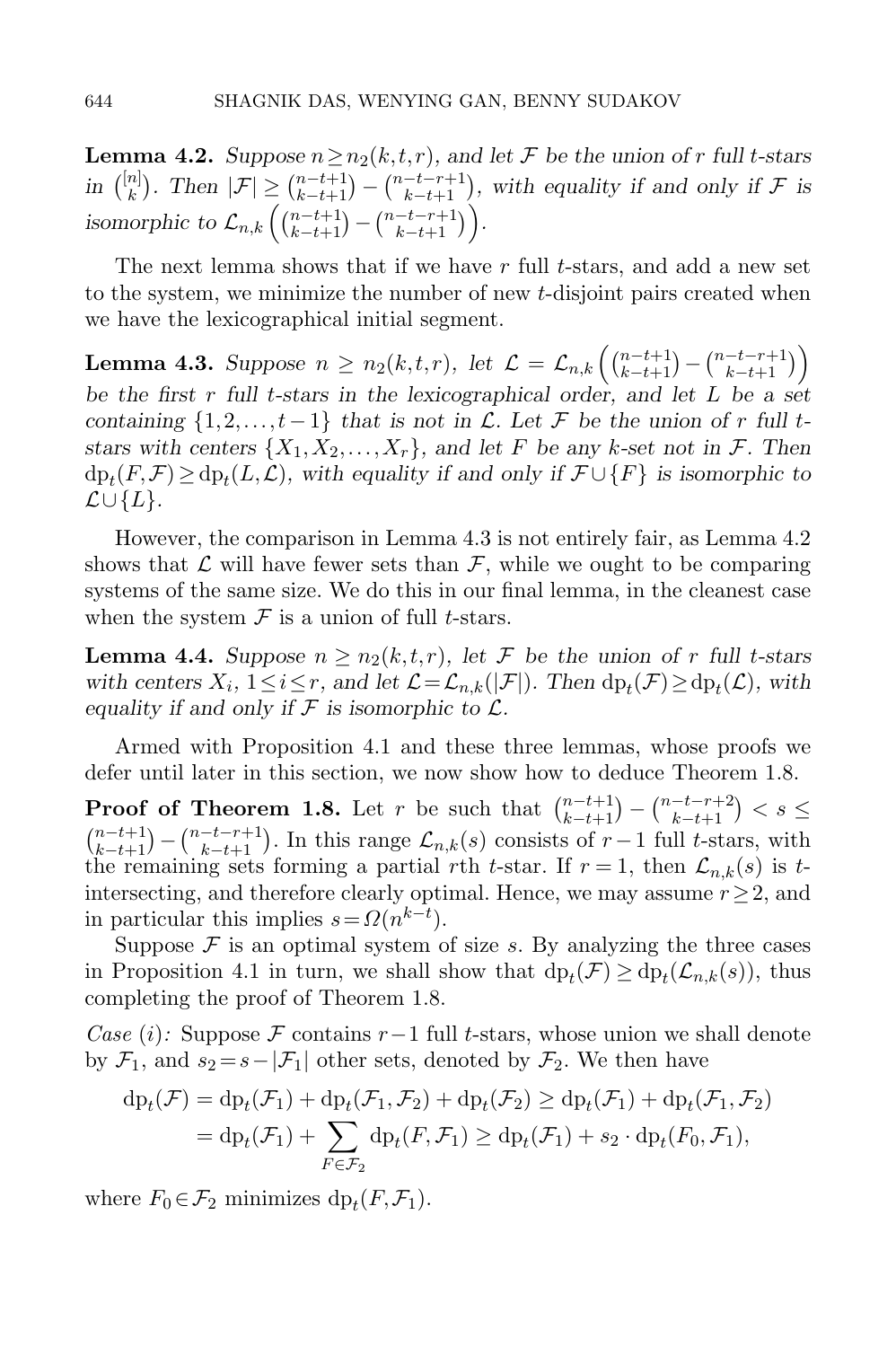Let  $\mathcal{L} = \mathcal{L}_{n,k}(s)$  be the corresponding lexicographical initial segment,  $\mathcal{L}_1 = \mathcal{L}_{n,k}(|\mathcal{F}_1|)$  be the first  $|\mathcal{F}_1|$  sets in the lexicographical ordering, and let  $\mathcal{L}_2 = \mathcal{L} \backslash \mathcal{L}_1$  be the next  $s_2$  sets. By Lemma [4.2,](#page-20-1) it follows that  $\mathcal{L}_1$  consists of at least r−1 full t-stars, and so  $\mathcal{L}_2$  lies entirely within the rth lexicographical t-star, and is thus t-intersecting. Hence

$$
\mathrm{dp}_t(\mathcal{L}) = \mathrm{dp}_t(\mathcal{L}_1) + \mathrm{dp}_t(\mathcal{L}_1, \mathcal{L}_2) + \mathrm{dp}_t(\mathcal{L}_2) = \mathrm{dp}_t(\mathcal{L}_1) + \mathrm{dp}_t(\mathcal{L}_1, \mathcal{L}_2)
$$
  
= 
$$
\mathrm{dp}_t(\mathcal{L}_1) + \sum_{L \in \mathcal{L}_2} \mathrm{dp}_t(L, \mathcal{L}_1) \leq \mathrm{dp}_t(\mathcal{L}_1) + s_2 \cdot \mathrm{dp}_t(L_0, \mathcal{L}_1),
$$

where  $L_0 \in \mathcal{L}_2$  maximizes  $dp_t(L, \mathcal{L}_1)$  (in fact, by symmetry, this is equal for all  $L \in \mathcal{L}_2$ ).

Note that  $L_0$  will belong to the rth t-star of  $\mathcal{L}$ , and hence,  $dp_t(L_0, \mathcal{L}_1)$  will only count t-disjoint pairs between  $L_0$  and the union of the first  $r-1$  t-stars of  $\mathcal{L}_1$ . By Lemma [4.3,](#page-21-0) we have  $dp_t(F_0, \mathcal{F}_1) \ge dp_t(L_0, \mathcal{L}_1)$ , and by Lemma [4.4,](#page-21-1) we have  $dp_t(\mathcal{F}_1) \ge dp_t(\mathcal{L}_1)$ , from which we deduce  $dp_t(\mathcal{F}) \ge dp_t(\mathcal{L})$ , as required.

Case  $(ii)$ : In this case we have r almost full t-stars. Using a complementarity argument, we shall reduce this to case  $(i)$ .

Suppose  $\mathcal F$  is the union of r almost full t-stars with centers  $\{X_1, X_2, \ldots, X_r\}, \text{ let } \mathcal{A} = \bigcup_{i=1}^r \{A \in {[n] \choose k} \}$  $\binom{n}{k}$ :  $X_i \subset A$  be the system of all sets containing some  $X_i$ , and let  $\mathcal{G} = \mathcal{A} \backslash \mathcal{F}$ . On account of the t-stars being almost full, we have  $|\mathcal{G}| = o(n^{k-t}).$ 

Running the same complementarity argument as in the proof of Theorem [1.6,](#page-4-1) we have

<span id="page-22-0"></span>(9) 
$$
\mathrm{dp}_t(\mathcal{F}) = \mathrm{dp}_t(\mathcal{A}) - \mathrm{dp}_t(\mathcal{G}, \mathcal{A}) + \mathrm{dp}_t(\mathcal{G})
$$

$$
= \mathrm{dp}_t(\mathcal{A}) - \sum_{G \in \mathcal{G}} \mathrm{dp}_t(G, \mathcal{A}) + \mathrm{dp}_t(\mathcal{G}).
$$

To minimize  $dp_t(\mathcal{F})$ , we seek to maximize  $\sum_{G \in \mathcal{G}} dp_t(G, \mathcal{A})$  while minimizing  $dp_t(\mathcal{G})$ . We shall obtain these extrema by shifting the system so that the missing sets,  $\mathcal{G}$ , will all belong to one of the t-stars  $\mathcal{A}(X_i)$ . In this case, the shifted system,  $\mathcal{F}'$ , will contain  $r-1$  full t-stars. Hence, we will have reduced the problem to case (*i*), and so  $dp_t(\mathcal{F}) \ge dp_t(\mathcal{F}') \ge dp_t(\mathcal{L}_{n,k}(s))$ , as desired.

Note that when  $\mathcal G$  is a subset of one of the t-stars,  $\mathcal G$  is t-intersecting, and so  $dp_t(\mathcal{G})=0$  is minimized. We now show how to choose which t-star  $\mathcal G$ should belong to in order to maximize  $\sum_{G \in \mathcal{G}} dp_t(G, \mathcal{A})$ .

Since A is of fixed size, maximizing  $dp_t(G, \mathcal{A})$  is equivalent to minimizing  $int_t(G,\mathcal{A})$ . For  $G \in \mathcal{G}$ ,  $int_t(G,\mathcal{A})$  is determined by the intersections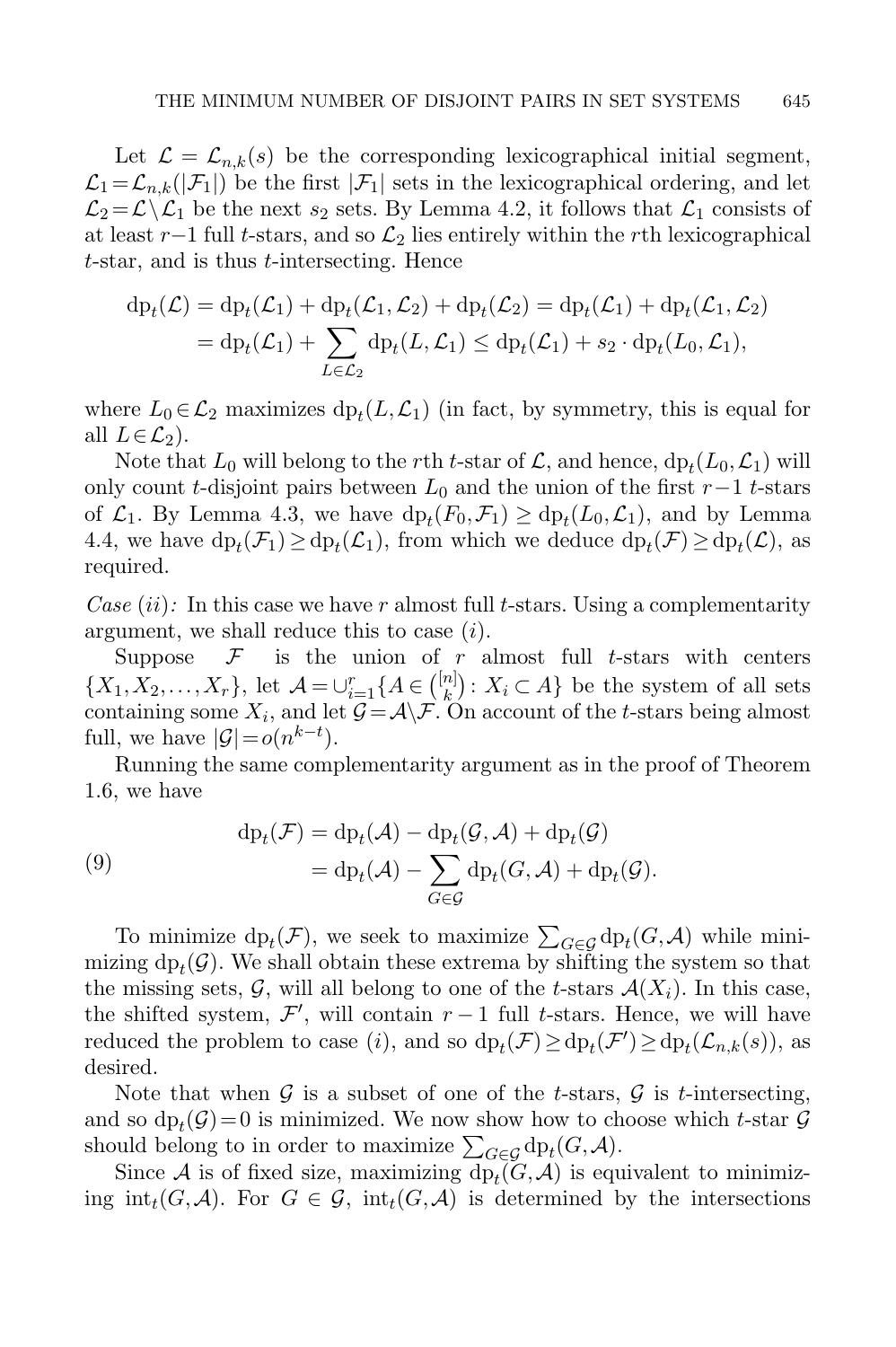$\{G \cap X_i : 1 \leq i \leq r\}$ . There are only a bounded number of possibilities for these intersections, and so we may choose one which minimizes  $int_t(G, \mathcal{A})$ , under the restriction that  $X_i \subset G$  for some i, since  $G \in \mathcal{A}$ . By [\(8\)](#page-20-2), the number of t-intersecting pairs between G and a t-star not containing G is  $o(s)$ , and so this minimum occurs when G contains some  $X_i$  and no other elements from  $\cup_j X_j \setminus X_i$ . The number of choices for the set G is then at least  $\binom{n-rt}{k-t}$  $_{k-t}^{n-rt}$ , since after choosing the  $t$  elements of  $X_i$ , we wish to avoid the remaining elements in  $\cup_j X_j$ , of which there are at most  $(r-1)t$ . Since  $\binom{n-rt}{k-t}$  $\left| \begin{matrix} n-rt \\ k-t \end{matrix} \right| \geq \left| \mathcal{G} \right| = o(n^{k-t}),$ we may choose all  $G \in \mathcal{G}$  to come from the t-star with center  $X_i$  in order to minimize the right hand side of  $(9)$ . We have thus resolved case  $(ii)$ .

Case (iii): In this case we have  $r-1$  almost full t-stars. Since the size of this system is at most  $(r-1)\binom{n-t}{k-t}$  $_{k-t}^{n-t}$ , while the size of the first  $r-1$  t-stars in  $\mathcal{L}_{n,k}(s)$  is  $\binom{n-t+1}{k-t+1} - \binom{n-t-r+2}{k-t+1} = (r-1)\binom{n-t}{k-t}$  $_{k-t}^{n-t}$  +  $o(n^{k-t})$ , we can conclude that rth partial t-star in  $\mathcal{L}_{n,k}(s)$  has only  $o(n^{k-t})$  sets.

Given the system  $\mathcal{F}$ , we shall construct a larger system  $\mathcal{F}'$  by filling the  $r-1$  almost full t-stars. Suppose we have to add  $s_1$  sets in order to do so. Note that since the t-stars were almost full, we have  $s_1 = o(n^{k-t})$ . Since each of the s<sub>1</sub> sets is added to an almost full t-star, it contributes at least  $(1-o(1))\binom{n-t}{k-t}$  $\binom{n-t}{k-t}$ t-intersecting pairs. Hence  $\mathrm{int}_t(\mathcal{F}') \geq \mathrm{int}_t(\mathcal{F}) + (1 - o(1))s_1\binom{n-t}{k-t}$  $_{k-t}^{n-t}$ ).

On the other hand, consider adding the same number of sets to the lexicographical initial segment. The sets in  $\mathcal{L}_{n,k}(s+s_1) \setminus \mathcal{L}_{n,k}(s)$  all belong only to the rth t-star, which has only  $o(n^{k-t})$  sets. Our calculation in [\(8\)](#page-20-2) shows that each such set also only gains  $o(n^{k-t})$  t-intersections from the other stars, and so we have  $\text{int}_t(\mathcal{L}_{n,k}(s+s_1)) \leq \text{int}_t(\mathcal{L}_{n,k}(s)) + s_1 \cdot o(n^{k-t}).$ 

Now  $\mathcal{F}'$  consists of  $r-1$  full t-stars, and so by Lemma [4.4,](#page-21-1) we have  $dp_t(\mathcal{F}') \ge dp_t(\mathcal{L}_{n,k}(s+s_1)), \text{ or, equivalently, } int_t(\mathcal{F}') \le int_t(\mathcal{L}_{n,k}(s+s_1)).$ Thus  $\mathrm{int}_t(\mathcal{F}) + (1 - o(1))s_1\binom{n-t}{k-t}$  $\sum_{k=t}^{n-t} \leq \text{int}_t(\mathcal{L}_{n,k}(s)) + s_1 \cdot o(n^{k-t}),$  and so  $\text{int}_t(\mathcal{F}) \leq$  $int_t(\mathcal{L}_{n,k}(s))$ , with a strict inequality unless  $s_1 = 0$ . This implies  $dp_t(\mathcal{F}) \ge$  $dp_t(\mathcal{L}_{n,k}(s))$ , as required.

Hence, we may conclude that for any system  $\mathcal F$  with s sets, we have  $dp_t(\mathcal{F}) \ge dp_t(\mathcal{L}_{n,k}(s))$ , proving Theorem [1.8.](#page-5-0)

By analyzing the cases when we have equality, and using the fact that in Lemmas [4.2,](#page-20-1) [4.3](#page-21-0) and [4.4](#page-21-1) we only have equality when the systems are isomorphic to the lexicographical ordering, we can characterize all extremal systems.

<span id="page-23-0"></span>**Corollary 4.5.** Suppose  $n \ge n_2(k, \ell, t)$ , and  $0 \le s \le {n-t+1 \choose k-t+1} - {n-t-\ell+1 \choose k-t+1}$ , and  $\mathcal{F} \!\subset\! \binom{[n]}{k}$  $\binom{n}{k}$  minimizes the number of t-disjoint pairs over all systems of s sets.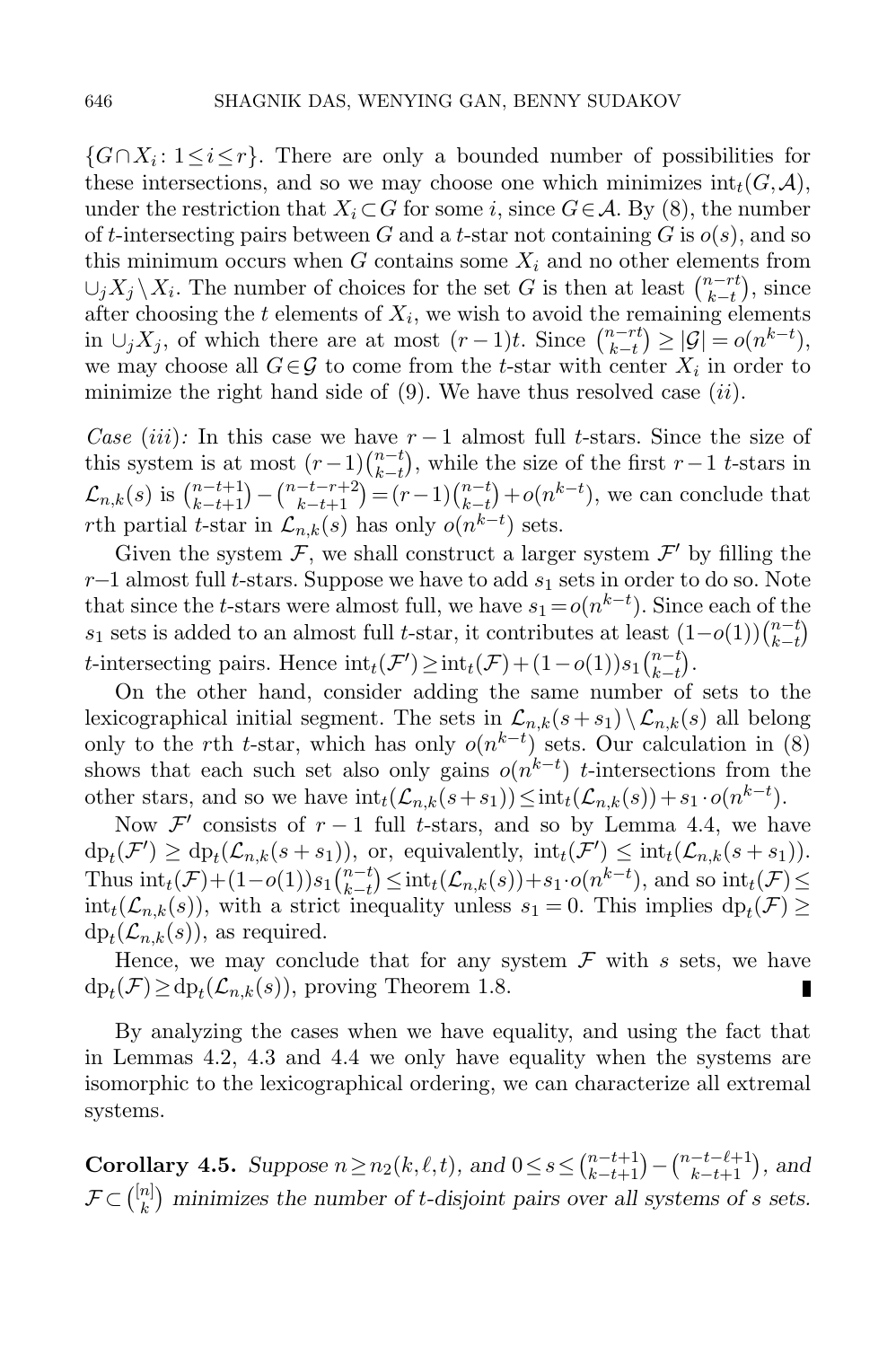Then all sets  $F \in \mathcal{F}$  share some common  $(t-1)$ -set X, and  $\mathcal{F}' = \{F \setminus X : F \in \mathcal{F}\}\$ minimizes the number of disjoint pairs over all systems of s sets in  $\binom{|n|\sqrt{X}}{k-t+1}$  $\binom{[n]\setminus\Lambda}{k-t+1}$ .

Moreover, note that this problem can again be thought of as an isoperimetric inequality in an appropriate graph. Consider the generalized Kneser graph  $K(n, k, t)$ , with  $V = \binom{[n]}{k}$  $\binom{n}{k}$  and an edge between the sets X and Y if  $|X \cap Y| < t$ . This is a regular graph, with every vertex having degree  $\sum_{i=0}^{t-1} \binom{k}{i}$  $\binom{n-k}{k-i}$ . Thus, combining Theorem [1.8](#page-5-0) with Lemma [2.3,](#page-12-2) we can determine which large systems minimize the number of t-disjoint pairs.

<span id="page-24-0"></span>**Corollary 4.6.** Provided  $n \ge n_2(k, t, \ell)$  and  $0 \le s \le \binom{n-t+1}{k-t+1} - \binom{n-t-\ell+1}{k-t+1}$ ,  $\binom{[n]}{k}$  $\mathcal{L}_{n,k}(s)$  minimizes the number of t-disjoint pairs among all systems of  $\binom{n}{k}$  $\binom{n}{k}$  – s sets in  $\binom{\lfloor n\rfloor}{k}$  $\binom{n}{k}$ .

It remains to prove the proposition and lemmas. We begin with a proof of Proposition [4.1.](#page-20-0) The strategy will be very similar to that of Theorem [1.6;](#page-4-1) assuming the extremal system  $\mathcal F$  does not have  $r-1$  full t-stars, we shall show there is some popular element (that is, an element contained in many sets of  $\mathcal{F}$ ). From this we will deduce the existence of a small cover, and shall show that either case  $(ii)$  or case  $(iii)$  must hold.

**Proof of Proposition [4.1.](#page-20-0)** We may assume that  $r > 2$ , since if  $r = 1$ , then case  $(i)$  is trivially satisfied. We first estimate the number of t-intersecting pairs in  $\mathcal{L}_{n,k}(s)$ , so that we have a lower bound on  $\text{int}_t(\mathcal{F})$  for any extremal system  $\mathcal{F}.$ 

Note that  $\mathcal{L}_{n,k}(s)$  consists of  $r-1$  full t-stars, with the remaining sets forming a partial t-star; suppose there are  $\alpha \binom{n-t}{k-t}$  $_{k-t}^{n-t}$  such sets. Since there are  $\binom{n-t-1}{k-t-1}$  $h_{k-t-1}^{n-t-1} = o(n^{k-t})$  sets common to any two t-stars, it follows that  $s =$  $(r-1+\alpha)\binom{n-t}{k-t}$  ${}_{k-t}^{n-t}$  +  $o(n^{k-t})$ .

Now any two sets in the same  $t$ -star are  $t$ -intersecting, while  $(8)$  shows that a set is t-intersecting with  $o(n^{k-t})$  sets from the other t-stars. Hence, for any extremal system  $\mathcal F$  we have the bound

$$
int_t(\mathcal{F}) \ge int_t(\mathcal{L}_{n,k}(s)) = (r-1) \binom{\binom{n-t}{k-t}}{2} + \binom{\alpha \binom{n-t}{k-t}}{2} + o(n^{2(k-t)})
$$

$$
= \frac{r-1+\alpha^2}{2} \binom{n-t}{k-t}^2 + o(n^{2(k-t)}).
$$

Suppose F contains p full t-stars. If  $p=r-1$ , then case (i) holds, and we are done. Hence, we may assume  $0 \leq p \leq r-2$ . Let  $\mathcal{F}_1$  be the union of the p full t-stars, and let  $\mathcal{F}_2 = \mathcal{F} \setminus \mathcal{F}_1$  be the remaining sets.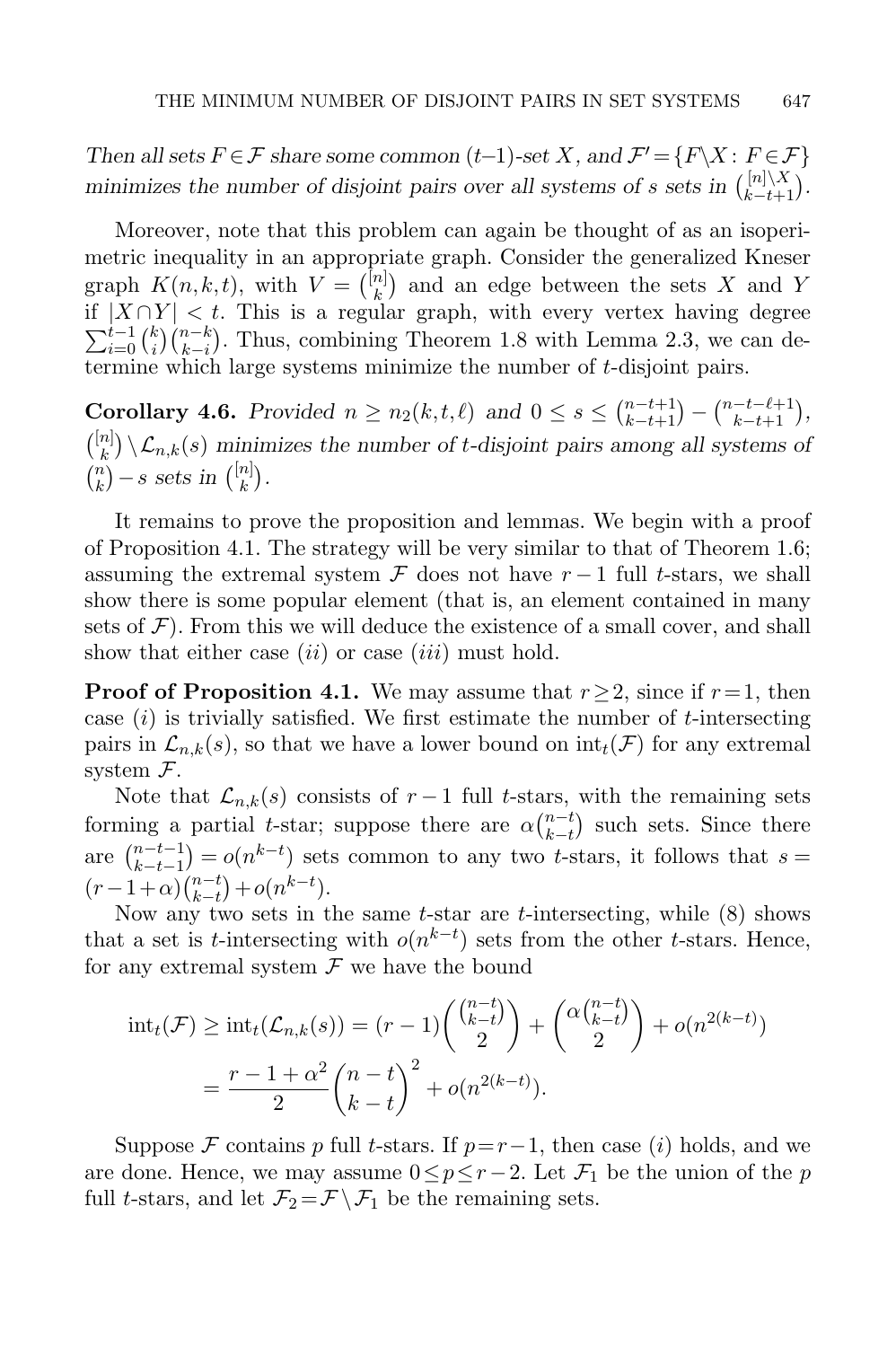By the same reasoning as above, we must have  $|\mathcal{F}_1| = p\binom{n-t}{k-t}$  $\binom{n-t}{k-t} + o(n^{k-t}),$ and  $\text{int}_t(\mathcal{F}_1) = \frac{1}{2}p\binom{n-t}{k-t}$  $\binom{n-t}{k-t}^2 + o(n^{2(k-t)})$ . No set  $F \in \mathcal{F}_2$  is in any of the tstars of  $\mathcal{F}_1$ , and so [\(8\)](#page-20-2) gives  $\mathrm{int}_t(\mathcal{F}_1,\mathcal{F}_2) = |\mathcal{F}_2| \cdot o(n^{k-t}) = o(n^{2(k-t)})$ . Thus  $\text{int}_t(\mathcal{F}) = \text{int}_t(\mathcal{F}_1) + \text{int}_t(\mathcal{F}_1, \mathcal{F}_2) + \text{int}_t(\mathcal{F}_2) = \frac{1}{2}p\binom{n-t}{k-t}$  $\int_{k-t}^{n-t} \int_{0}^{2} + \mathrm{int}_{t}(\mathcal{F}_{2}) + o(n^{2(k-t)}),$ and hence we must have

$$
int_t(\mathcal{F}_2) \ge \frac{r-p-1+\alpha^2}{2} {n-t \choose k-t}^2 + o(n^{2(k-t)}) = \Omega(n^{2(k-t)}).
$$

We shall now deduce the existence of a t-cover of size  $r-p-1$  or  $r-p$  for  $\mathcal{F}_2$ , and then show that we must fall into case *(ii)* or *(iii)*. The first step is to find a t-set that is in many members of  $\mathcal{F}_2$ . Note that none of the t-stars in  $\mathcal{F}_2$  are full, and hence we may shift sets in  $\mathcal{F}_2$ .

**Claim 11.** There is some set  $X_1 \in \binom{[n]}{t}$  $t^{n}$ ) with  $|\mathcal{F}_2(X_1)| = \Omega(n^{k-t}).$ 

**Proof.** Let  $X_1 \in \binom{[n]}{t}$  $\mathcal{F}_t^{(n)}$  be the set maximizing  $|\mathcal{F}_2(X)|$ . We have

$$
\begin{split} \mathrm{int}_{t}(\mathcal{F}_{2}) - \frac{1}{2} |\mathcal{F}| &= \frac{1}{2} \sum_{F \in \mathcal{F}_{2}} \mathrm{int}_{t}(F, \mathcal{F}_{2}) \\ &= \frac{1}{2} \sum_{F \in \mathcal{F}_{2}} \left| \cup_{X \in \binom{F}{t}} \mathcal{F}_{2}(X) \right| \leq \frac{1}{2} \sum_{F \in \mathcal{F}_{2}} \sum_{X \in \binom{F}{t}} |\mathcal{F}_{2}(X)| \\ &\leq \frac{1}{2} \sum_{F \in \mathcal{F}_{2}} \binom{k}{t} |\mathcal{F}_{2}(X_{1})| = \frac{1}{2} \binom{k}{t} |\mathcal{F}_{2}| |\mathcal{F}_{2}(X_{1})|. \end{split}
$$

Since  $|\mathcal{F}_2| = (r - p - 1 + \alpha) \binom{n - t}{k - t}$  ${}_{k-t}^{n-t}$ ) =  $O(n^{k-t})$ , and  $\text{int}_t(\mathcal{F}_2) = \Omega(n^{2(k-t)})$ , it follows that  $|\mathcal{F}_2(X_1)| = \Omega(n^{k-t})$ , as desired. П

This allows us to find a small *t*-cover.

**Claim 12.** 
$$
\mathcal{X} = \left\{ X \in \binom{[n]}{t} : |\mathcal{F}_2(X)| \geq \frac{1}{2\binom{k}{t}} |\mathcal{F}_2(X_1)| \right\}
$$
 is a *t*-cover for  $\mathcal{F}_2$ .

**Proof.** Suppose not. Then there is some  $F \in \mathcal{F}$  such that for all  $X \in \binom{F}{t}$ ,  $|\mathcal{F}_2(X)| < \frac{1}{2^{l}}$  $\frac{1}{2{k \choose t}} |\mathcal{F}_2(X_1)|$ . Thus  $\mathrm{int}_t(F,\mathcal{F}_2) \leq \sum_{X \in {F \choose t}} |\mathcal{F}_2(X)| < \frac{1}{2}$  $\frac{1}{2}|\mathcal{F}_2(X_1)|.$ Since F has  $o(n^{k-t})$  t-intersecting pairs in  $\mathcal{F}_1$ , it follows that  $\text{int}_t(F,\mathcal{F}) \leq$ 1  $\frac{1}{2}|\mathcal{F}_2(X_1)|+o(n^{k-t}).$ 

If we were to replace F with some set G containing  $X_1$ , which is possible as  $\mathcal{F}(X_1)$  is not a full t-star, then we would create at least  $|\mathcal{F}_2(X_1)|$  tintersecting pairs. Since  $|\mathcal{F}_2(X_1)| = \Omega(n^{k-t})$ , it follows that  $\text{int}_t(G,\mathcal{F}) >$  $\text{int}_t(F,\mathcal{F})$ , which contradicts  $\mathcal F$  being optimal.

П

Hence,  $\mathcal X$  must be a *t*-cover for  $\mathcal F_2$ , as claimed.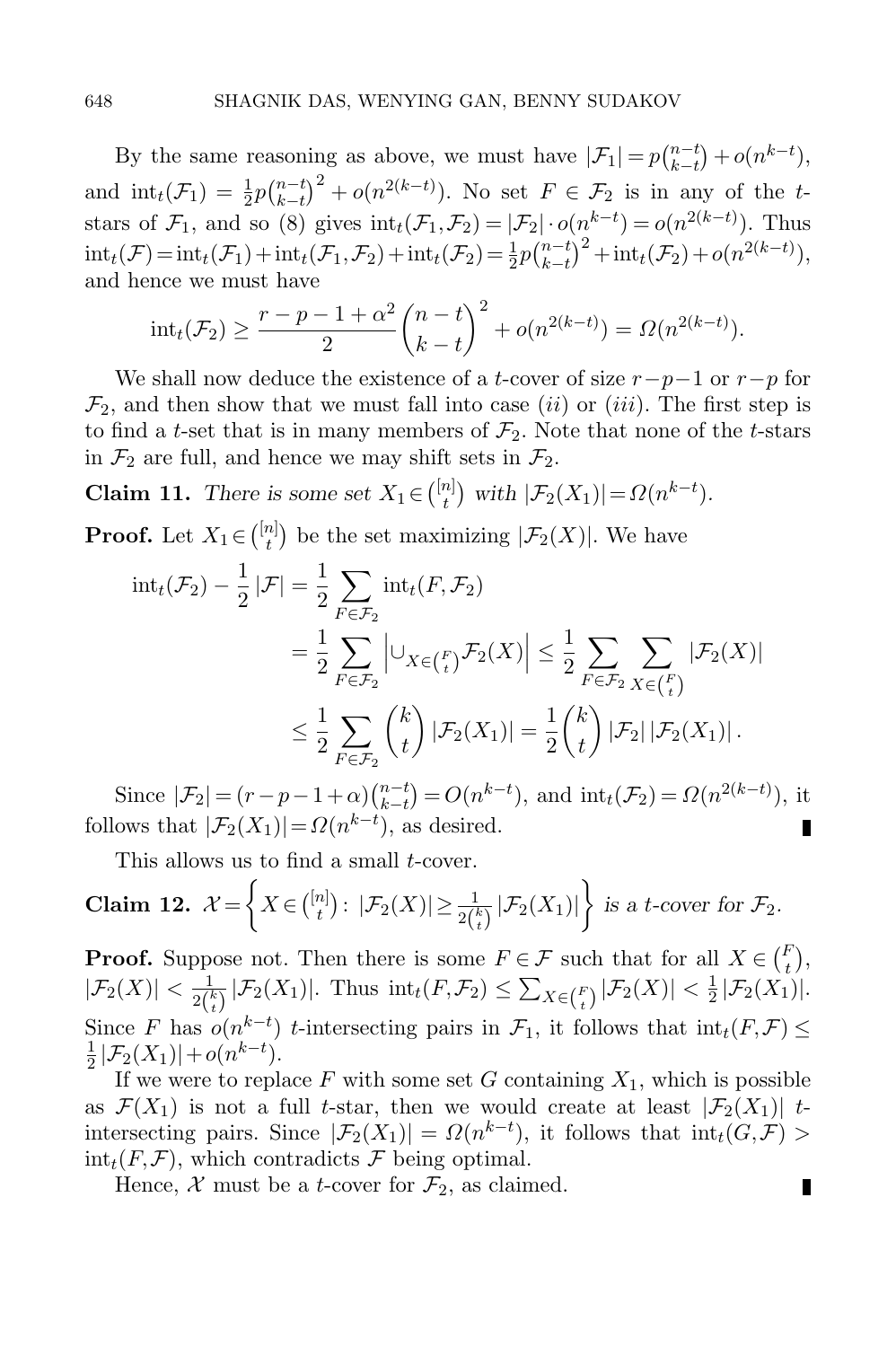Claim 13.  $|X| = O(1)$ .

Proof. We have

$$
\binom{k}{t} |\mathcal{F}_2| = \sum_{F \in \mathcal{F}_2} \left| \binom{F}{t} \right| = \sum_{X \in \binom{[n]}{t}} |\mathcal{F}_2(X)| \ge \sum_{X \in \mathcal{X}} |\mathcal{F}_2(X)|
$$

$$
\ge \frac{1}{2\binom{k}{t}} |\mathcal{F}_2(X_1)| |\mathcal{X}|.
$$

Since  $|\mathcal{F}_2| = O(n^{k-t})$  and  $|\mathcal{F}_2(X_1)| = \Omega(n^{k-t})$ , it follows that  $|\mathcal{X}| = O(1)$ , as claimed.

Hence, we can write  $\mathcal{X} = \{X_1, X_2, \ldots, X_m\}$ , where  $m = O(1)$ . Note that there are at most  $\binom{n-t-1}{k-t-1}$  $\binom{n-t-1}{k-t-1} = o(n^{k-t})$  sets in common between any two stars, while the number of sets each t-star contains is at least  $\frac{1}{2{k \choose t}}|\mathcal{F}_2(X_1)|=$  $\Omega(n^{k-t})$ . Thus in what follows, we consider only those sets in exactly one t-star  $\mathcal{F}_2(X_i)$ , and shall only lose  $o(n^{2(k-t)})$  t-intersecting pairs.

<span id="page-26-0"></span>**Claim 14.** For all  $1 \le i < j \le m$ ,  $|\mathcal{F}_2(X_i)| = |\mathcal{F}_2(X_j)| + o(n^{k-t})$ .

**Proof.** Consider a set  $F \in \mathcal{F}_2(X_i)$ . F is t-intersecting with all sets in  $\mathcal{F}_2(X_i)$ , and, by [\(8\)](#page-20-2), t-disjoint from almost all other sets. Thus  $\mathrm{int}_t(F,\mathcal{F})=$  $|\mathcal{F}_2(X_i)| + o(n^{k-t})$ . If we were instead to replace F with a set G containing  $X_i$ , which is possible as  $\mathcal{F}(X_i)$  is not a full t-star, then we would create at least  $|\mathcal{F}_2(X_i)|$  new t-intersecting pairs. Since  $\mathcal F$  is optimal, we must have  $|\mathcal{F}_2(X_i)|+o(n^{k-t})\geq |\mathcal{F}_2(X_j)|.$ 

By symmetry, it follows that  $|\mathcal{F}_2(X_i)| = |\mathcal{F}_2(X_j)| + o(n^{k-t}).$ П

Recall that we had  $|\mathcal{F}_2| = (r - p - 1 + \alpha) \binom{n-t}{k-t} + o(n^{k-t})$ . By Claim [14,](#page-26-0) it follows that these sets are almost equally distributed between the *m* t-stars in the t-cover  $\mathcal{X}$ , and so  $|\mathcal{F}_2(X_i)| = \frac{i-p-1+\alpha}{m}$  $\frac{n-1+\alpha}{m}\binom{n-t}{k-t}$  $_{k-t}^{n-t}$  +  $o(n^{k-t})$  for each  $1 \le i \le m$ . Moreover, since  $|\mathcal{F}_2(X_i)| \leq {n-t \choose k-t}$  $_{k-t}^{n-t}$ , we must have  $m \ge r-p-1$  if  $\alpha = o(1)$ , or  $m \geq r - p$  if  $\alpha = \Omega(1)$ .

We can now estimate  $\text{int}_t(\mathcal{F}_2)$ . We know every set belonging only to the t-star  $\mathcal{F}_2(X_i)$  contributes  $|\mathcal{F}_2(X_i)|+o(n^{k-t})$  t-intersecting pairs, while there are only  $o(n^{2(k-t)})$  t-intersecting pairs from sets in multiple t-stars. Thus

$$
\text{int}_{t}(\mathcal{F}_{2}) = \frac{1}{2} \sum_{F \in \mathcal{F}_{2}} \text{int}_{t}(F, \mathcal{F}_{2}) + \frac{1}{2} |\mathcal{F}|
$$

$$
= \frac{1}{2} \sum_{i=1}^{m} \sum_{F \in \mathcal{F}_{2}(X_{i})} \text{int}_{t}(F, \mathcal{F}_{2}) + o(n^{2(k-t)})
$$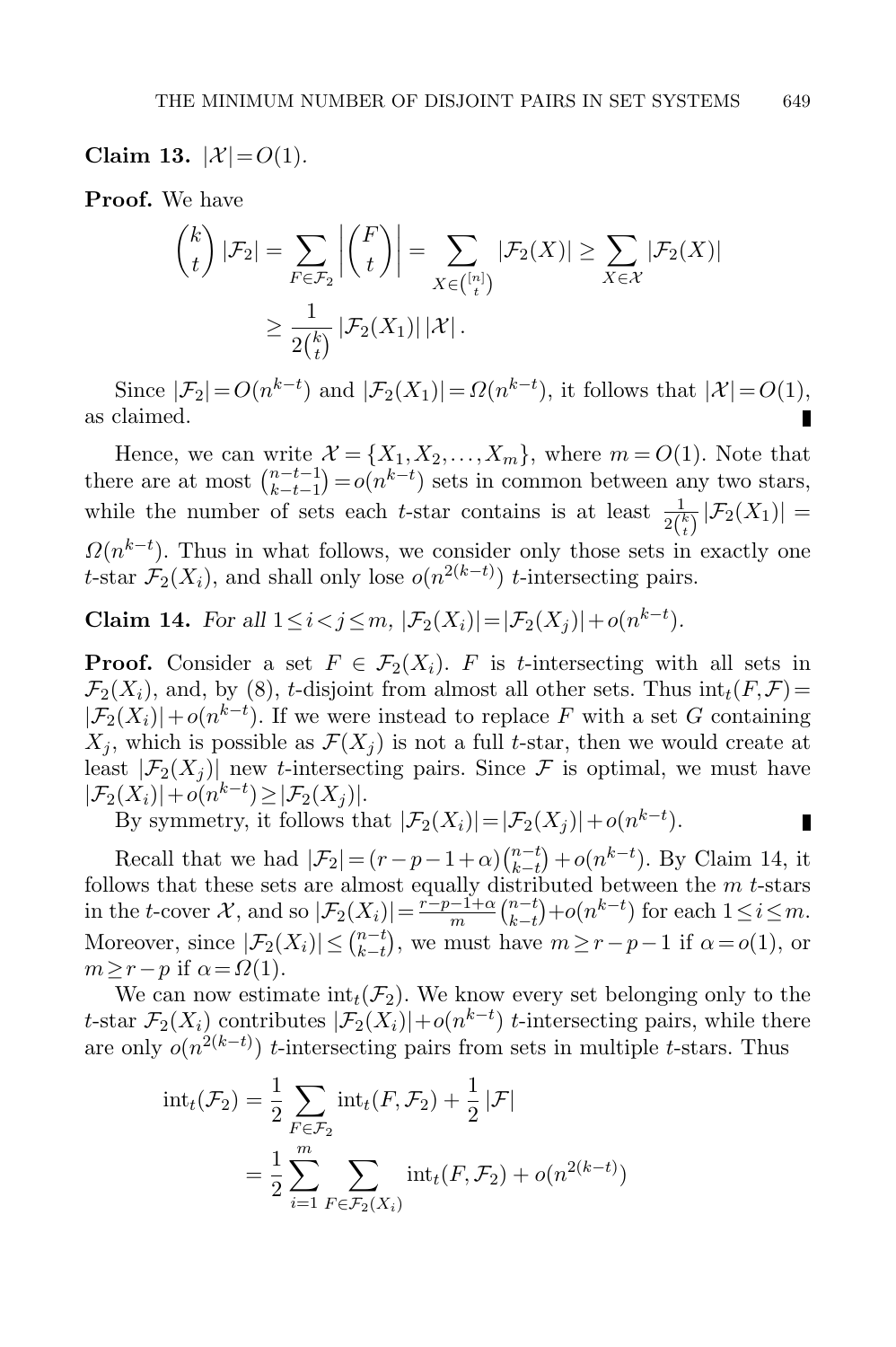$$
= \frac{1}{2} \sum_{i=1}^{m} |\mathcal{F}_2(X_i)| \left( |\mathcal{F}_2(X_i)| + o(n^{k-t}) \right) + o(n^{2(k-t)})
$$
  
= 
$$
\frac{1}{2} \sum_{i=1}^{m} |\mathcal{F}_2(X_i)|^2 + o(n^{2(k-t)})
$$
  
= 
$$
\frac{(r-p-1+\alpha)^2}{2m} {n-t \choose k-t}^2 + o(n^{2(k-t)}).
$$

On the other hand, we had the bound

<span id="page-27-0"></span>
$$
int_t(\mathcal{F}_2) \ge \frac{r-p-1+\alpha^2}{2} {n-t \choose k-t}^2 + o(n^{2(k-t)}).
$$

Comparing the two, we must have

(10) 
$$
\frac{(r-p-1+\alpha)^2}{2m} \ge \frac{r-p-1+\alpha^2}{2} + o(1).
$$

Note that we can write  $\frac{r-p-1+\alpha^2}{2} = \frac{1}{2}$  $\frac{1}{2} \sum_{i=1}^{m} x_i^2$ , where

$$
x_i = \begin{cases} 1 & 1 \le i \le r - p - 1 \\ \alpha & i = r - p \\ 0 & r - p + 1 \le i \le m \end{cases}
$$

.

Let  $\overline{x} = \frac{1}{n}$  $\frac{1}{m} \sum_{i=1}^{m} x_i = \frac{r-p-1+\alpha}{m}$  $\frac{-1+\alpha}{m}$ . With this definition, we then have  $\frac{(r-p-1+\alpha)^2}{2m} = \frac{1}{2}m\overline{x}^2$ . Since

$$
\sum_{i=1}^{m} x_i^2 = m\overline{x}^2 + \sum_{i=1}^{m} (x_i - \overline{x})^2,
$$

for [\(10\)](#page-27-0) to hold, we must have  $\sum_{i=1}^{m} (x_i - \overline{x})^2 = o(1)$ , and thus  $x_i = \overline{x} + o(1)$ for all  $1 \leq i \leq m$ .

Since  $x_1 = 1$ ,  $x_{r-p} = \alpha$ , and  $x_{r-p+1} = 0$ , we must have  $m \leq r-p$ . Recalling our earlier bound  $m \ge r - p - 1$ , there are only two possibilities. We could have  $m=r-p$  and  $\alpha=1-o(1)$ . In this case, each of the  $r-p$  t-stars in  $\mathcal{F}_2$ has size  $\frac{r-1-\tilde{p}+\alpha}{m} \binom{n-t}{k-t}$  $\binom{n-t}{k-t} + o(n^{k-t}) = (1 - o(1))\binom{n-t}{k-t}$  $_{k-t}^{n-t}$ ). Combined with the p full t-stars in  $\mathcal{F}_1$ , we see that  $\mathcal F$  consists of r almost full t-stars, and so we are in case  $(ii)$ .

The other possible solution is to have  $m = r - p - 1$ , with  $\alpha = o(1)$ . This implies  $\mathcal{F}_2$  consists of  $r-1-p$  almost full t-stars, which, combined with the p full t-stars of  $\mathcal{F}_1$ , means  $\mathcal F$  falls under case *(iii)*. This completes the proof of Proposition [4.1.](#page-20-0)П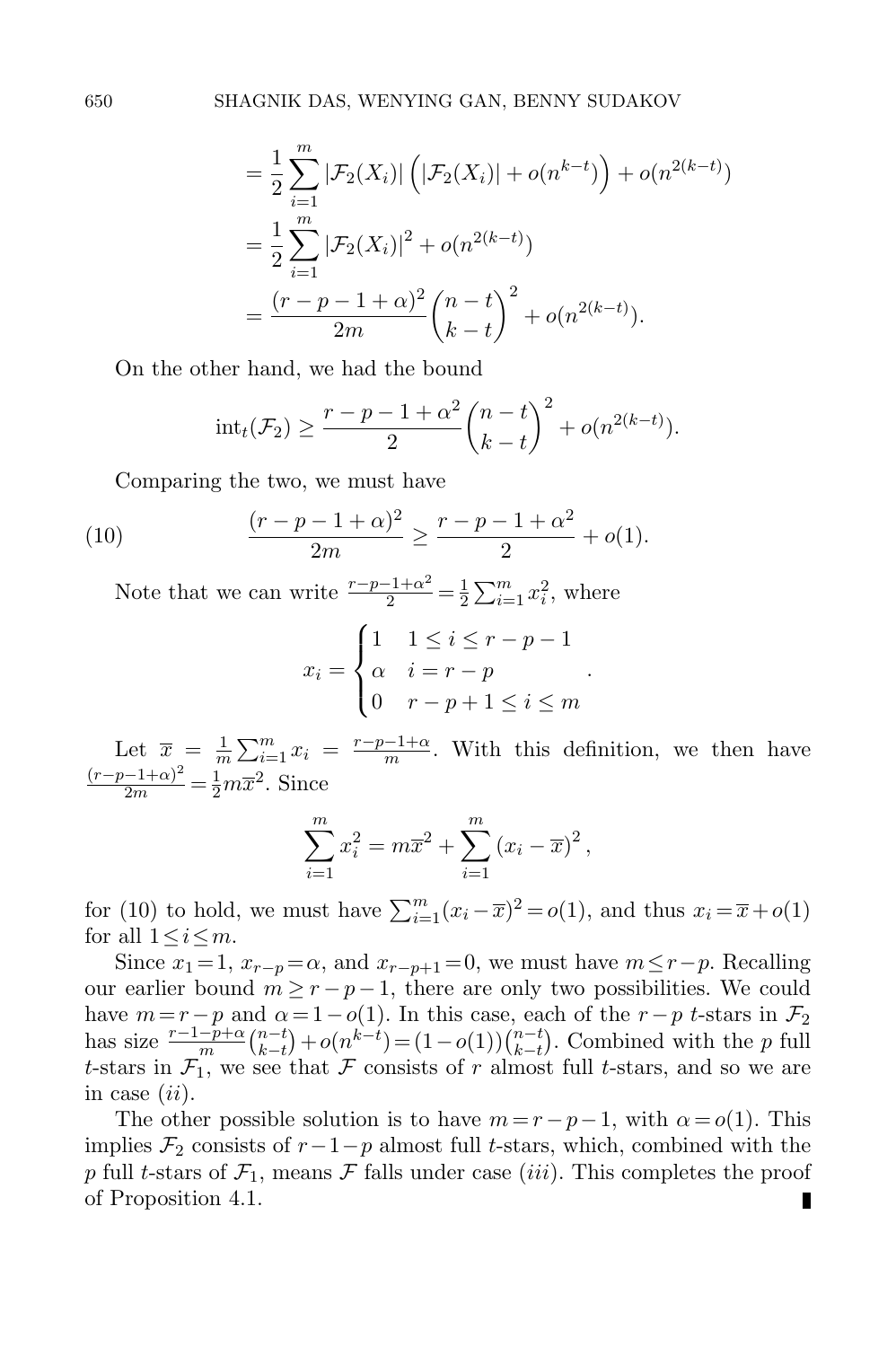We complete this section by proving the three lemmas. First we show that unions of lexicographical stars contain the fewest sets.

**Proof of Lemma [4.2.](#page-20-1)** Note that the first  $r$  t-stars in the lexicographical ordering have centers  $Y_i = \{1, 2, ..., t-1, t+i-1\}$ ,  $1 \le i \le r$ , and their union has size  $s = \binom{n-t+1}{k-t+1} - \binom{n-t-r+1}{k-t+1}$ . Letting  $\mathcal{L} = \mathcal{L}_{n,k} \left( \binom{n-t+1}{k-t+1} - \binom{n-t-r+1}{k-t+1} \right)$ , note that for any set  $I \subset [r]$ , since  $|\bigcup_{i \in I} Y_i| = t + |I| - 1$ , we have  $|\bigcap_{i \in I} \mathcal{L}(Y_i)| =$  $\binom{n-t-|I|+1}{k-t-|I|+1}$ . Thus, by Inclusion-Exclusion,

$$
|\mathcal{L}| = |\bigcup_{i=1}^r \mathcal{L}(Y_i)| = \sum_i |\mathcal{L}(Y_i)| - \sum_{i_1 < i_2} |\mathcal{L}(Y_{i_1}) \cap \mathcal{L}(Y_{i_2})| + O(n^{k-t-2})
$$
\n
$$
= r \binom{n-t}{k-t} - \binom{r}{2} \binom{n-t-1}{k-t-1} + O(n^{k-t-2}).
$$

Now we consider the size of F. Suppose F is the union of the r full t-stars with centers  $\{X_1,\ldots,X_r\}$ . We have

$$
|\mathcal{F}| = |\bigcup_{i=1}^r \mathcal{F}(X_i)| \ge \sum_{i=1}^r |\mathcal{F}(X_i)| - \sum_{i_1 < i_2} |\mathcal{F}(X_{i_1}) \cap \mathcal{F}(X_{i_2})|
$$
  
=  $r \binom{n-t}{k-t} - \sum_{i_1 < i_2} |\mathcal{F}(X_{i_1}) \cap \mathcal{F}(X_{i_2})|.$ 

For every  $i_1 < i_2$  we have  $|\mathcal{F}(X_{i_1}) \cap \mathcal{F}(X_{i_2})| = \binom{n-|X_{i_1} \cup X_{i_2}|}{k-|X_{i_1} \cup X_{i_2}|}$  $\lim_{k-|X_{i_1}\cup X_{i_2}|}$  If  $|X_{i_1}\cap X_{i_2}|\leq$  $t-2$ , then  $|X_{i_1} \cup X_{i_2}| \geq t+2$ . Hence  $|\mathcal{F}(X_{i_1}) \cap \mathcal{F}(X_{i_2})| = O(n^{k-t-2})$ , and so

$$
|\mathcal{F}| \ge r{n-t \choose k-t} - \left(\binom{r}{2} - 1\right) \binom{n-t-1}{k-t-1} + O(n^{k-t-2}) > |\mathcal{L}|.
$$

Hence we must have  $|X_{i_1} \cap X_{i_2}| = t-1$  for all  $i_1 < i_2$ .

Now, by Inclusion-Exclusion, we have

$$
|\mathcal{F}| - r{n-t \choose k-t} + {r \choose 2} {n-t-1 \choose k-t-1} = \sum_{\substack{I \subset [r] \\ |I| \ge 3}} (-1)^{|I|+1} |\cap_{i \in I} \mathcal{F}(X_i)|.
$$

For any set F containing  $a \geq 3$  sets  $X_i$ , the contribution to the right-hand side is

$$
\sum_{b=3}^{a} (-1)^{b+1} {a \choose b} = (1-1)^{a} + 1 - a + {a \choose 2} = 1 - a + {a \choose 2} \ge 1.
$$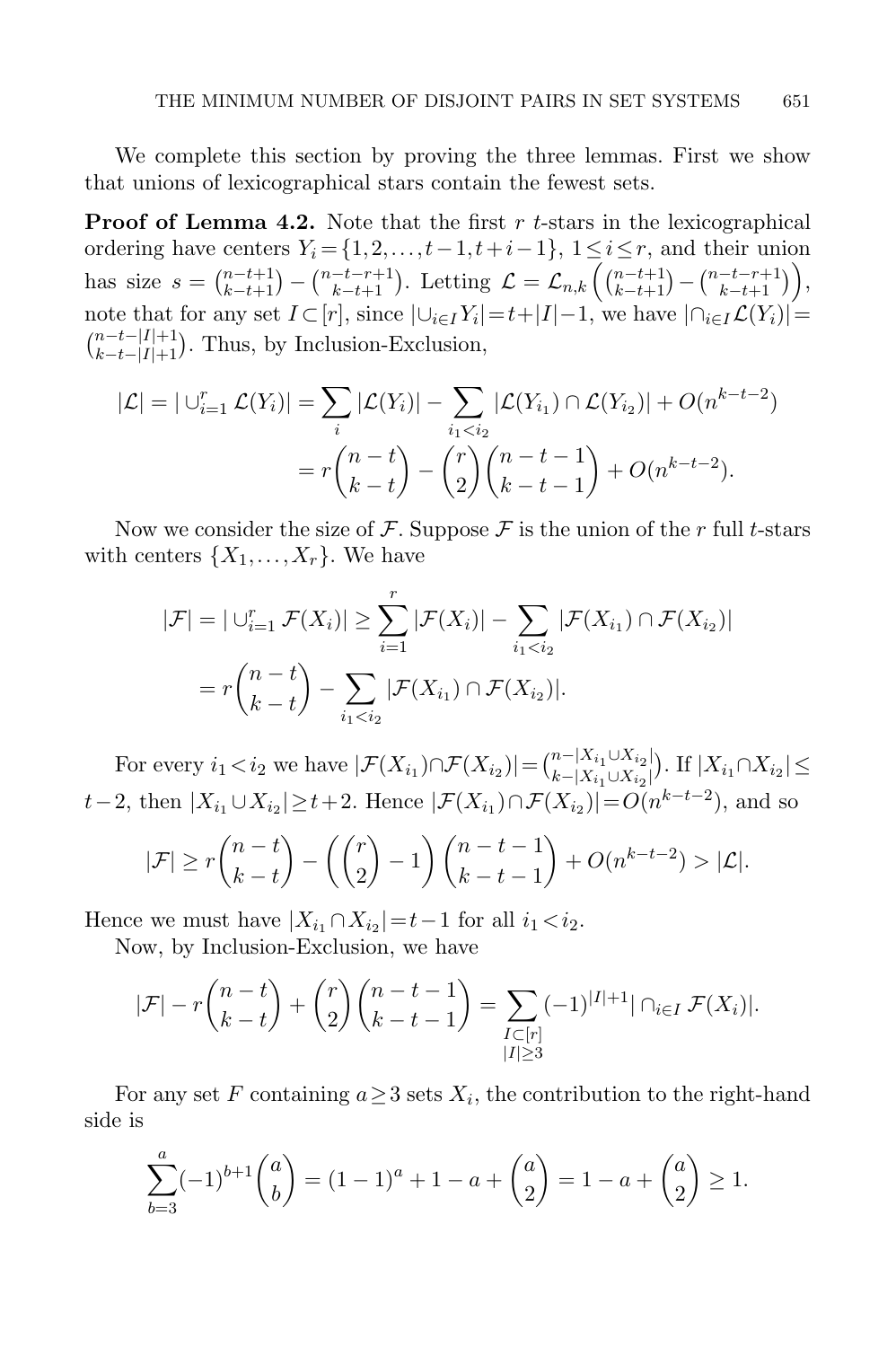If we have some  $i_1 < i_2 < i_3$  with  $|X_{i_1} \cup X_{i_2} \cup X_{i_3}| = t+1$ , then we would have  $\binom{n-t-1}{k-t-1}$  $\binom{n-t-1}{k-t-1}$  sets containing  $X_{i_1}$ ,  $X_{i_2}$  and  $X_{i_3}$ . By the preceding equation, we then have

$$
|\mathcal{F}| \ge r{n-t \choose k-t} - {r \choose 2}{n-t-1 \choose k-t-1} + {n-t-1 \choose k-t-1} > |\mathcal{L}|.
$$

Hence, we may assume  $|X_{i_1} \cup X_{i_2} \cup X_{i_3}| \geq t+2$  for all  $i_1 < i_2 < i_3$ . Since we must have  $|X_{i_1} \cap X_{i_2}| = t-1$  for all  $i_1 < i_2$ , this implies all of the sets  $X_i$ share a common  $(t-1)$ -set, and hence F is isomorphic to  $\mathcal{L}$ , as desired. П

The next lemma showed that when adding a set to  $r$  full  $t$ -stars, the lexicographical stars minimize the number of new t-disjoint pairs.

**Proof of Lemma [4.3.](#page-21-0)**  $\mathcal{L}$  is the union of the t-stars with centers  ${Y_1, Y_2,..., Y_r}$ , as in Lemma [4.2.](#page-20-1) Since all these sets, and L, contain  $[t-1]$ , it is easy to see that

$$
\mathrm{dp}_{t}(L, \mathcal{L}) \leq \sum_{i=1}^{r} \mathrm{dp}_{t}(L, \mathcal{L}(Y_{i})) - \sum_{i_{1} < i_{2}} \mathrm{dp}_{t}(L, \mathcal{L}(Y_{i_{1}}) \cap \mathcal{L}(Y_{i_{2}})) + \sum_{i_{1} < i_{2} < i_{3}} \mathrm{dp}_{t}(L, \mathcal{L}(Y_{i_{1}}) \cap \mathcal{L}(Y_{i_{2}}) \cap \mathcal{L}(Y_{i_{3}})) = r \binom{n-k-1}{k-t} - \binom{r}{2} \binom{n-k-2}{k-t-1} + O(n^{k-t-2}).
$$

On the other hand, we have

$$
\mathrm{dp}_t(F,\mathcal{F}) \geq \sum_{i=1}^r \mathrm{dp}_t(F,\mathcal{F}(X_i)) - \sum_{i_1 < i_2} \mathrm{dp}_t(F,\mathcal{F}(X_{i_1}) \cap \mathcal{F}(X_{i_2})).
$$

The first term can be evaluated as follows. Since

$$
\mathrm{dp}_t(F,\mathcal{F}(X_i))=\sum_{a=0}^{t-1-|F\cap X_i|}{\binom{k-|F\cap X_i|}{a}}{\binom{n-k-t+|F\cap X_i|}{k-t-a}},
$$

if  $|F \cap X_i| = t - 1$  we have  $dp_t(F, \mathcal{F}(X_i)) = \binom{n-k-1}{k-t}$  $\binom{-k-1}{k-t}$ , while  $dp_t(F, \mathcal{F}(X_i)) \geq$  $\binom{n-k-2}{k}$  $\binom{-k-2}{k-t} + (k-t+2) \binom{n-k-2}{k-t-1}$  $\binom{n-k-2}{k-t-1} = \binom{n-k-1}{k-t}$  $\binom{-k-1}{k-t} + (k-t+1) \binom{n-k-2}{k-t-1}$  $_{k-t-1}^{n-k-2}$  otherwise. Moreover, for every  $i_1 < i_2$  we have the bound  $dp_t(F, \mathcal{F}(X_{i_1}) \cap \mathcal{F}(X_{i_2})) \leq |\mathcal{F}(X_{i_1}) \cap$  $|\mathcal{F}(X_{i_2})| \leq {n-t-1 \choose k-t-1}$  $_{k-t-1}^{n-t-1}$ ). Hence, if  $|F \cap X_i| \leq t-2$  for some *i*,

$$
\mathrm{dp}_t(F, \mathcal{F}) \ge r \binom{n-k-1}{k-t} + (k-t+1) \binom{n-k-2}{k-t-1} - \binom{r}{2} \binom{n-t-1}{k-t-1}
$$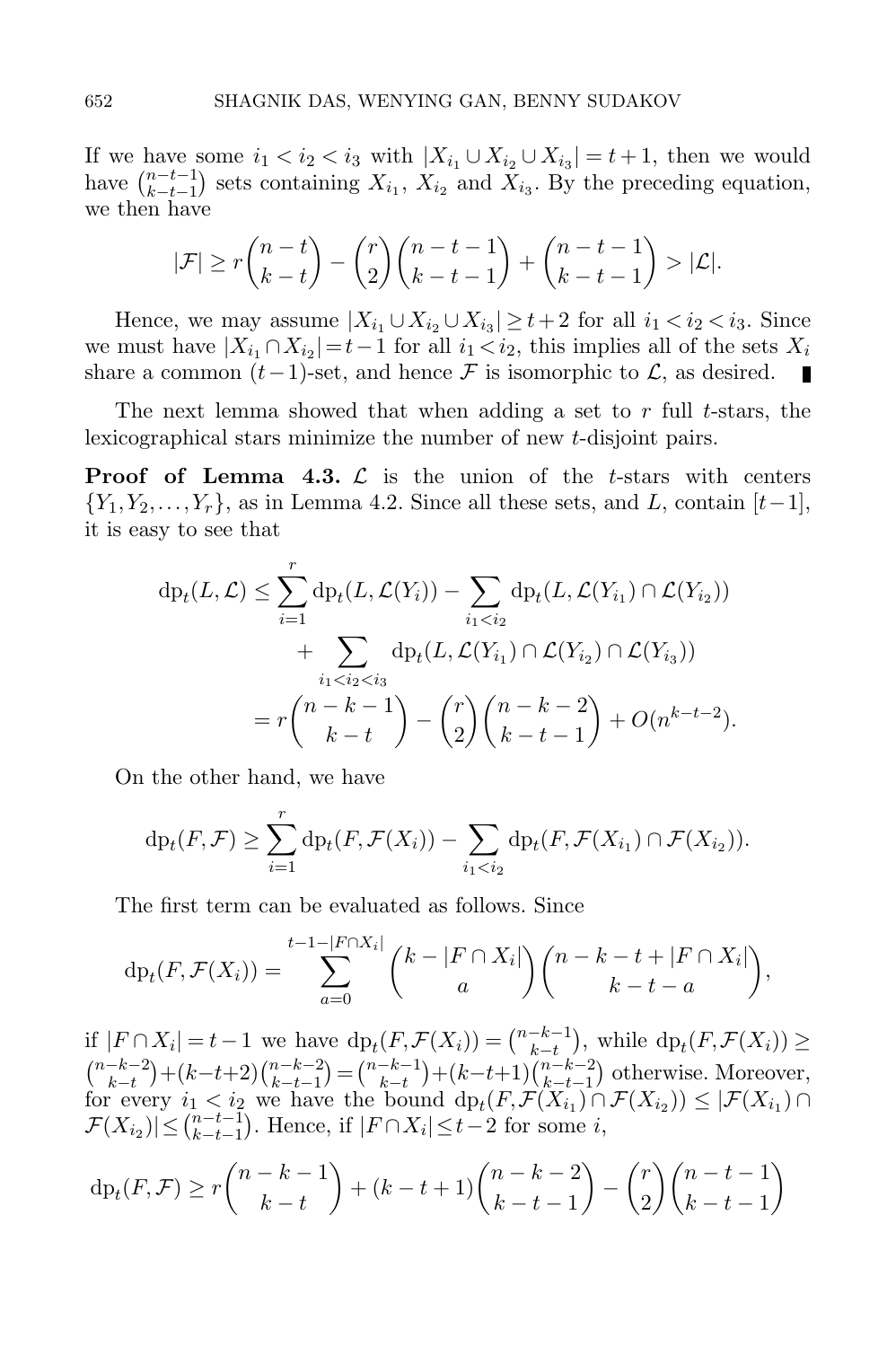$$
= r {n-k-1 \choose k-t} - {r \choose 2} - (k-t+1) {n-k-2 \choose k-t-1} + O(n^{k-t-2})
$$
  
> dp<sub>t</sub>(L, L).

Thus we may assume  $|F \cap X_i| = t - 1$  for all *i*. Given this condition, it follows that

$$
dp_t(F, \mathcal{F}(X_{i_1}) \cap \mathcal{F}(X_{i_2}))
$$
  
= 
$$
\begin{cases} {n-k-2 \choose k-t-1} & \text{if } F \cap X_{i_1} = F \cap X_{i_2} \\ 0 & \text{otherwise, since } |F \cap (X_{i_1} \cup X_{i_2})| \ge t \end{cases}
$$

Hence, in order to have  $dp_t(F,\mathcal{F}) \leq dp_t(L,\mathcal{L}) = r {n-k-1 \choose k-t}$  $\binom{-k-1}{k-t} - \binom{r}{2}$  $\binom{r}{2}\binom{n-k-2}{k-t-1} +$  $O(n^{k-t-2})$ , we must have  $F \cap X_{i_1} = F \cap X_{i_2}$  for all  $i_1 < i_2$ . This implies that F shares a common  $(t-1)$ -set with all the sets  $X_i$ , and thus  $\mathcal{F} \cup \{F\}$  is isomorphic to  $\mathcal{L} \cup \{L\}$ , as required. П

The final lemma showed that the union of any  $r$  full t-stars contains at least as many disjoint pairs as the initial segment of the lexicographical ordering with the same number of sets.

Proof of Lemma [4.4.](#page-21-1) We shall find it more convenient to count the number of t-intersecting pairs. Suppose  $\mathcal F$  is the union of the full t-stars with centers  $\{X_1, X_2, \ldots, X_r\} \subset \binom{[n]}{t}$  $\binom{n}{t}$ . By Lemma [4.2,](#page-20-1) it follows that  $\mathcal{L} =$  $\mathcal{L}_{n,k}(|\mathcal{F}|)$  consists of the full t-stars with centers  $\{Y_1, Y_2, \ldots, Y_r\}$ , possibly with some additional sets in an  $(r+1)$ st t-star with center  $Y_{r+1}$ , where  $Y_i = \{1, 2, \ldots, t-1, t-1+i\}.$  Note that in this setting we have  $|\mathcal{F}| = |\mathcal{L}|$ .

We first show that if  $|X_i \cap X_j| \leq t-2$  for some  $1 \leq i < j \leq r$ , then the r full t-stars of  $\mathcal L$  alone contain more t-intersecting pairs than  $\mathcal F$ . We have

<span id="page-30-0"></span>
$$
\text{int}_t(\mathcal{F}) \leq \sum_{i=1}^r \text{int}_t(\mathcal{F}(X_i)) + \sum_{i < j} \text{int}_t(\mathcal{F}(X_i) \setminus \mathcal{F}(X_j), \mathcal{F}(X_j) \setminus \mathcal{F}(X_i))
$$
\n
$$
= r \binom{\binom{n-t}{k-t}}{2} + r \binom{n-t}{k-t} + \sum_{i < j} \text{int}_t(\mathcal{F}(X_i) \setminus \mathcal{F}(X_j), \mathcal{F}(X_j) \setminus \mathcal{F}(X_i)),
$$

where the inequality is due to the fact that  $t$ -intersecting pairs involving sets in multiple t-stars are overcounted.

First suppose  $|X_i \cap X_j| = t-1$ . Given a set  $F \in \mathcal{F}(X_i) \setminus \mathcal{F}(X_j)$ , we wish to bound how many sets  $G \in \mathcal{F}(X_i) \setminus \mathcal{F}(X_i)$  can be t-intersecting with F. Since  $X_i \cap X_j \subset F \cap G$ , we require G to contain one additional element of F. However, this element cannot be from  $X_i$ , as then we would have  $G \in \mathcal{F}(X_i)$ . Thus there are  $k-t$  choices for this additional element. Given that G already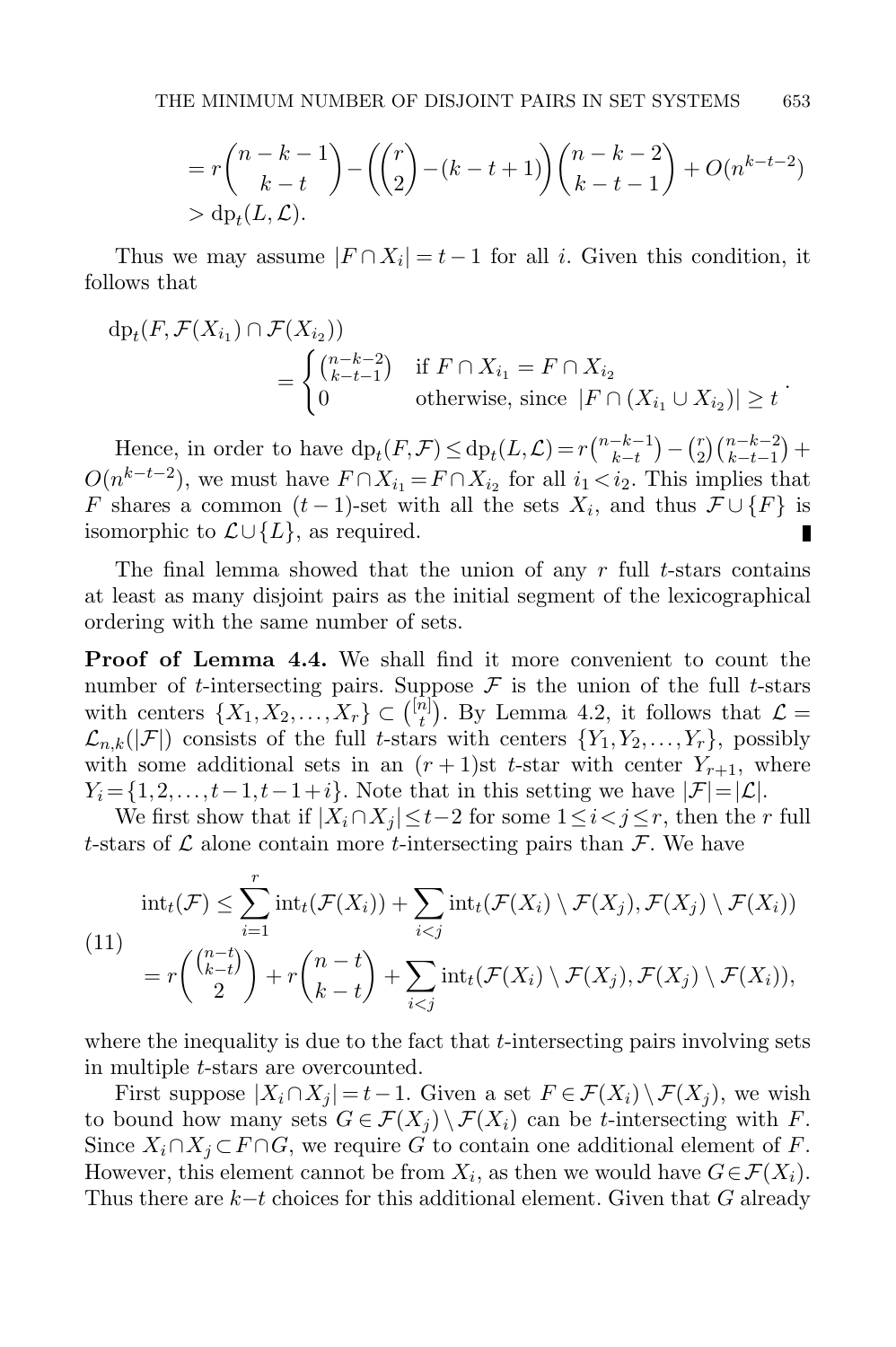contains  $X_j$ , there are  $\binom{n-t-1}{k-t-1}$  $\binom{n-t-1}{k-t-1}$  ways to choose the remaining elements of G. Hence, there can be at most  $(k-t)$  $\binom{n-t-1}{k-t-1}$  $_{k-t-1}^{n-t-1}$  such sets G, giving

$$
\mathrm{int}_t(\mathcal{F}(X_i)\setminus\mathcal{F}(X_j),\mathcal{F}(X_j)\setminus\mathcal{F}(X_i))\leq (k-t)\binom{n-t-1}{k-t-1}|\mathcal{F}(X_i)\setminus\mathcal{F}(X_j)|
$$
  

$$
\leq (k-t)\binom{n-t}{k-t}\binom{n-t-1}{k-t-1}.
$$

Now suppose  $|X_i \cap X_j| \leq t-2$ . There are two types of  $F \in \mathcal{F}(X_i) \backslash \mathcal{F}(X_i)$ : those with  $F \cap X_j = X_i \cap X_j$ , and those with  $(F \setminus X_i) \cap X_j \neq \emptyset$ . In the first case, note that for  $G \in \mathcal{F}(X_i) \setminus \mathcal{F}(X_i)$  to be t-intersecting with F, G must contain at least 2 elements from F in addition to  $X_j$ . Hence, there are at most  $\binom{k}{2}$  $\binom{k}{2}\binom{n-t-2}{k-t-2}$  such sets. In the second case, note that there are at most  $tbinom{n-t-1}{k-t-1}$  $_{k-t-1}^{n-t-1}$  such sets F, as we can choose at most t elements from  $X_j\setminus X_i$  for F to contain, and then there are  $\binom{n-t-1}{k-t-1}$  $\binom{n-t-1}{k-t-1}$  ways to choose the remaining elements for F. For each such F, in order for  $G \in \mathcal{F}(X_j) \setminus \mathcal{F}(X_i)$  to be t-intersecting with F, G must contain some element of F in addition to  $F \cap X_i$ . There are at most k choices for this element, with  $\binom{n-t-1}{k-t-1}$  $_{k-t-1}^{n-t-1}$  ways to complete G. Thus there are at most  $kt\binom{n-t-1}{k-t-1}$  $\binom{n-t-1}{k-t-1}^2$  t-intersections of this type. Hence, we have

$$
\mathrm{int}_t(\mathcal{F}(X_i)\setminus \mathcal{F}(X_j),\mathcal{F}(X_j)\setminus \mathcal{F}(X_i))\leq {k \choose 2}{n-t \choose k-t}{n-t-2 \choose k-t-2}+kt{n-t-1 \choose k-t-1}^2=O(n^{2k-2t-2}).
$$

Substituting these bounds into [\(11\)](#page-30-0), if we have d pairs  $\{i, j\}$  with  $|X_i \cap X_j| \leq t-2$ , we have

<span id="page-31-0"></span>(12) 
$$
int_t(\mathcal{F}) \le r {n-t \choose k-t} + {r \choose 2} - d(k-t){n-t \choose k-t} {n-t-1 \choose k-t} + O(n^{2k-2t-2}).
$$

We now provide a lower bound for  $\text{int}_t(\mathcal{L})$ , considering only the r full tstars. There are two types of t-intersecting pairs: those from within a single  $t$ -star, and those between two  $t$ -stars. Within each of the  $r$   $t$ -stars, every pair of sets is t-intersecting, and hence there are at least  $r\binom{\binom{n-t}{k-t}}{r}$  $\binom{(-t)}{2}$  pairs of the first type.

Now we count the second type of pairs, and consider two  $t$ -stars with centers  $Y_i$  and  $Y_j$ . Since  $Y_i \cap Y_j = [t-1]$ , any sets  $G_i \in \mathcal{L}(Y_i)$  and  $G_j \in \mathcal{L}(Y_j)$ must have at least  $t-1$  elements in common. They will therefore be  $t$ intersecting if they have one more common element. Moreover, this common element should not be from  $Y_i \cup Y_j$ , as otherwise the two sets are in fact in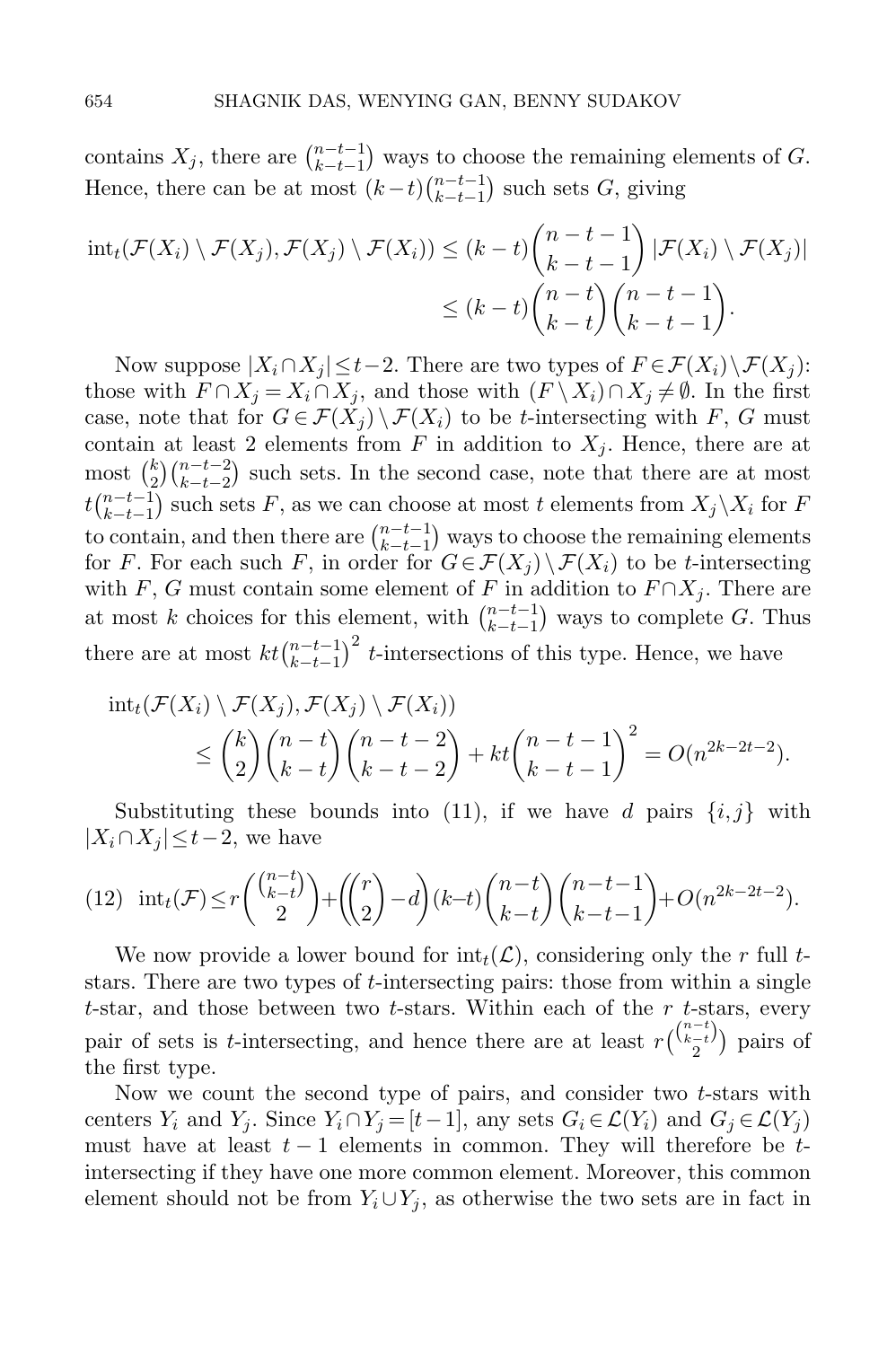the same t-star, making this pair of the first type. For each fixed  $G_i$ , there are therefore  $k-t$  choices for the final intersection, and  $\binom{n-t-1}{k-t-1}$  $\binom{n-t-1}{k-t-1}$  choices for corresponding sets  $G_i$ .

There is some slight error in this calculation, as, for example, pairs involving sets contained in multiple t-stars are overcounted. However, it is easy to check that the error is of order  $n^{2k-2t-2}$ , and thus a lower-order term. This gives

$$
int_t(\mathcal{L}) \ge r \binom{\binom{n-t}{k-t}}{2} + (k-t) \binom{r}{2} \binom{n-t}{k-t} \binom{n-t-1}{k-t-1} + O(n^{2k-2t-2}).
$$

Comparing this to [\(12\)](#page-31-0), we find that unless  $d=0$ , we must have  $\text{int}_t(\mathcal{L})>$  $int_t(\mathcal{F})$ , as desired. It remains to consider the case when  $|X_i \cap X_j| = t-1$  for all  $1 \leq i < j \leq r$ .

There are only two possibilities. In the first, all the sets  $X_i$  share  $t-1$ elements in common, in which case  $\mathcal F$  is isomorphic to  $\mathcal L$ . The second case, up to isomorphism, is when  $r \leq t+1$ , and  $X_i \in \binom{\lfloor t+1 \rfloor}{t}$  $\binom{+1}{t}$ . Note that if  $1 \leq r \leq 2$ , the two constructions are isomorphic, so we may assume  $r \geq 3$ .

In this case, as we know the exact structure of both constructions, we are able to compute the number of intersecting pairs rather more precisely. We begin with F, the union of r full t-stars with centers from  $\binom{[t+1]}{t}$  $\binom{+1}{t}.$ 

F contains all  $\binom{n-t-1}{k-t-1}$  $_{k-t-1}^{n-t-1}$ ) sets containing [t+1], and then  $r\binom{n-t-1}{k-t}$  $\frac{-t-1}{k-t}$  sets that meet  $[t+1]$  in t elements. The sets containing  $[t+1]$  are t-intersecting with all other sets in  $\mathcal{F}$ .

On the other hand, if  $F \in \mathcal{F}(X_i)$  is such that  $F \cap [t+1] = X_i$ , then there are three types of sets in  $\mathcal F$  that can be *t*-intersecting with  $F$ :

(i) a set containing  $[t+1]$ ,

(ii) a set whose intersection with  $[t+1]$  is precisely  $X_i$ , or

(iii) a set whose intersection with  $[t+1]$  is  $X_i$  for some  $j \neq i$ .

There are  $\binom{n-t-1}{k-t-1}$  $_{k-t-1}^{n-t-1}$ ) sets of type (*i*) and  $\binom{n-t-1}{k-t}$  $\binom{-t-1}{k-t}$  sets of type  $(ii)$ . For a set to be of type (iii), it must contain some  $X_j$ , not contain  $X_i$ , and then meet F in some element of  $F \backslash X_i$ . For each choice of j, the set should contain the t elements of  $X_j$ , not the single element in  $X_i \setminus X_j$ , and should not avoid the remaining  $k-t$  elements of F. Hence there are  $\binom{n-t-1}{k-t}$  $\binom{-t-1}{k-t} - \binom{n-k-1}{k-t}$  $\binom{-k-1}{k-t}$  such sets.

Putting this all together, we find

(13) 
$$
2\operatorname{int}_t(\mathcal{F}) - |\mathcal{F}| = \sum_{F \in \mathcal{F}} \operatorname{int}_t(F, \mathcal{F}) = I_1 + I_2,
$$

where

<span id="page-32-0"></span>
$$
I_1 = \binom{n-t-1}{k-t-1} \left[ \binom{n-t-1}{k-t-1} + r \binom{n-t-1}{k-t} \right],
$$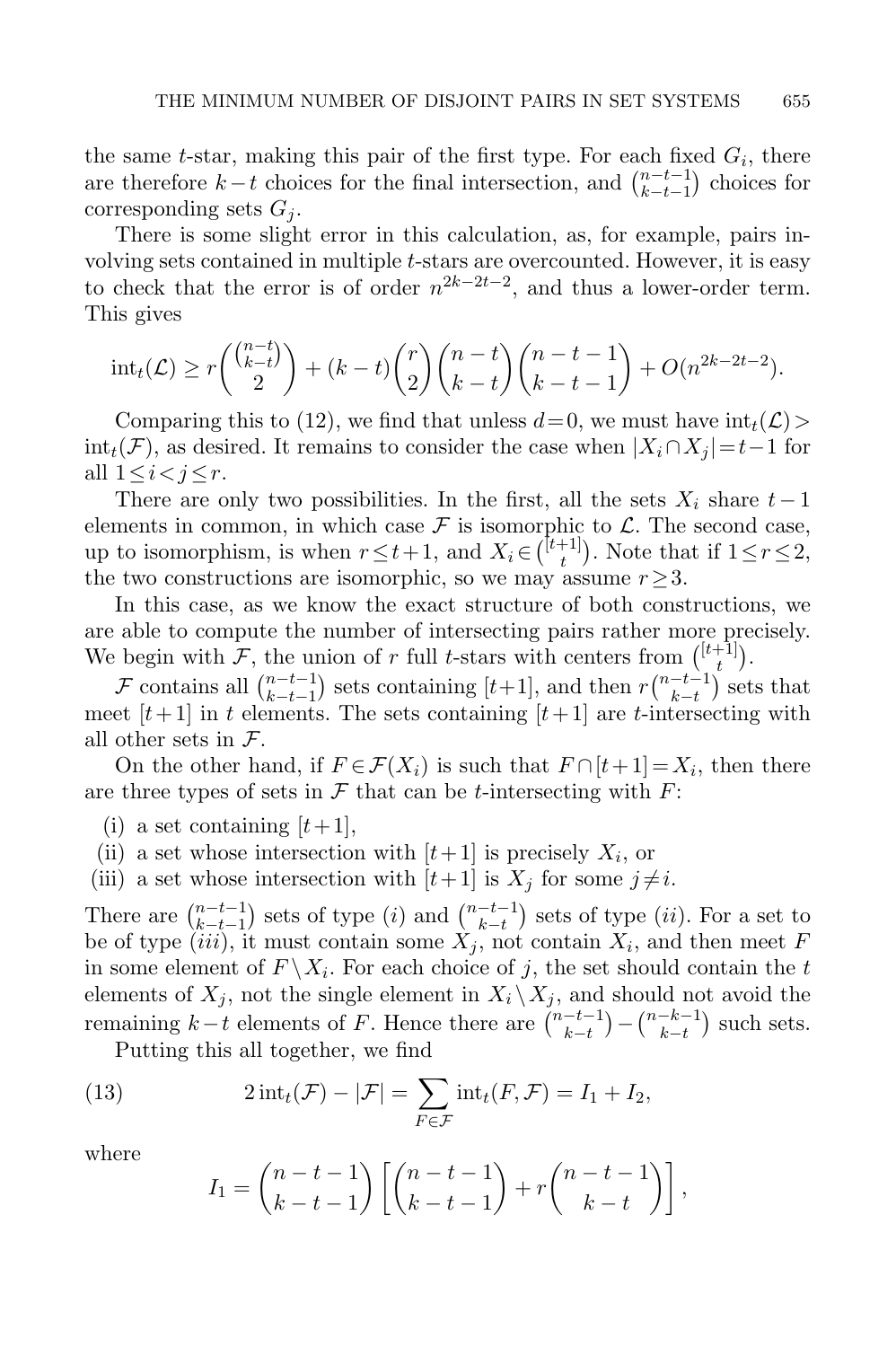and

$$
I_2 = r {n-t-1 \choose k-t} \left[ {n-t-1 \choose k-t-1} + {n-t-1 \choose k-t} + (r-1) \left( {n-t-1 \choose k-t} - {n-k-1 \choose k-t} \right) \right].
$$

We now turn our attention to  $\mathcal{L}$ .

First observe that we have r full stars, with centers  $\{Y_1, Y_2, \ldots, Y_r\}$ . The remaining sets fall into an  $(r+1)$ st star with center  $Y_{r+1}$ . To avoid overcounting, we shall partition  $\mathcal L$  into the subsystems  $\mathcal L^*(i) = \{L \in \mathcal L: \min(L \setminus [t-1]) =$  $t-1+i$ ,  $1 \le i \le r+1$ ; that is,  $L \in \mathcal{L}^*(i)$  if  $\mathcal{L}(Y_i)$  is the first t-star containing L.

For  $1 \leq i \leq r$ ,  $\mathcal{L}^*(i)$  consists of all sets containing  $[t-1] \cup \{t-1+i\}$ , but disjoint from the interval  $[t, t-2+i]$ . Hence we have  $|\mathcal{L}^*(i)| = \binom{n-t-i+1}{k-t}$ . Summing up the telescoping binomial coefficients, we find the first r t-stars contain  $\binom{n-t+1}{k-t+1} - \binom{n-t-r+1}{k-t+1}$  sets.  $\mathcal{L}^*(r+1)$  then contains enough sets to make  $\mathcal L$  the right size, and so

$$
|\mathcal{L}^*(r+1)| = |\mathcal{F}| - |\bigcup_{i=1}^r \mathcal{L}^*(i)|
$$
  
=  $\left[ \binom{n-t-1}{k-t-1} + r \binom{n-t-1}{k-t} \right] - \left[ \binom{n-t+1}{k-t+1} - \binom{n-t-r+1}{k-t+1} \right].$ 

Note that all the subsystems  $\mathcal{L}^*(i)$  are *t*-intersecting. Moreover, if  $j < i$ , and  $L \in \mathcal{L}^*(i)$ , then for a set  $K \in \mathcal{L}^*(j)$  to be t-intersecting with L, it must contain  $[t-1] \cup \{t-1+j\}$ , be disjoint from the interval  $[t, t-2+j]$ , and contain one of the  $k - t + 1$  elements in  $L \setminus [t - 1 + j]$ . Hence we have  $\text{int}_t(L, \mathcal{L}^*(j)) = \binom{n-t-j+1}{k-t}$  $\binom{t-j+1}{k-t} - \binom{n-k-j}{k-t}$  $\binom{-k-j}{k-t}$ . We can now count the number of tintersecting pairs in  $\mathcal{L}$ :

<span id="page-33-0"></span>
$$
2 \operatorname{int}_{t}(\mathcal{L}) - |\mathcal{L}| = \sum_{L \in \mathcal{L}} \operatorname{int}_{t}(L, \mathcal{L})
$$
  
(14)  

$$
= \sum_{i=1}^{r+1} \left( \operatorname{int}_{t}(\mathcal{L}^{*}(i), \mathcal{L}^{*}(i)) + 2 \sum_{j  

$$
= \sum_{i=1}^{r+1} |\mathcal{L}^{*}(i)|^{2} + 2 \sum_{j
$$
$$

We now wish to show  $\text{int}_t(\mathcal{L}) \geq \text{int}_t(\mathcal{F})$ ; that is, to show the quantity in [\(14\)](#page-33-0) is greater than that in [\(13\)](#page-32-0). To make this task easier, we shall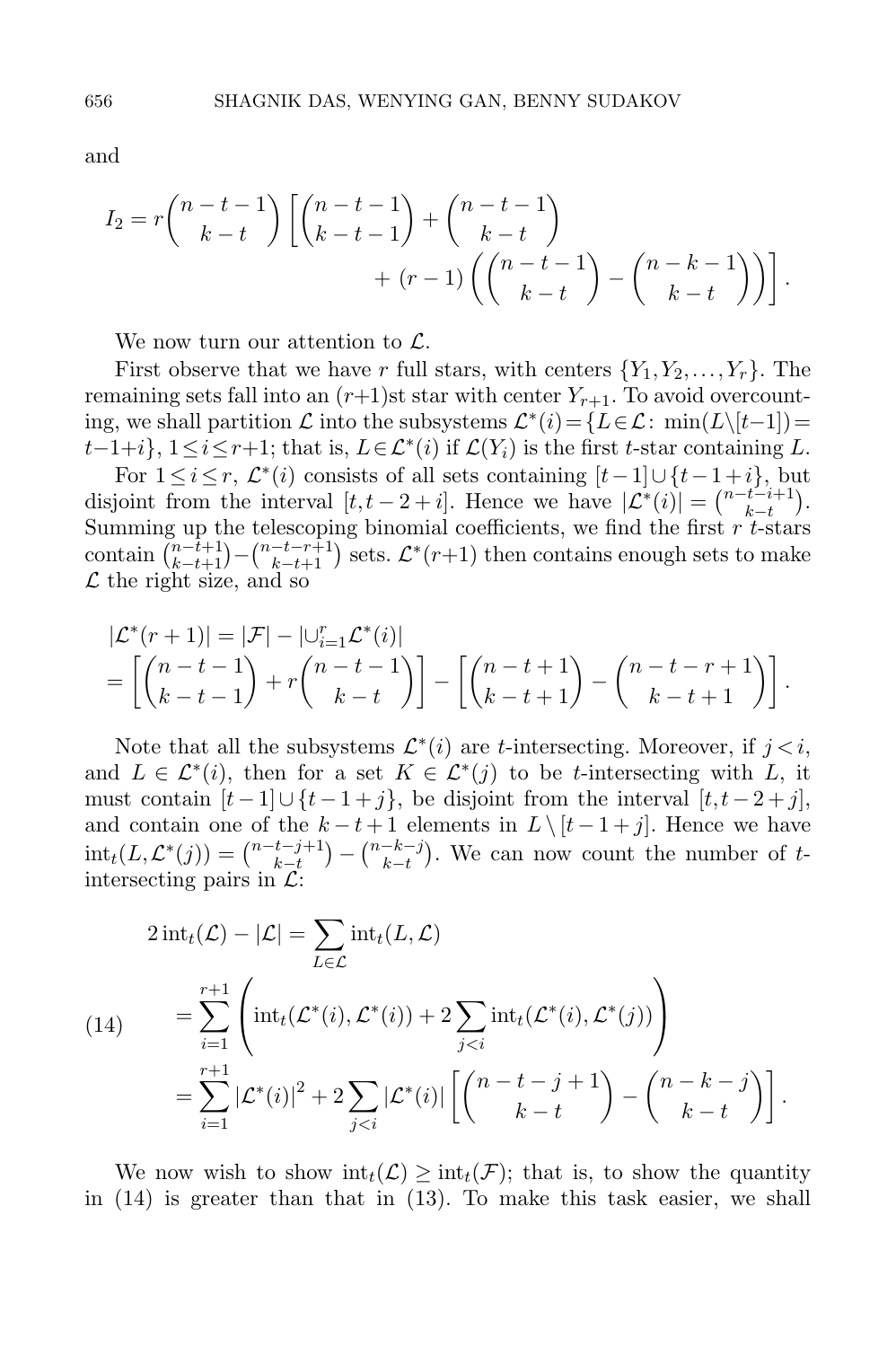rewrite all products of binomial coefficients in the form  $\binom{n-t}{k-t}$  $\binom{n-t}{k-t}^2$ ,  $\binom{n-t}{k-t}$  $\binom{n-t}{k-t-1},$ or  $\binom{n-t}{k-t-1}$  $\binom{n-t}{k-t-1}^2$ , using the identities

$$
\binom{m-a}{r} = \binom{m}{r} - a \binom{m}{r-1} + \binom{a+1}{2} \binom{m}{r-2} + O(m^{r-3})
$$

and

$$
\binom{n-t}{k-t}\binom{n-t}{k-t-2} = \frac{n-k+1}{n-k+2} \cdot \frac{k-t-1}{k-t} \cdot \binom{n-t}{k-t-1}^2
$$

$$
= \frac{k-t-1}{k-t}\binom{n-t}{k-t-1}^2 + O(n^{2k-2t-3}).
$$

After performing the routine but tedious calculations, we find

$$
2 \operatorname{int}_t(\mathcal{F}) - |\mathcal{F}| = r \binom{n-t}{k-t}^2 + r(r-1)(k-t) \binom{n-t}{k-t} \binom{n-t}{k-t-1}
$$

$$
- \left[ \frac{1}{2}r(r-1)(k-t)^2 + 2r(r-1)(k-t) - \left( \frac{3r}{2} - 1 \right)(r-1) \right] \binom{n-t}{k-t-1}^2
$$

$$
+ O(n^{2k-2t-3}),
$$

and

$$
2 \operatorname{int}_t(\mathcal{L}) - |\mathcal{L}| = r \binom{n-t}{k-t}^2 + r(r-1)(k-t) \binom{n-t}{k-t} \binom{n-t}{k-t-1}
$$

$$
- \left[ \frac{1}{2}r(r-1)(k-t)^2 + 2r(r-1)(k-t) - \frac{1}{4}(r-1)^2(r^2+4) \right] \binom{n-t}{k-t-1}^2
$$

$$
+ O(n^{2k-2t-3}).
$$

The coefficient of the leading term of the difference between the two constructions is thus

$$
\frac{2 \operatorname{int}_t(\mathcal{L}) - 2 \operatorname{int}_t(\mathcal{F})}{\left(\frac{n-t}{k-t-1}\right)^2} - O\left(\frac{1}{n}\right) = \frac{1}{4}(r-1)^2(r^2+4) - \left(\frac{3r}{2} - 1\right)(r-1)
$$

$$
= \frac{1}{4}(r+1)r(r-1)(r-2) \ge 6
$$

for  $r \geq 3$ . Hence, we indeed find  $\text{int}_t(\mathcal{L}) > \text{int}_t(\mathcal{F})$ , as required.

 $\blacksquare$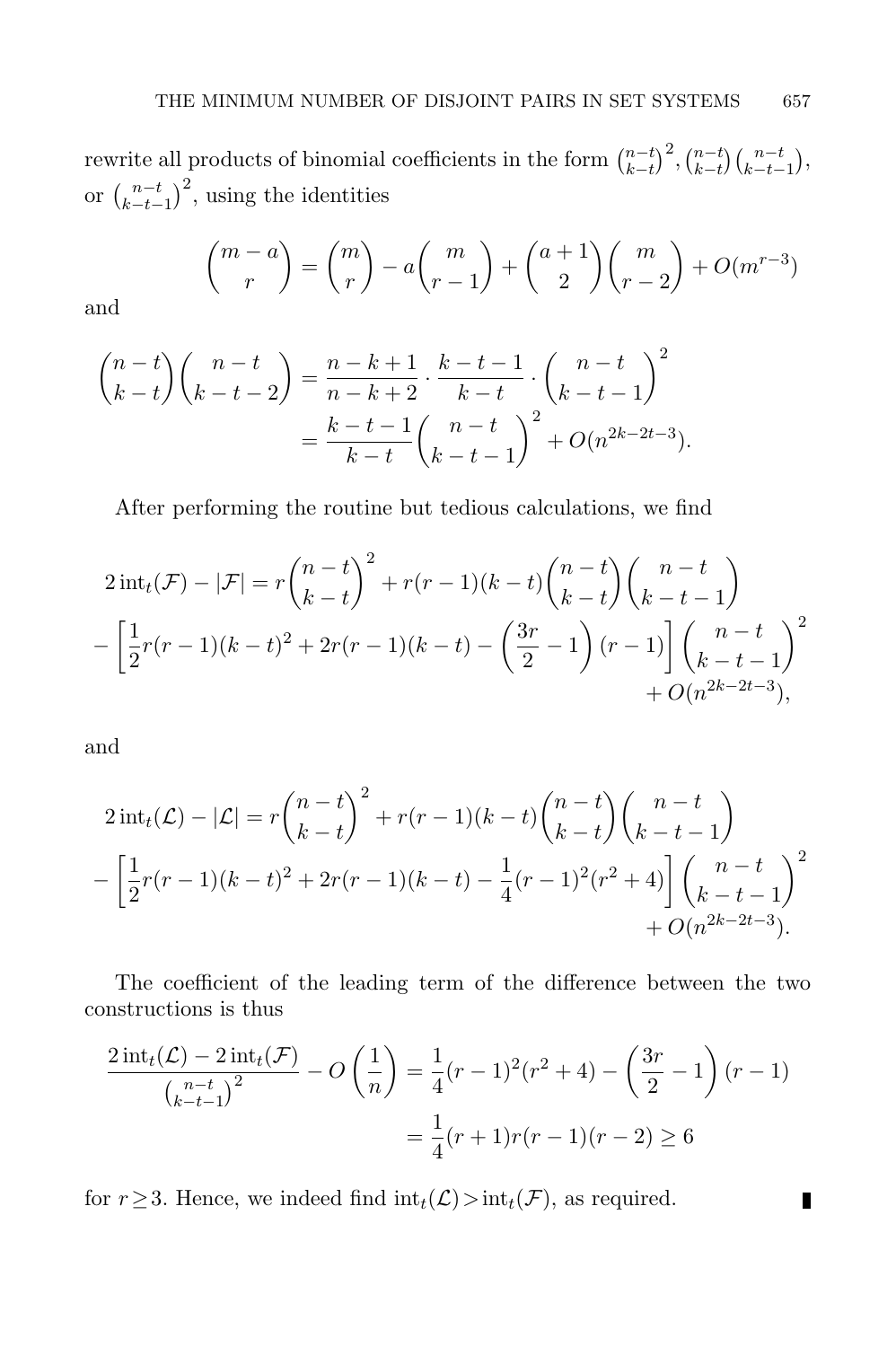#### 5. Concluding remarks and open problems

In this paper, we have provided a partial solution to a problem of Ahlswede on the minimum number of disjoint pairs in set systems. For small systems, we verified Bollobás and Leader's conjecture by showing that the initial segment of the lexicographical ordering is optimal. By considering the complementary set systems, this also resolves the problem for very large set systems. However, it remains to determine which systems are optimal in between.

When  $k = 2$ , Ahlswede and Katona showed that the optimal system was always either a union of stars or its complement. For  $k \geq 3$ , Bollobás and Leader suggest a larger family of possible extremal systems. We note that for systems of size  $s=\frac{1}{2}$  $\frac{1}{2} \binom{n}{k}$  $\binom{n}{k}$ , the lexicographical system is at least nearoptimal. A straightforward calculation shows  $dp(n, k, s) \le dp(\mathcal{L}_{n,k}(s)) \le$ 1  $\frac{1}{2}\left(1-\frac{2^{1/k}k^2}{n}+O(n^{-2})\right)s^2$ . On the other hand, exploiting the connection to the Kneser graph, we can use spectral techniques to obtain the bound  $dp(n,k,s) \geq \frac{1}{2}$  $\frac{1}{2}\left(1-\frac{k(k+2)}{n}+O(n^{-2})\right)s^2.$ 

While our focus has been showing that a system with more than  $\binom{n-1}{k-1}$  $\binom{n-1}{k-1}$ sets must contain many disjoint pairs, a closely related problem is to determine whether such a system must have any sets disjoint from many other sets. This type of question has been studied before in other settings. For example, when one is considering the number of triangles in a graph, Erdős showed in [\[11\]](#page-37-7) that any graph with  $\frac{n^2}{4}$  $\frac{h^2}{4}$  + 1 edges must contain an edge in at least  $\frac{n}{6} + o(n)$  triangles. It is well-known and easy to see that the hypercube, a graph whose vertices are subsets of  $[n]$ , with two vertices adjacent if they are comparable and differ in exactly one element, has independence number  $2^{n-1}$ . In [\[8\]](#page-36-7), it is proved that any induced subgraph on  $2^{n-1}+1$ vertices contains a vertex of degree at least  $(\frac{1}{2} + o(1)) \log_2 n$ . It is an open problem to determine whether or not this bound is tight (the corresponding upper bound is  $O(\sqrt{n})$ , and the answer to this question has ramifications in theoretical computer science.

In the context of the Erdős–Ko–Rado Theorem, it is trivial to show that in a system of  $\binom{n-1}{k-1}$  $\binom{n-1}{k-1}+1$  sets, there must be a set disjoint from at least 1  $rac{1}{2}\left(1-\frac{k^3}{n}\right)$  $\left(\frac{k^3}{n}\right)\binom{n-1}{k-1}$  $_{k-1}^{n-1}$ ) other sets. Indeed, by the Erdős–Ko–Rado Theorem, there exists a pair  $F_1, F_2$  of disjoint sets. At most  $k^2 {n-2 \choose k-2}$  $\binom{n-2}{k-2} < \frac{k^3}{n}$  $\frac{k^3}{n}$  $\binom{n-1}{k-1}$  $\binom{n-1}{k-1}$  sets can intersect both  $F_1$  and  $F_2$ , and so either  $F_1$  or  $F_2$  must be disjoint from at least half of the remaining sets, resulting in the above bound. Furthermore, this is easily seen to be asymptotically tight, as one may take all sets contain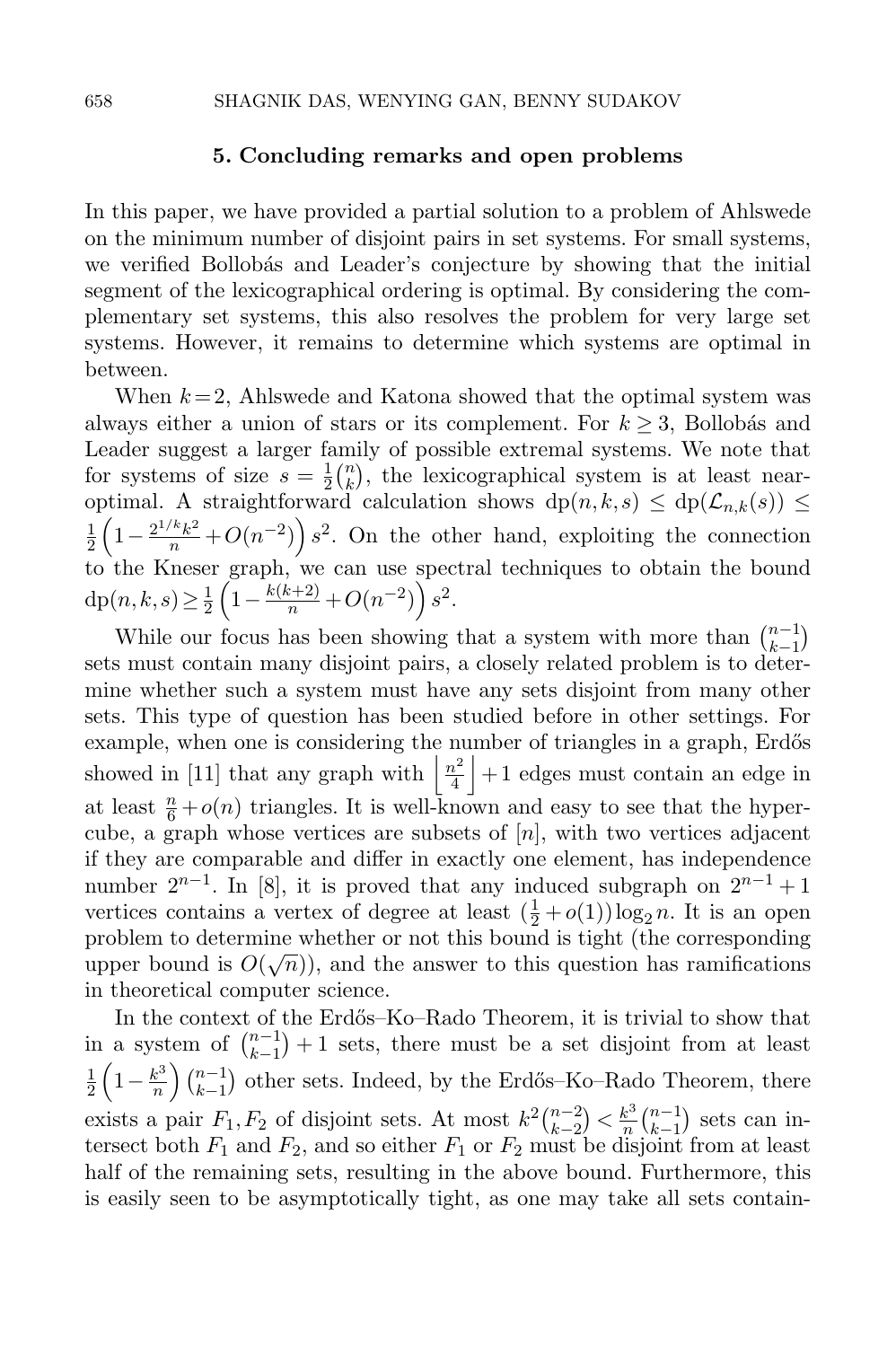ing  $\{1,2\}$ , and then take half the remaining sets to contain 1, and half to contain 2. It may be of interest to obtain sharper estimates for this problem, especially as the aforementioned construction shows that this is closely related to the original problem when  $s \approx \frac{1}{2}$  $rac{1}{2}$  $\binom{n}{k}$  $\binom{n}{k}$ , since one should choose the sets containing 1 or 2 optimally. A related problem, that of determining the largest possible system where no set is disjoint from more than  $\ell$  other sets, was studied in [\[18\]](#page-37-13).

We find most exciting the prospect of studying Erdős–Rademacher-type problems in other settings. In an earlier paper  $[9]$ , we presented an Erdős– Rademacher-type strengthening of Sperner's Theorem, a problem that was also studied in [\[10\]](#page-36-9). However, as one can investigate similar extensions for any extremal result, there is truly no end to the number of directions in which this project can be continued. We hope that further work of this nature will lead to many interesting results and a greater understanding of classical theorems in extremal combinatorics.

Acknowledgment. We would like to thank the anonymous referees for their valuable comments and suggestions to improve the presentation of this paper.

#### References

- <span id="page-36-2"></span>[1] R. Ahlswede: Simple hypergraphs with maximal number of adjacent pairs of edges, J. Combinatorial Theory (B) 28 (1980), 164–167.
- <span id="page-36-5"></span>[2] R. Ahlswede and N. Cai: A counterexample to Kleitman's conjecture concerning an edge-isoperimetric problem, Combinatorics, Probability and Computing 8 (1999), 301–305.
- <span id="page-36-6"></span>[3] R. AHLSWEDE and N. CAI: Appendix: on edge-isoperimetric theorems for uniform hypergraphs, General Theory of Information Transfer and Combinatorics, Springer Berlin Heidelberg (2006), 979–1005.
- <span id="page-36-4"></span>[4] R. Ahlswede and G. O. H. Katona: Graphs with maximal number of adjacent pairs of edges, Acta Mathematica Hungarica  $32$  (1978), 97–120.
- <span id="page-36-1"></span>[5] R. Ahlswede and L. H. Khachatrian: The complete intersection theorem for systems of finite sets, European Journal of Combinatorics 18 (1997), 125–136.
- <span id="page-36-0"></span>[6] I. Anderson: Combinatorics of Finite Sets, Courier Dover Publications, 1987.
- <span id="page-36-3"></span>[7] B. BOLLOBAS and I. LEADER: Set systems with few disjoint pairs, *Combinatorica* 23 (2003), 559–570.
- <span id="page-36-7"></span>[8] F. R. K. CHUNG, Z. FÜREDI, R. L. GRAHAM and P. SEYMOUR: On induced subgraphs of the cube, J. Combinatorial Theory  $(A)$  49 (1988), 180–187.
- <span id="page-36-8"></span>[9] S. DAS, W. GAN and B. SUDAKOV: Sperner's theorem and a problem of Erdős, Katona and Kleitman, Combinatorics, Probability and Computing 24 (2015), 585– 608.
- <span id="page-36-9"></span>[10] A. P. Dove, J. R. Griggs, R. J. Kang and J. S. Sereni: Supersaturation in the Boolean lattice, *Integers* **14A** (2014),  $\#$ A4.